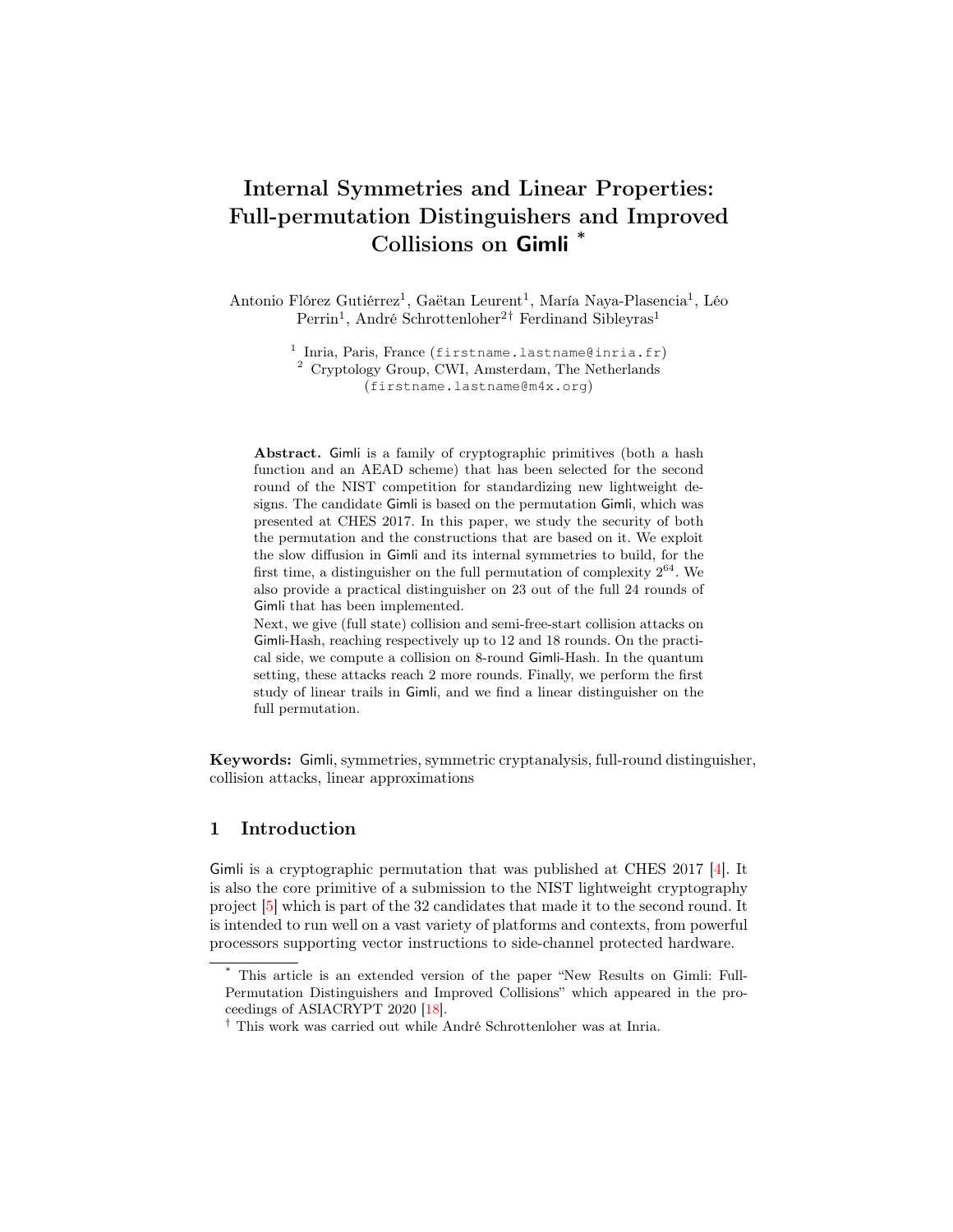A cryptographic permutation is a versatile primitive which is easily used to construct a hash function (as originally intended for this type of object [\[7\]](#page-33-2)). It was later shown that they can also be used to build authenticated ciphers [\[10\]](#page-33-3), pseudo-random number generators [\[9\]](#page-33-4), etc. In all such structures, the security of the cryptographic function relies on the properties of the permutation. In particular, it is assumed in the underlying security proofs that the permutation used behaves like a permutation picked uniformly at random—apart of course from the existence of a compact implementation, a property which should not be expected from a random object.

By definition, a cryptographic permutation does not have a key. Thus, we cannot define its security level using a game that relies on distinguishing a random permutation from a keyed instance with a random key. Still, since it should behave like a permutation picked uniformly at random, we can assess its security level by trying to identify properties that hold for the permutation studied but which should not be expected for one picked uniformly at random. In this context, cryptanalysts can re-use approaches originally intended for block cipher cryptanalysis (e.g. differential attacks [\[11\]](#page-33-5)). In fact, given that no key material is involved, we can also borrow techniques from hash function cryptanalysis such as rebound attacks [\[29\]](#page-34-1).

The aim is usually then to obtain inputs of the permutation satisfying a certain property using an algorithm which is more efficient than the generic one, i.e. the one that would work on a random permutation.

Our Contributions. In this paper, we complete the original security analysis of the designers of Gimli by targeting both the permutation on its own, and the NIST candidate Gimli-Hash. Our results on the permutation are summarized in Figure [1](#page-2-0) (plain lines). In order to account for the different costs of the generic attacks, we divided the logarithm of the time complexity of our distinguishers by the logarithm of the time complexity of the corresponding generic distinguisher. In Figure [1,](#page-2-0) a distinguisher is valid if the ratio is under 1.0. Previous attacks from the literature are represented with dotted lines. The complexities of all our attacks (included those against the hash function) are given in Table [1,](#page-3-0) along with all the results from the literature we are aware of.

Our main result is a distinguisher of the full 24-round permutation with a cost of  $2^{64}$ , while a similar generic distinguisher has a cost of  $2^{96}$ . We also propose a distinguisher on 23 rounds that is practical, with a cost of  $2^{32}$ , and has been successfully implemented. These distinguishers exploit internal symmetries that are encouraged by the round function. The 23-round distinguisher could be extended by 1 round for free if the rounds were shifted.<sup>[3](#page-1-0)</sup>

Using similar guess-and-determine ideas, we increase to 12 the number of rounds susceptible to collision attacks on Gimli-Hash. A reduced-round version of this attack has been implemented. In the quantum setting, we obtain collisions up to 14 rounds. We also build semi-free start collisions, i.e. we show how to find one internal state value and two different messages (thus not affecting the capacity part) that provide a collision on the capacity after applying the permutation.

<span id="page-1-0"></span><sup>&</sup>lt;sup>3</sup> This behaviour appears because the linear layer of Gimli is round dependent.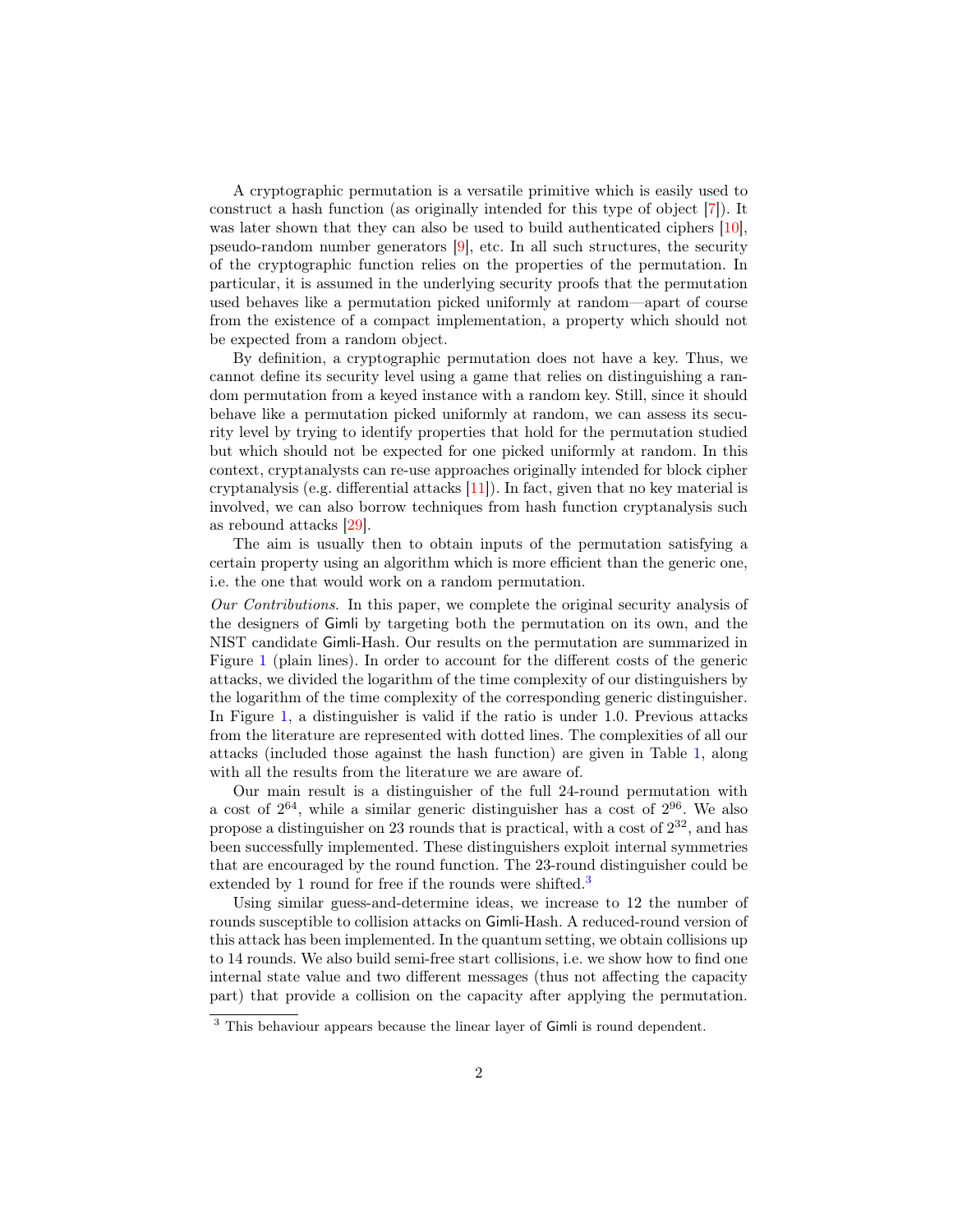

<span id="page-2-0"></span>Fig. 1. Comparison of various cryptanalysis techniques. Note that we may consider "shifted" variants of Gimli that do not start at round 24. Dotted lines correspond to results from the literature.

This attack is more efficient than a generic one for 18 rounds classically, and up to 20 quantumly. As a side note, these results provide a new example where quantum attacks reach more rounds than classical ones, much like in [\[25\]](#page-34-2). We also find a state-recovery attack on the authenticated encryption Gimli-Cipher (which leads to a key-recovery) up to 12 rounds, with only 3 blocks of data.

In addition, we provide the first extensive study of the linear properties of the round function of Gimli. We design a full-round linear distinguisher and study faster differential-linear distinguishers on reduced-round variants.

Our implementations (23-round distinguisher, reduced-round collision attack, search for linear trails) are available at this  $\text{URL}^4$  $\text{URL}^4$ .

Differences with [\[18\]](#page-34-0). This article is an extended version of the paper "New Results on Gimli: Full-Permutation Distinguishers and Improved Collisions" which appeared in the proceedings of ASIACRYPT 2020 [\[18\]](#page-34-0). Our new contributions are the state-recovery attacks explored in Section [6](#page-22-0) and the full-round linear distinguisher on Gimli in Section [7.](#page-24-0) The rest of the paper (e.g., the distinguishers of Section [3](#page-8-0) and the collision attacks of Section [4\)](#page-12-0) is unchanged with respect to the ASIACRYPT version.

Organization of the paper. The organization of the paper is as follows. In Section [2](#page-4-0) we provide the description of the Gimli permutation and primitive, as well as previous known results. Section [3](#page-8-0) provides the new distinguishers exploiting the internal symmetries that allow to distinguish the full permutation, and

<span id="page-2-1"></span><sup>4</sup> [https://project.inria.fr/quasymodo/files/2020/05/gimli\\_](https://project.inria.fr/quasymodo/files/2020/05/gimli_cryptanalysis_eprint.tar.gz) [cryptanalysis\\_eprint.tar.gz](https://project.inria.fr/quasymodo/files/2020/05/gimli_cryptanalysis_eprint.tar.gz)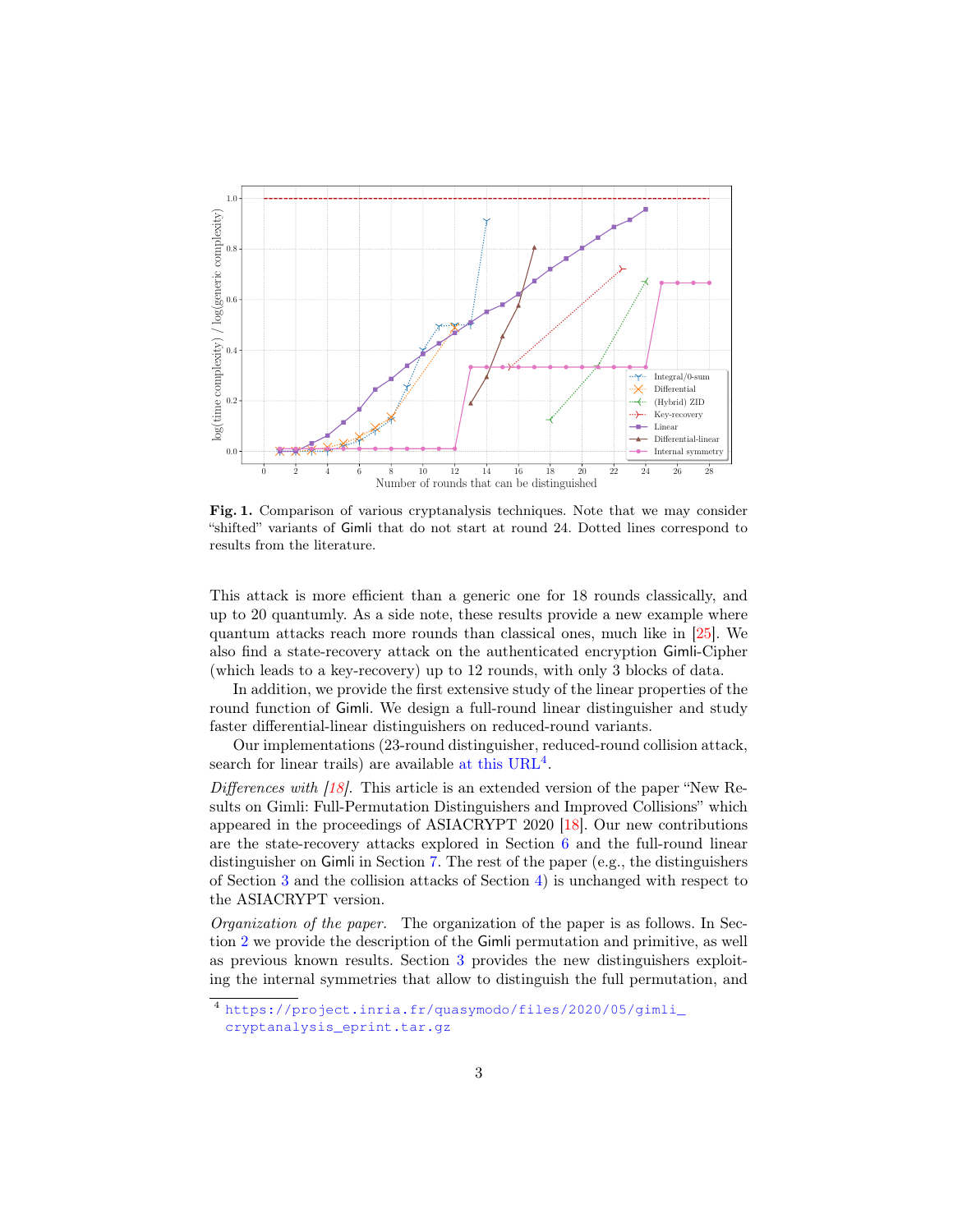<span id="page-3-0"></span>Table 1. Results against algorithms of the Gimli family (including quantum attacks). Time is counted in evaluations of Gimli, and memory in 128-bit blocks. Attacks that were actually implemented are written in **bold**.  $\epsilon$  is a term that we only estimated experimentally ( $\epsilon \approx 10$ , see Section [4\)](#page-12-0). In rounds attacked,  $r_1 \rightarrow r_2$  means rounds  $r_1$ to  $r_2$  included.

|                               | Technique           | Rounds               | Time            |       |                | Memory Generic Reference |
|-------------------------------|---------------------|----------------------|-----------------|-------|----------------|--------------------------|
|                               | Key-recovery        | $25 \rightarrow 2.5$ | 138.5           | 128   | 192            | 24                       |
|                               | on Gimli-PRF        | 15.5                 | 64              | 64    | 192            | $\left  24 \right $      |
|                               | Zero-sum            | 14                   | 351             | negl. | 384            | $\vert 15 \vert$         |
| Distinguishers                | <b>ZID</b>          | 18                   | $\overline{2}$  | negl. | $\overline{4}$ | 34                       |
| on the                        | Linear              | 16                   | 238.8           | negl. | 384            | Sec. 7.1                 |
| permutation                   | Linear              | 24                   | 367.6           | negl. | 384            | Sec. 7.1                 |
| (real rounds:                 | Differential-Linear | 15                   | 87.4            | negl. | 192            | Sec. 7.2                 |
| $24 \rightarrow 1$ )          | Differential-Linear | 16                   | 110.8           | negl. | 192            | Sec. 7.2                 |
|                               | Differential-Linear | 17                   | 154.8           | negl. | 192            | Sec. 7.2                 |
|                               | Symmetry            | $23 \rightarrow 0$   | 32              | negl. | 96             | Sec. $3$                 |
|                               | Symmetry            | $27 \rightarrow 0$   | 64              | negl. | 96             | Sec. 3                   |
| Preimages on                  | Divide-and-         | $\overline{2}$       | 42.4            | 32    | 128            | 34                       |
| Gimli-Hash                    | conquer             | 5                    | 96              | 65.6  | 128            | [34]                     |
| Preimages on<br>Gimli-XOF-128 |                     | 9                    | 104             | 70    | 128            | $\left[34\right]$        |
|                               |                     | $\overline{5}$       | 65              |       | 128            | $\left 32\right $        |
|                               | Divide-and-         | 3                    | practical       |       | 128            | $\left 32\right $        |
| Collisions on                 | conquer             | 6                    | 64              | 64    | 128            | $\left 33\right $        |
| Gimli-Hash                    | Symmetry            | $21 \rightarrow 14$  | $32 + \epsilon$ | negl. | 128            | Sec. $4$                 |
|                               | Symmetry            | 12                   | $96+\epsilon$   | negl. | 128            | Sec. $4$                 |
|                               | Quantum             | 14                   | $64+\epsilon$   | negl. | 85.3           | Sec. 4                   |
|                               | Symmetry            | 8                    | 64              | negl. | 128            | 33                       |
| Semi-free start               | Symmetry            | 12                   | $32 + \epsilon$ | negl. | 128            | Sec. $4$                 |
| collisions on                 | Symmetry            | 16                   | $96+\epsilon$   | negl. | 128            | Sec. $4$                 |
| Gimli-Hash                    | Symmetry            | 18                   | $96+\epsilon$   | 64    | 128            | Sec. $4$                 |
|                               | Quantum             | 20                   | $64+\epsilon$   | 64    | 85.3           | Sec. 4                   |
|                               | D & C               | 9                    | 192             | 190   | 256            | $\left 33\right $        |
| State-recovery                | Symmetry            | 8                    | 128             | 128   | 256            | Sec. $6$                 |
| on Gimli-Cipher               | Symmetry            | 12                   | 192             | 192   | 256            | Sec. $6$                 |

to build practical distinguishers up to 23 rounds. Section [4](#page-12-0) presents improved collision and semi-free start collision attacks, and Section [5](#page-18-0) their quantum counterpart. In Section [6,](#page-22-0) we use similar methods to perform state-recovery attacks on reduced-round versions of the AE scheme Gimli-Cipher. Section [7](#page-24-0) presents our new results regarding statistical distinguishers, with new linear trails and differential-linear attacks. We conclude the paper in Section [8](#page-31-0) with a summary, a discussion on the impact of our results and a proposal of tweak that would mitigate their reach.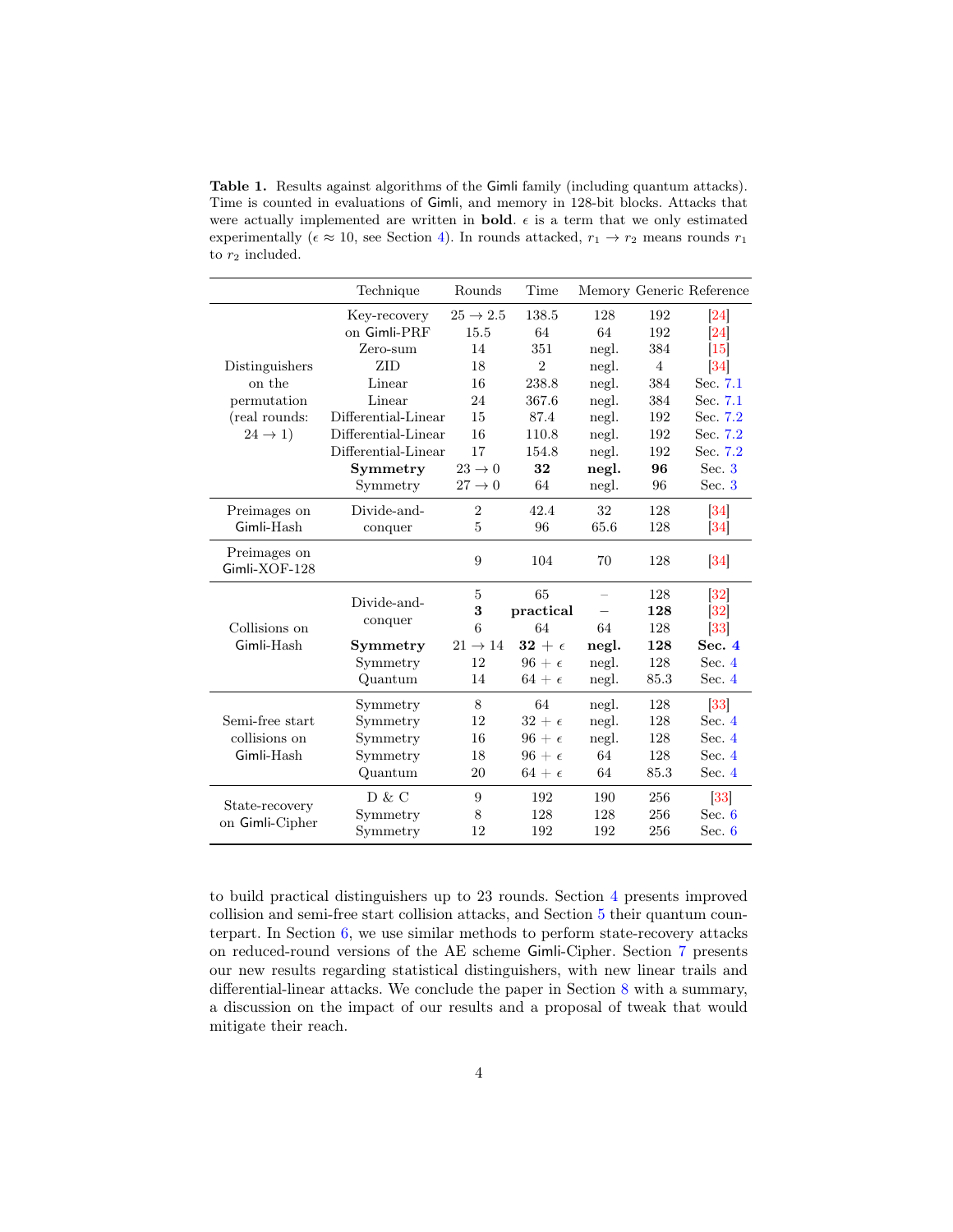## <span id="page-4-0"></span>2 Preliminaries

In this section we describe the Gimli permutation and we provide an overview of previous cryptanalysis results. The Gimli-Hash function is described directly in Section [4.](#page-12-0)

We adopt the following notations in this paper:  $\langle \xi, \rangle$ ,  $\langle \xi, \rangle$  represent respectively shift left, shift right, *rotate left* and rotate right operations.  $x, y, z$  will denote elements of  $\mathbb{F}_2^{32}$ . SP is the 96-bit SP-Box. We denote  $x_i$  the  $(i \mod 32)^{th}$ bit of  $x(x_{33} = x_1)$  with  $x_0$  least significant (right-most). We denote the output of the SP box as  $SP(x, y, z) = (x', y', z')$  and  $SP^2(x, y, z) = (x'', y'', z'')$ .

#### 2.1 The Gimli Permutation

State Structure. We denote by  $S$  the 384-bit Gimli state, which is the concatenation of 4 columns of 96-bit, that we denote  $A, B, C, D$ , where A is column number 0, and D is column number 3. Each column is cut into three 32-bit words  $x, y, z$ which are denoted e.g.  $A_x, A_y, A_z$ . Thus, the state is a  $4 \times 3 \times 32$  parallelepiped. We will speak of the  $x$  lane to denote the sequence or concatenation of words  $A_x, B_x, C_x, D_x.$ 

SP-Box. The only non-linear operation in Gimli is the SP-Box, which is applied columnwise. On input  $x, y, z$ , it updates the three words as follows:

- 1. Rotate x and y:  $x \leftarrow x \ll 24, y \leftarrow y \ll 9$ .
- 2. Perform the following non-linear operations in parallel (shifts are used rather than rotations):

 $x \leftarrow x \oplus (z \ll 1) \oplus ((y \wedge z) \ll 2),$  $y \leftarrow y \oplus x \oplus ((x \vee z) \ll 1),$  $z \leftarrow z \oplus y \oplus ((x \wedge y) \ll 3).$ 3. Swap x and  $z: (x, z) \leftarrow (z, x)$ .

Rounds. Gimli applies a sequence of 24 rounds numbered from 24 downto 1 inclusively. Each round applies an SP-Box layer, then performs a swap (every two rounds, either a "big swap" or a small "small swap" as shown in [Algorithm 1\)](#page-5-0) and a constant addition (every four rounds). The constant at round  $i$ , if there is one, will be denoted  $rc_i$  in what follows. In Gimli we have:  $rc_i = 0x9e377900 \oplus i$ . Note that all the attacks studied in this paper are independent of the choice of round constants.

An algorithmic depiction of full Gimli is given in Algorithm [1a](#page-5-0)nd it is depicted in Figure [10,](#page-37-0) where each wire represents a word.

Boolean Description of the SP-Box Now we give a full description of the SP box using Boolean functions:

$$
- for x' :\\
$$

<span id="page-4-1"></span>:  
\n
$$
\begin{cases}\nx'_0 = y_{23} + z_0 \\
x'_1 = y_{24} + z_1 \\
x'_2 = y_{25} + z_2 \\
x'_i = y_{i-9} + z_i + x_{i+5}y_{i-12}, \quad 3 \le i \le 32\n\end{cases}
$$
\n(1)

(1)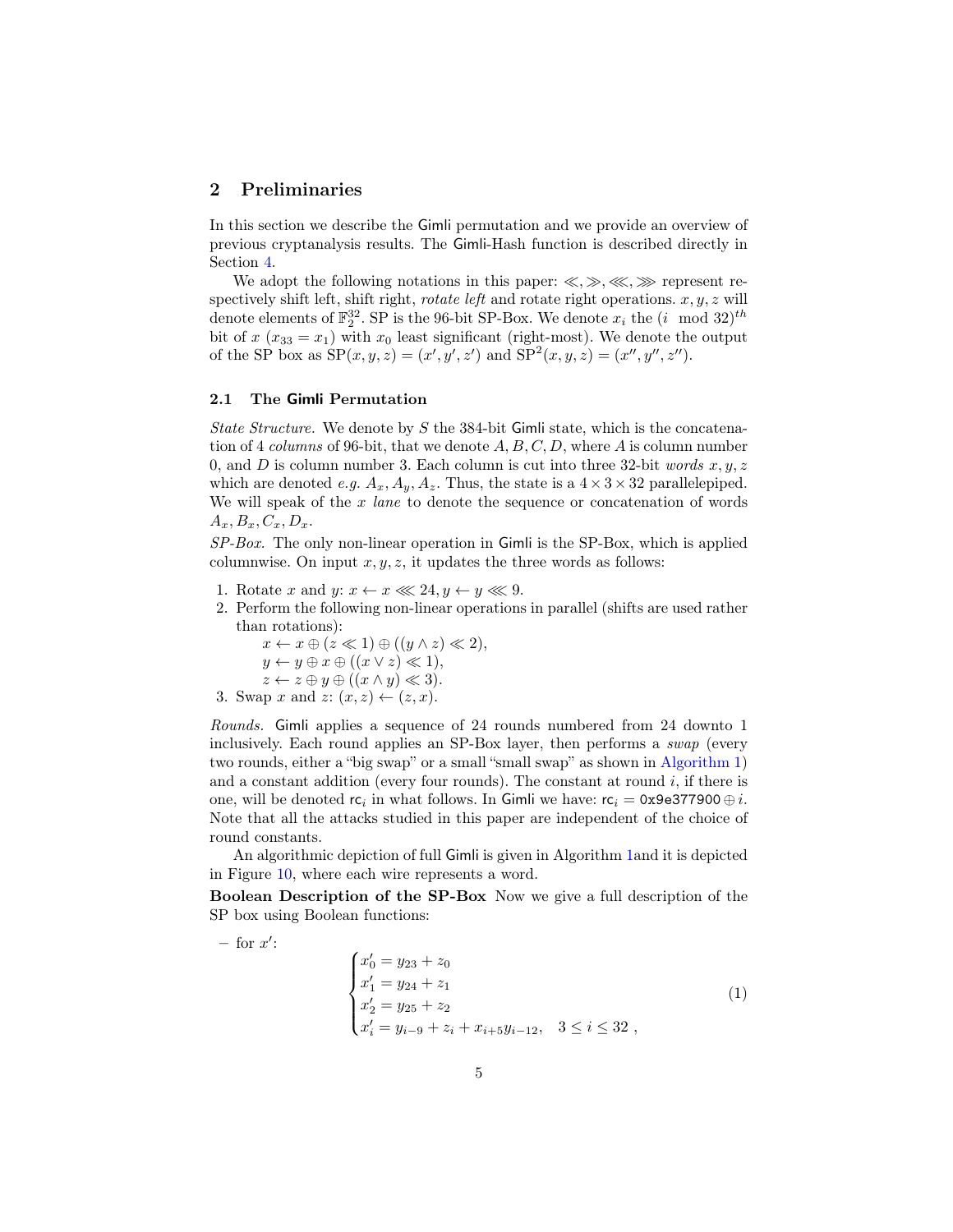Algorithm 1 The full Gimli permutation.

**Input:** State  $S = A, B, C, D$ Output:  $Gimli(S)$ 1: for  $r = 24$  downto 1 inclusive do 2:  $A, B, C, D \leftarrow SP(A), SP(B), SP(C), SP(D)$   $\triangleright$  SP-Box layer 3: if  $r \mod 4 = 0$  then 4: Swap  $A_x$  and  $B_x$ , swap  $C_x$  and  $D_x$   $\triangleright$  small swap 5:  $A_x \leftarrow A_x \oplus \text{rc}_r$   $\triangleright$  Constant addition 6: else if  $r \mod 2 = 0$  then 7: Swap  $A_x$  and  $C_x$ , swap  $B_x$  and  $D_x$   $\triangleright$  big swap 8: end if 9: end for Return  ${\cal S}$ 

<span id="page-5-0"></span>
$$
- for y' :
$$

<span id="page-5-1"></span>
$$
\begin{cases}\ny_0' = x_8 + y_{23} \\
y_i' = x_{i+8} + y_{i-9} + x_{i+7} + z_{i-1} + x_{i+7}z_{i-1}, \quad 1 \le i \le 32\n\end{cases}
$$
\n(2)

 $-$  and for  $z'$ :

<span id="page-5-2"></span>
$$
\begin{cases}\nz_0' = x_8 \\
z_1' = x_9 + z_0 \\
z_i' = x_{i+8} + z_{i-1} + y_{i-11}z_{i-2}, \quad 2 \le i \le 32 .\n\end{cases}
$$
\n(3)

<span id="page-5-3"></span>**Description of the SP<sup>2</sup> Box.** If  $x'_0 = y_{23} + z_0$  as in Equation [\(1\)](#page-4-1) then it naturally holds that  $x''_0 = y'_{23} + z'_0$  and thus we can use Equations [\(2\)](#page-5-1) and [\(3\)](#page-5-2) to get the full formula. Here we write some of them:

$$
\begin{cases}\nx_0'' = x_8 + x_{30} + x_{31} + y_{14} + z_{22} + x_{30}z_{22} \\
x_1'' = x_9 + x_{31} + x_0 + y_{15} + z_0 + z_{23} + x_{31}z_{23} \\
x_2'' = x_{10} + x_0 + x_1 + y_{16} + z_1 + z_{24} + y_{23}z_0 + x_0z_{24} \\
x_3'' = x_{i-2} + x_{i-1} + x_{i+8} + y_{i-18} + z_{i-10} + z_{i-1} + x_{i-2}z_{i-10} + y_{i-11}z_{i-2} \\
+ x_{i-4}y_{i-4} + x_{i-4}z_{i+5} + y_{i-4}y_{i+11} + y_{i+11}z_{i+5} + x_{i-5}z_{i+5} + x_{i-5}y_{i-4} \\
+ y_{i-4}z_{i-13} + z_{i-13}z_{i+5} + x_{i-4}x_{i+10}y_{i-7} + x_{i+10}y_{i-7}y_{i+11} \\
+ x_{i-5}y_{i-4}z_{i-13} + x_{i-5}z_{i-13}z_{i+5} + x_{i-5}x_{i+10}y_{i-7} + x_{i+10}y_{i-7}z_{i-13} \\
+ x_{i-5}x_{i+10}y_{i-7}z_{i-13}, \quad i \neq 0, 1, 2, 9, 12, 27, 28, 29 \mod 32\n\end{cases} (4)
$$

$$
y''\left\{y_0'' = x_{30} + x_{31} + y_{14} + y_{31} + z_8 + z_{22} + x_{13}y_{28} + x_{30}z_{22} \tag{5}
$$

$$
z'' \begin{cases} z_0'' = y_{31} + z_8 + x_{13}y_{28} \\ z_1'' = x_8 + y_0 + z_9 + x_{14}y_{29} \end{cases}
$$
 (6)

The 2-round probability 1 linear relation  $x''_0 + y''_0 + z''_0 = x_8$  follows.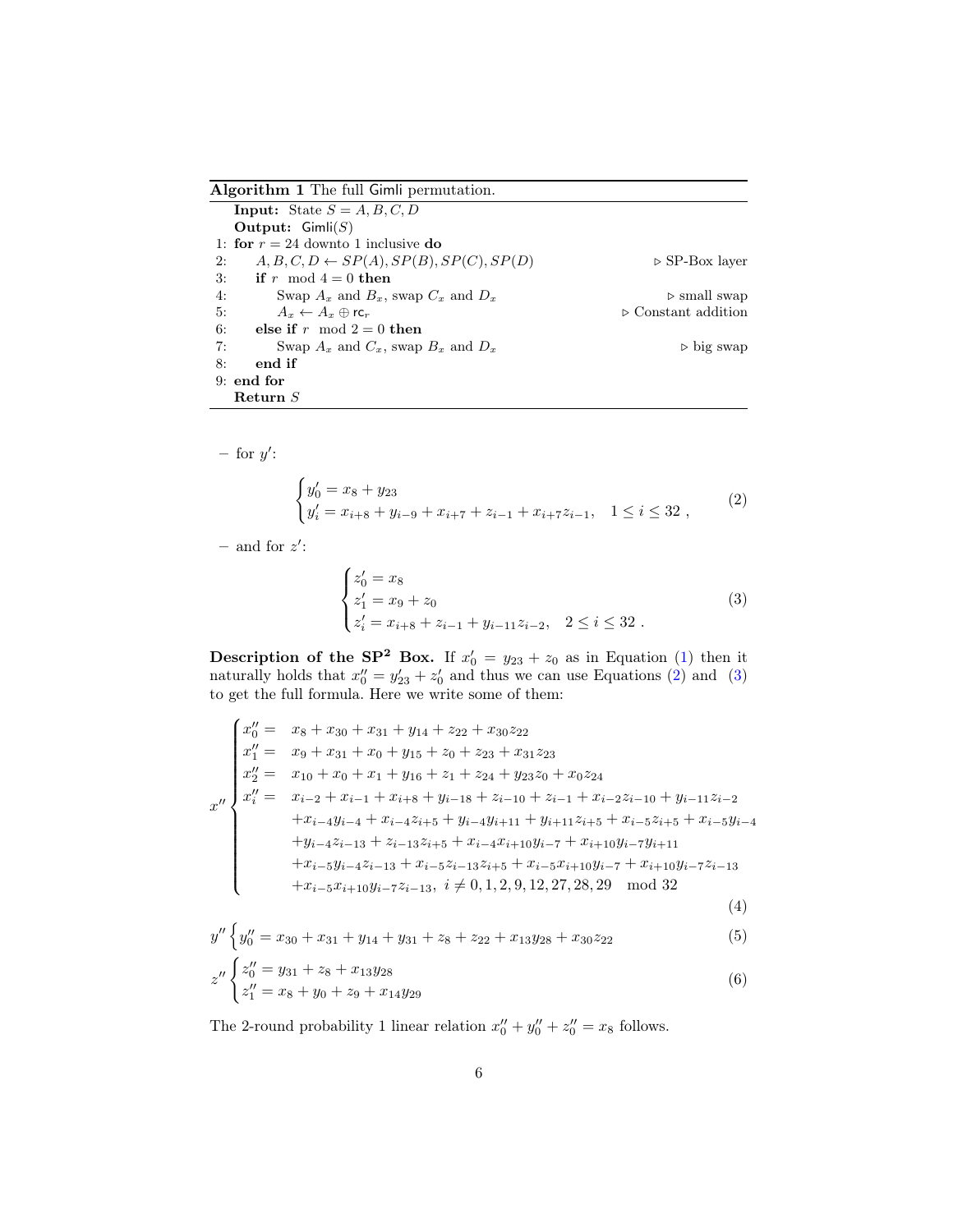#### 2.2 Previous work

We provide here a brief overview of the main previous third-party results of cryptanalysis against either the permutation or the NIST candidate Gimli. Notice that all the cryptanalysis previously considered were classical attacks, while in this paper, we will also give quantum attacks on reduced-round Gimli-Hash. Let us point out that no search of linear trails was done prior to our work.

Zero-sum permutation distinguishers on 14 rounds. In [\[15\]](#page-33-6), Cai, Wei, Zhang, Sun and Hu present a zero-sum distinguisher on 14 rounds of Gimli. This distinguisher uses the inside-out technique and improves by one round the integral distinguishers given by the designers.

Structural permutation distinguisher on 22.5 rounds. In [\[24\]](#page-34-3), Hamburg proposed the first third-party cryptanalysis of the Gimli permutation, providing distinguishers on reduced-round versions of the permutation. This analysis does not depend on the details of the SP-Box, and is based only on the slow diffusion of Gimli. Thus, it follows a similar path as the distinguishers of Section [3.](#page-8-0) In his work, Hamburg defines a PRF with 192-bit input  $x$  and 192-bit key  $k$  that computes  $F(k, x) = \text{trunc}_{192}(\text{Gimli}(k||x))$ . He gives a distinguishing attack in time  $2^{64}$  for 15.5 rounds (omitting the final swap), and a key-recovery attack on F when using 22.5 rounds of Gimli, precisely rounds 25 to 2.5 (omitting again the final swap). This attack runs in time  $2^{138.5}$  with a memory requirement of  $2^{129}$ , which is faster than the expected  $2^{192}$ , and thus shows that 22.5-round Gimli behaves differently than what could be expected from a random permutation.

Hamburg's attacks are based on a meet-in-the-middle approach, exploiting the slow diffusion by tabulating some of the values that are passed from an SP-Box to another. The 15.5-round distinguisher relies on a table of size  $2^{64}$ , and the 22.5-round attack on a table of size  $2^{128}$ . None of these attacks are practical.

ZID Permutation Distinguishers. In an independent and simultaneous work posted on ePrint [\[34\]](#page-35-0), Liu, Isobe, and Meier present a "hybrid zero-internal differential" (ZID) distinguisher on full Gimli, which extends a ZID distinguisher of previous unpublished work. The basic ZID distinguisher happens to be what we call an *internal symmetry distinguisher*, where states with symmetries are produced in the input and in the output of a reduced-round variant of Gimli. A "hybrid" one adds a limited birthday-like property (which is absent from our distinguishers). The steps that they take are however different from ours, as this distinguisher only spans 14 rounds. Compared with our analysis in Section [3,](#page-8-0) they will actually start from a much more constrained middle state, which limits the number of rounds by which one can extend the distinguisher afterwards (or significantly increases the complexity). In contrast, we complete the middle state in multiple successive steps, each step ensuring that more rounds will be later covered. The ZID distinguisher targets 18 rounds of Gimli with a negligible complexity. After the publication of our results, and personal communications, the authors updated their ePrint report [\[34\]](#page-35-0). They proposed to modify our dis-tinguisher of Section [3](#page-8-0) to reduce the complexity from  $2^{64}$  to  $2^{52}$ .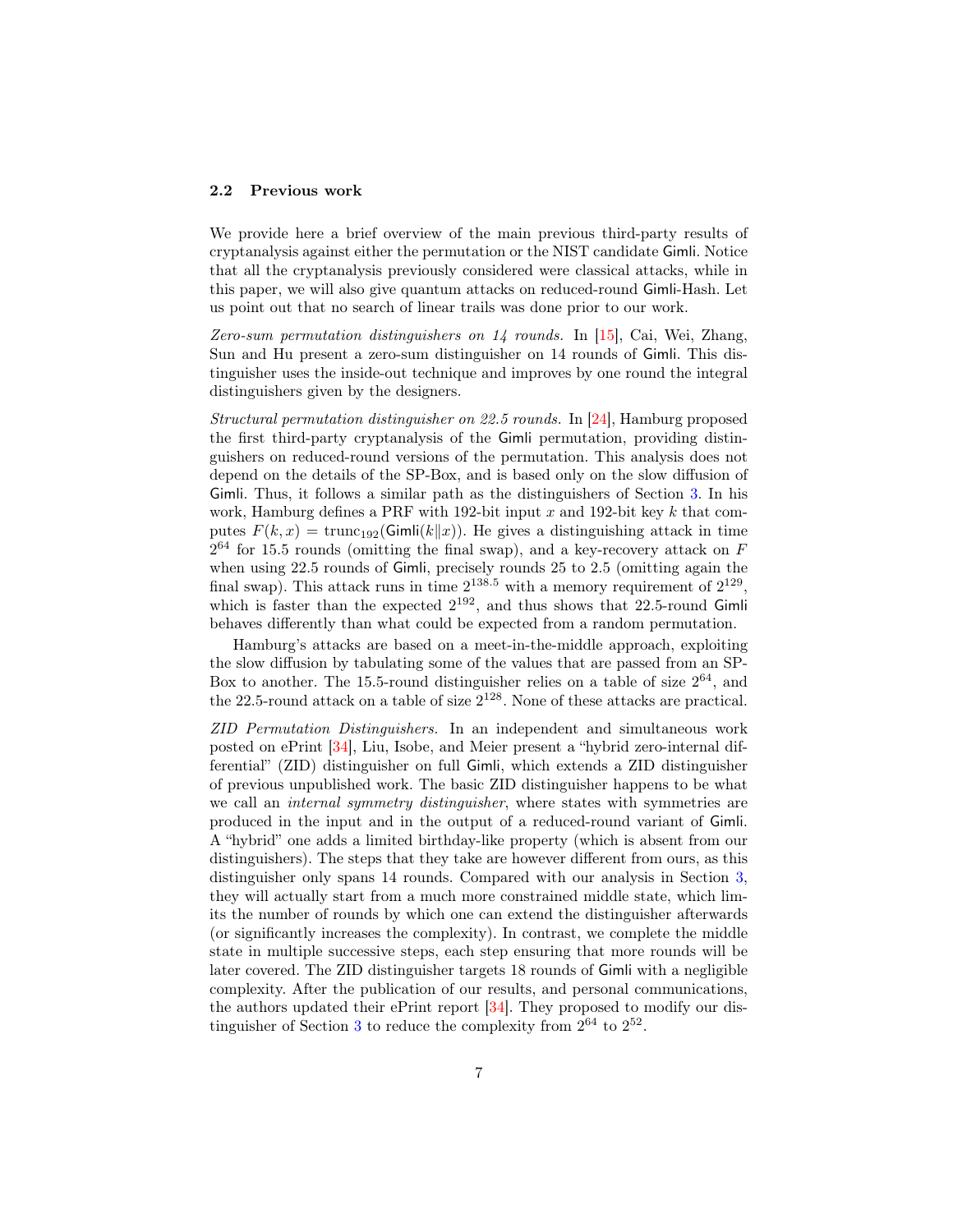Collisions and Preimages on Gimli-Hash. In [\[39\]](#page-35-3), Zong, Dong and Wang study Gimli among other candidates of the competition. They present a 6-round collision attack on Gimli-Hash of complexity  $2^{113}$ , using a 6-round differential characteristic where the input and output differences are active only in the rate. This differential characteristic was invalidated in [\[33\]](#page-35-2).

In [\[32\]](#page-35-1), [\[34\]](#page-35-0) and [\[33\]](#page-35-2) Liu, Isobe and Meier give collision and preimage attacks on reduced-round Gimli-Hash. Their attacks rely on divide-and-conquer methods, exploiting the lack of diffusion between the columns, as did Hamburg, but they also rely on SP-Box equations in order to attack the hash function itself. These equations are different from those that we will solve in Section [4,](#page-12-0) and they mostly relate the input and outputs of a single SP-Box, whereas we study directly two SP-Boxes. Their analysis is also much more precise, since they prove running times of solving these equations.

After giving a meet-in-the-middle generic preimage attack of time and memory complexity  $2^{128}$ , which sets a bound against the sponge construction used in Gimli-Hash, they give practical preimage attacks on 2-round Gimli-Hash and practical collision attacks on 3-round Gimli-Hash. They give a collision attack on 5-round Gimli-Hash with a time complexity  $2^{65}$  and a second preimage attack with time complexity 2 <sup>96</sup>. They give in [\[34\]](#page-35-0) a preimage attack on 5-round Gimli-Hash. In [\[33\]](#page-35-2), they give a semi-free start collision attack on 8 rounds and a state-recovery attack on the AE scheme for 9 rounds.

### 2.3 On the Notion of Distinguisher

Some of our results are "distinguishers" targeting the Gimli permutation itself. However, as there is a unique instance of this permutation, what is the meaning of "distinguishing" it from a random permutation?

As far as primitives are concerned, distinguishers are normally defined for keyed algorithms, and work as follows (in the case of a block cipher). First, an *n*-bit block cipher  $E_k$  is instantiated with a key k picked uniformly at random from the relevant set, and a permutation  $P$  of  $\mathbb{F}_2^n$  is picked uniformly at random from the set of such permutations. Then, the attacker is given black-box access to both algorithms and their task is to figure out which is which with a success probability greater than 1/2.

This notion of distinguisher breaks down when we look at cryptographic permutations. Indeed, since there is no key, the permutation  $\pi$  used is picked from a set of size 1, and thus the attacker could simply query for instance  $P(0)$ and, if it is equal to  $\pi(0)$ , win the game with overwhelming probability.

At the same time, it is also obvious that cryptographic permutations must satisfy specific requirements in order for them to be valid building blocks for secure hashing or AEAD. To take a trivial example: using the notion of distinguisher outlined above, it is not much harder to distinguish the Keccak permutations from random than it is to distinguish the identity from random. And yet, instantiating a sponge with each of these permutations yields hash functions with vastly different security levels.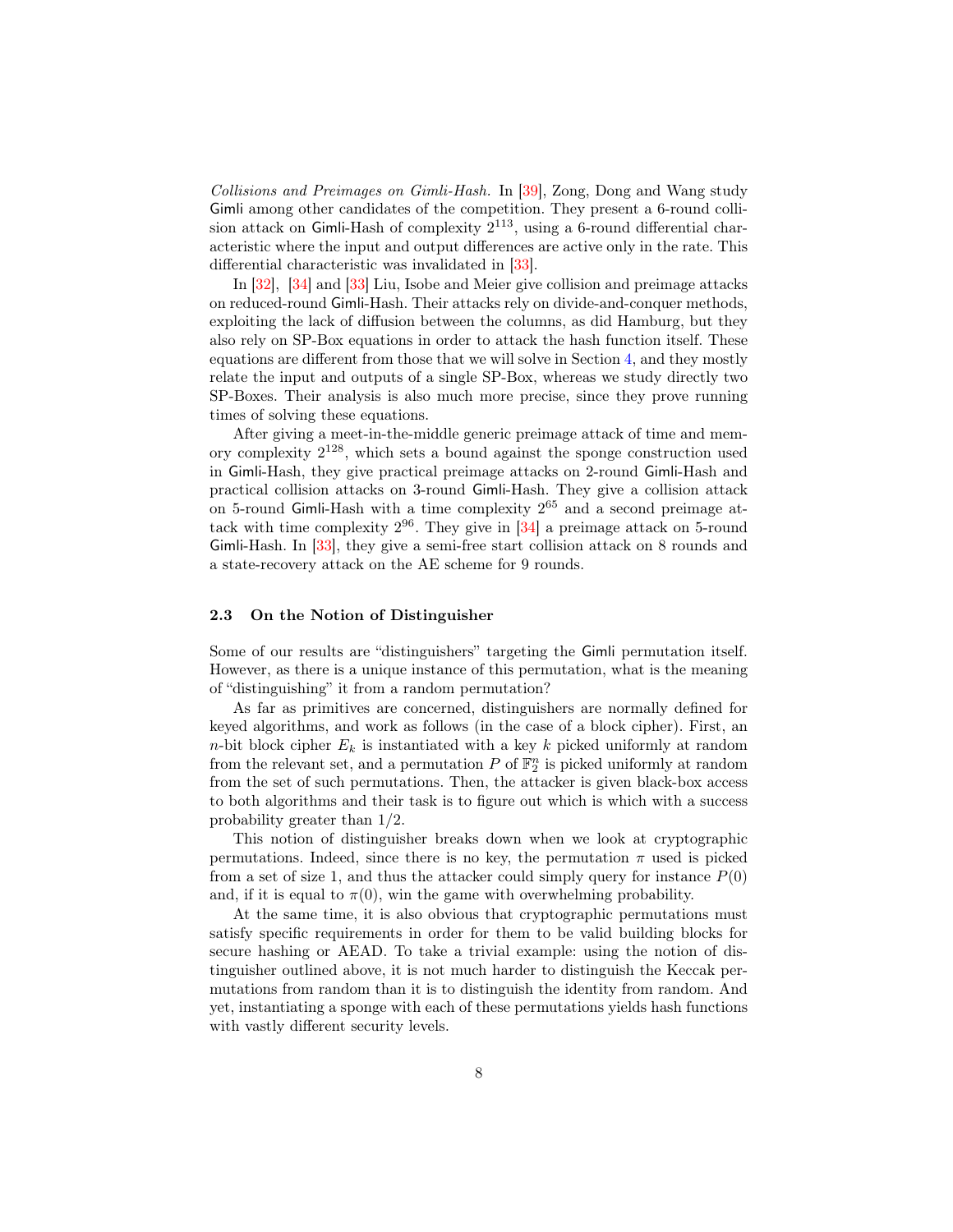As we can see, the problem of defining a distinguisher for a fixed permutation is in fact close to that of defining one for an open key cipher, i.e. a block cipher instantiation for which the key is known. A first notion to capture the meaning of "distinguisher" in this context was proposed by Gilbert in [\[19\]](#page-34-4), namely that of T-intractable relation. Informally, a T-intractable relation  $\mathcal R$  is such that it is infeasible to find a set  $X = (x_0, \ldots, x_i)$  of inputs and a corresponding set  $Y = (P(x_0), \ldots, P(x_i))$  of outputs such that  $X \mathcal{R} Y$  in time less than  $T$  if  $P$ is a permutation picked uniformly at random. Of course, the definition of  $\mathcal R$ cannot be chosen arbitrarily—otherwise, we could simply define  $\mathcal R$  to be such that  $x \mathcal{R} E_k(x)$ . For a keyed primitive, the relation should not depend on the key.

As a consequence, it is natural to rely on linear structures to define a relationship  $\mathcal R$  that may be of interest when assessing the security level of a cryptographic permutation. The limited birthday [\[20,](#page-34-5)[26\]](#page-34-6), originally intended for hash functions, is an approach in this direction. The idea is to find pairs of inputs  $(x, x')$  such that the pair  $(x \oplus x', H(x) \oplus H(x))$  lives in a vector space of a high dimension. If these pairs can be found faster than with a classical birthday search, then it is a distinguisher.

In this paper, we propose another type of distinguisher whereby we generate an input x such that  $(x, P(x))$  lives in a specific affine space. As with the limited birthday, if this can be done faster than with a brute-force approach, then it can be seen as a distinguisher.

More generally, we consider that a distinguisher for a permutation is an algorithm that can return (tuples of) input/output pairs in a specific affine space that is more efficient than the generic algorithm. As the aim of a cryptographic permutation is to yield complex and non-linear relations between its input and output, we claim that this approach is the correct one to assess the security of a keyless cryptographic permutation.

### <span id="page-8-0"></span>3 Internal Symmetry Distinguishers against Gimli

In this section we present new distinguishers on the Gimli permutation. Our distinguishers improve upon the best previously known ones, reaching the full 24 round permutation. They are practical on 23 rounds and have been implemented. The results presented in this section do not exploit the specifics of the SP-Box: they would work equally well if the SP-Box was replaced with a permutation picked uniformly at random. Like all the other analyses presented in this paper, they do not depend on the values of the round constants.

Our distinguishers rely on internal symmetries. The general idea consists in identifying a specific form of symmetry (formally, a vector space) that is preserved by the round function under some circumstances, and then trying to craft an input for the permutation such that this symmetry traverses all the rounds so that the output has the same type of property.

In our case, we formalize the symmetry using the notion of 2-identical states.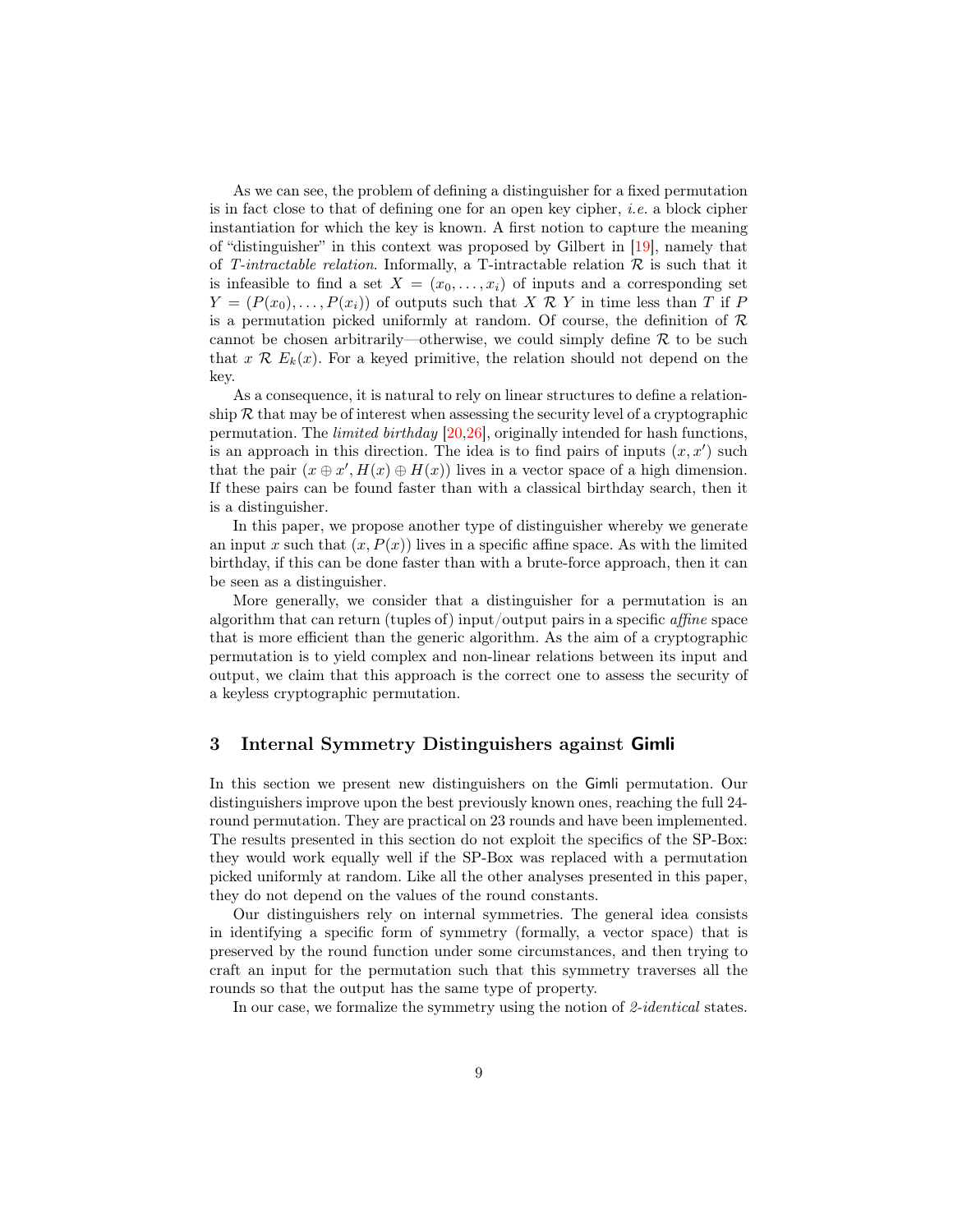**Definition 1 (2-identical states).** A state S is 2-identical if  $B = D$ , if  $A =$  $C$ , or if one of these properties holds up to a swap and a constant addition.

Our internal symmetries distinguisher aims at finding a 2-identical input that is mapped to a 2-identical output. Since there are 96 bits of constraint, a generic algorithm returning such an input should run in time 2 <sup>96</sup> by evaluating the permutation on a set of inputs satisfying the property until the output matches it by chance. Our aim is to find more efficient algorithms in the case of Gimli.

This definition is similar to the one used in [\[16\]](#page-33-7). In fact, an internal symmetry distinguisher can be seen as a stronger variant of a *limited birthday distinguisher* of the type used in [\[16\]](#page-33-7). Indeed, we can build a limited birthday pair using our distinguisher: by producing a pair of inputs  $S, S'$  satisfying the internal symmetry property, we obtain  $S \oplus S' \in V_{in}$  and  $\Pi(S) \oplus \Pi(S') \in V_{out}$ . Further, since the converse is not true, an internal symmetry distinguisher is strictly stronger.

From now on,  $S^i$  denotes the Gimli state before round *i*.

#### 3.1 23-round Practical Distinguisher

We design an internal symmetry distinguisher on 23 rounds of Gimli, that is represented in Figure [2,](#page-10-0) running in time equivalent to  $2^{32}$  evaluations of Gimli on average. Algorithm [2](#page-11-0) starts from a symmetric state in the middle and completes the state  $S^{11}$  in three steps. Each step assigns a value to more words of the state, and ensures that the 2-identical symmetry property traverses more rounds.

Each step of Algorithm [2](#page-11-0) requires to evaluate a few SP-Boxes  $2^{32}$  times (we do not even need to evaluate the inverse SP-Box). The total amount of computations is smaller than 2 <sup>32</sup> evaluations of 23-round Gimli. Notice also that the algorithm uses only a small amount of memory. Our implementation of Algorithm [2](#page-11-0) ran in less than one hour on a regular laptop.

The time complexity of the algorithm can be computed as follows:  $8 \times 2^{32}$ SP-Box evaluations for the first step,  $8 \times 2^{32}$  for the second and  $16 \times 2^{32}$  for the third, meaning a total of  $8 \times 2^{32} + 8 \times 2^{32} + 16 \times 2^{32} = 40 \times 2^{32}$  which is less than 2 <sup>32</sup> evaluations of 23-round Gimli (each of them consisting essentially of 92 SP-Box evaluations). This complexity is to be compared to that of the generic algorithm for obtaining our internal symmetry property, which costs  $2^{96}$ .

Below, we provide an example of input-output pair that we obtained, with a 2-identical input S that remains 2-identical after  $Gimli(23, 1)$ :

> 7f9fcf70 6aedf7e6 7f9fcf70 cb2f0e6a Input: 0ba2f1f9 f339b619 0ba2f1f9 f70cf15c b2ee8259 df0b4801 b2ee8259 3856106d a8ef848d 8c17b743 9615b3bc 8c17b743 Output: 541122c5 30530879 8d9d5d30 30530879 74b6dbe6 18885a6e 744b55c1 18885a6e

## 3.2 Distinguisher on full Gimli and Extensions

Here we will describe how to extend the 23-round distinguisher to the full Gimli permutation, and even to more rounds. All these results are summarized in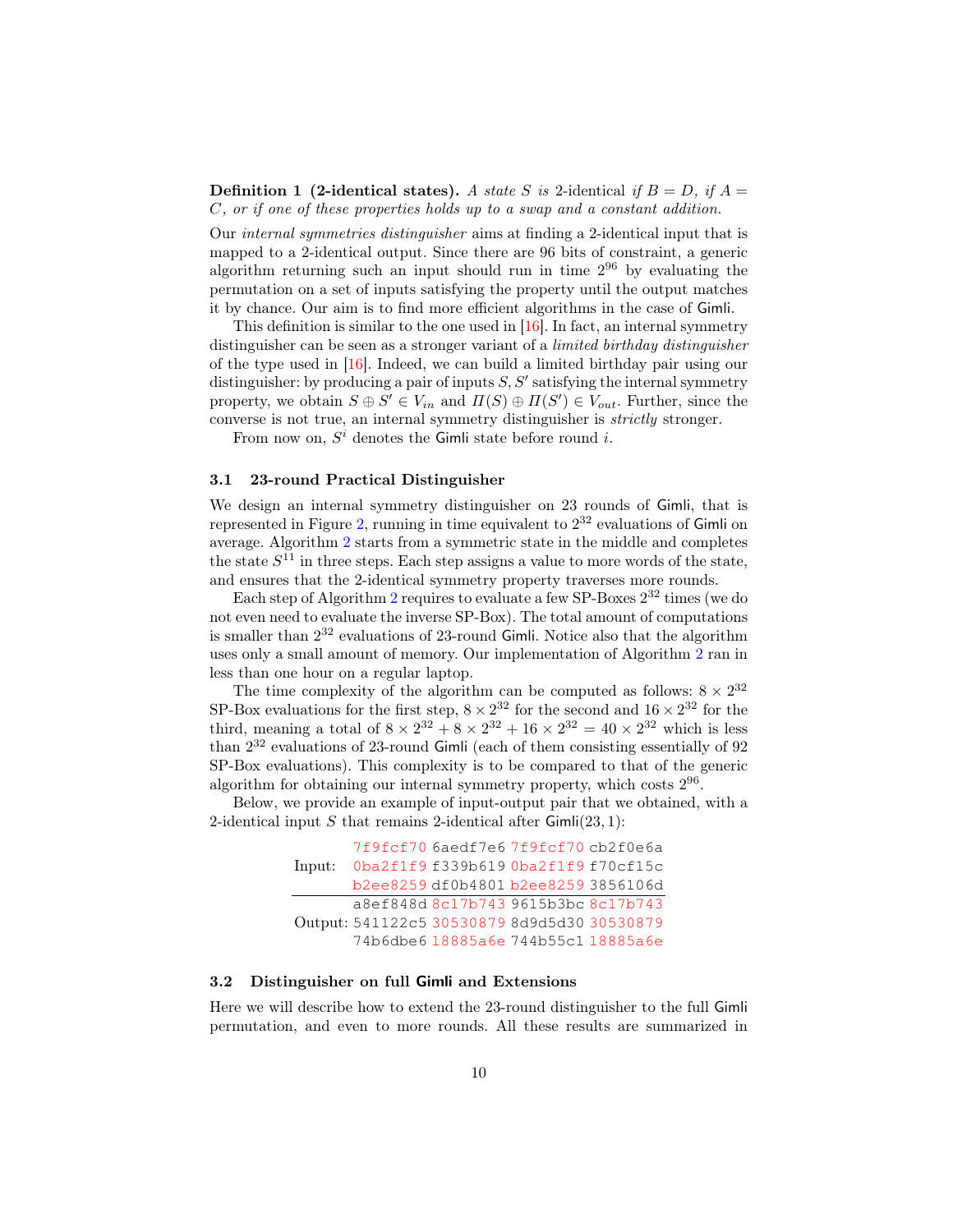

<span id="page-10-0"></span>Fig. 2. Distinguisher on 23 rounds. The same color for symmetric branches or columns at a given round means that they are equal.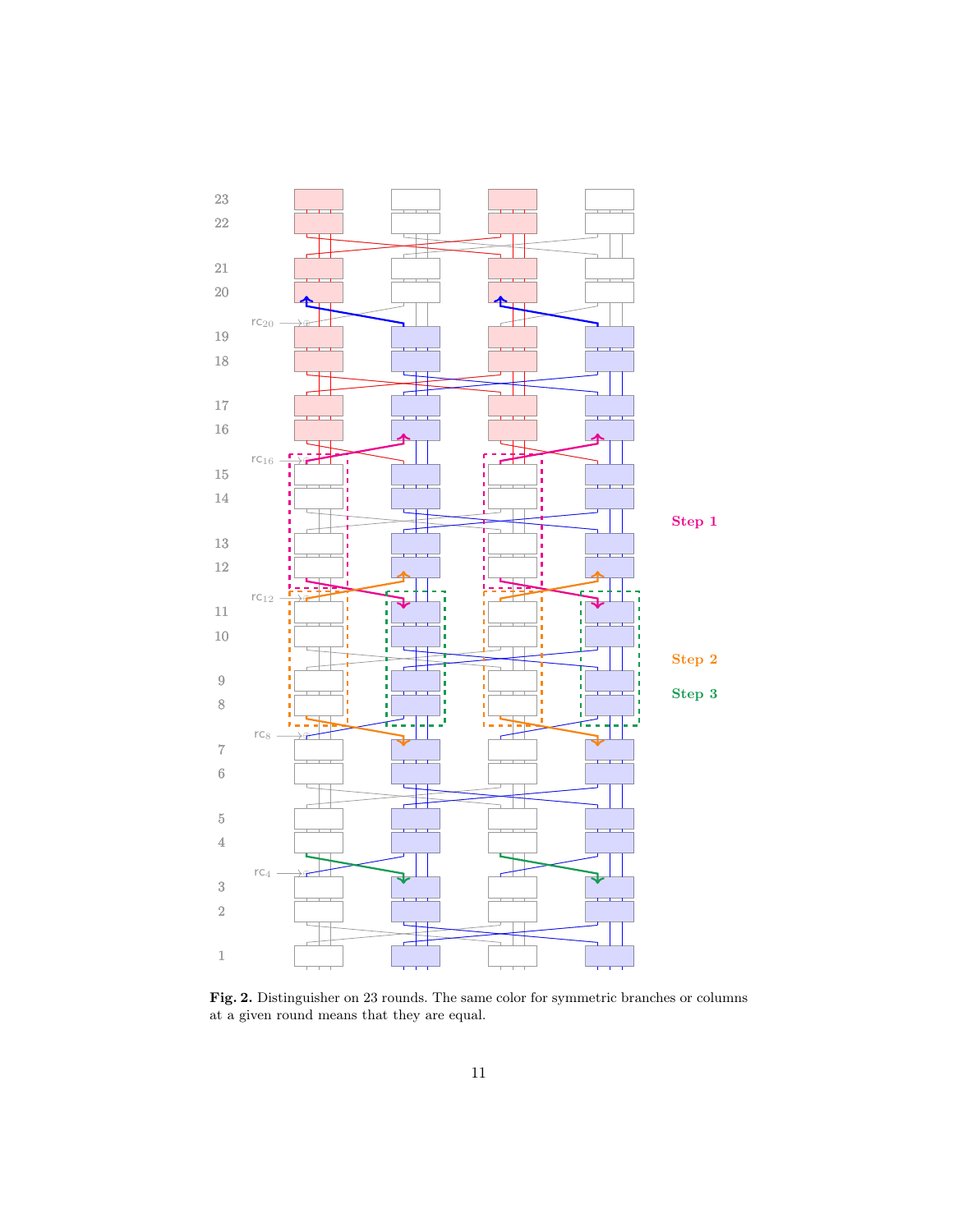#### Algorithm 2 23-round internal symmetry distinguisher.

**Output:** a 2-identical state S such that  $\text{Gimli}(23,1)(S)$  is 2-identical We start from the middle. We will be interested in the state  $S^{11}$ .

1. Select  $A_x^{15}, A_y^{15}, A_z^{15}$  and  $C_x^{15} = A_x^{15} \oplus \text{rc}_{16}$ ,  $C_y^{15} = A_y^{15}$ ,  $C_z^{15} = A_z^{15}$  such that  $B_x^{11} = D_x^{11}.$ 

Notice that due to the small swap operation, the values  $B_x^{11}$  and  $D_x^{11}$  actually come from A and C and depend only on  $A^{15}$  and  $C^{15}$ . At this point, we have ensured that for any values of  $B^{15} = D^{15}$ :

- $S^{23}$  is 2-identical: indeed, A and C will remain identical from rounds 16 to 19 backwards. Then, the small swap backwards injects the same value in  $A$  and C since B and D are also identical. Thus,  $A^{23} = C^{23}$ .
- $S^7$  is 2-identical: indeed, since  $B_x^{11} = D_x^{11}$ , B and D remain equal until the SP-Box layer of round 8, and the 2-identical property remains after the small swap of round 8.

Once good values have been found, we can compute part of the state  $S^{11}$ :  $A_{y,z}^{11}$ ,  $C_{y,z}^{11}$ , and  $B_x^{11} = D_x^{11}$  are fixed. The rest remains free.

2. Select  $A_x^{11} = C_x^{11} \oplus \text{rc}_{12}$  such that  $B_x^7 = C_x^7$ . At this point, the two-identicality of the output state is preserved through 4 more rounds (until round 4 included):  $S<sup>3</sup>$ is 2-identical.

In the state  $S^{11}$ ,  $B_{y,z}^{11} = D_{y,z}^{11}$  remain free.

<span id="page-11-0"></span>3. Select  $B_{y,z}^{11} = D_{y,z}^{11}$  such that  $B_x^3 = C_x^3$ . Thus, the output  $S^0$  is 2-identical.

Figure [1](#page-2-0) from Section [1.](#page-0-0) An extension of our distinguisher to the full Gimli is a trivial matter. Indeed, after running Algorithm [2,](#page-11-0) we obtain a 2-identical input state  $S^{23} = A^{23}, B^{23}, C^{23}, D^{23}$  with  $A^{23} = C^{23}$ . Then, if  $B_x^{23} = D_x^{23}$ , which is a 32-bit condition, the state remains 2-identical after the inverse round 24. By repeating the previous procedure  $2^{32}$  times, we should find an input value that verifies the output property. The generic complexity of finding a 2-identical input that generates a 2-identical output is still 2 <sup>96</sup>. Thus, full Gimli can be distinguished in time less than  $2^{32+32} = 2^{64}$  full Gimli evaluations, and constant memory.

An interesting question is: how many rounds of a Gimli-like permutation can we target? The distinguisher works mainly because the diffusion in Gimli is somewhat slow. Thus, a possible fix would be to increase the number of swaps, for example by having one in each round instead of every two rounds. An attack exploiting this behaviour that worked previously for  $r$  rounds would now a priori work for  $r/2$  rounds only. Of course, the details of the SP-box could allow further improvement of these results given that a single iteration would now separate the swaps rather than a double.

Extending to 28 Rounds. It is trivial to adapt this distinguisher to an extended version of Gimli with more rounds. The 2-identicality of  $S^0$  is preserved after one round since the next round would apply only an SP-Box layer and a small swap. Similarly, the 2-identicality of  $S^{24}$  is preserved after 3 more inverse rounds since the next swap operation is a big swap which exchanges data between  $A$  and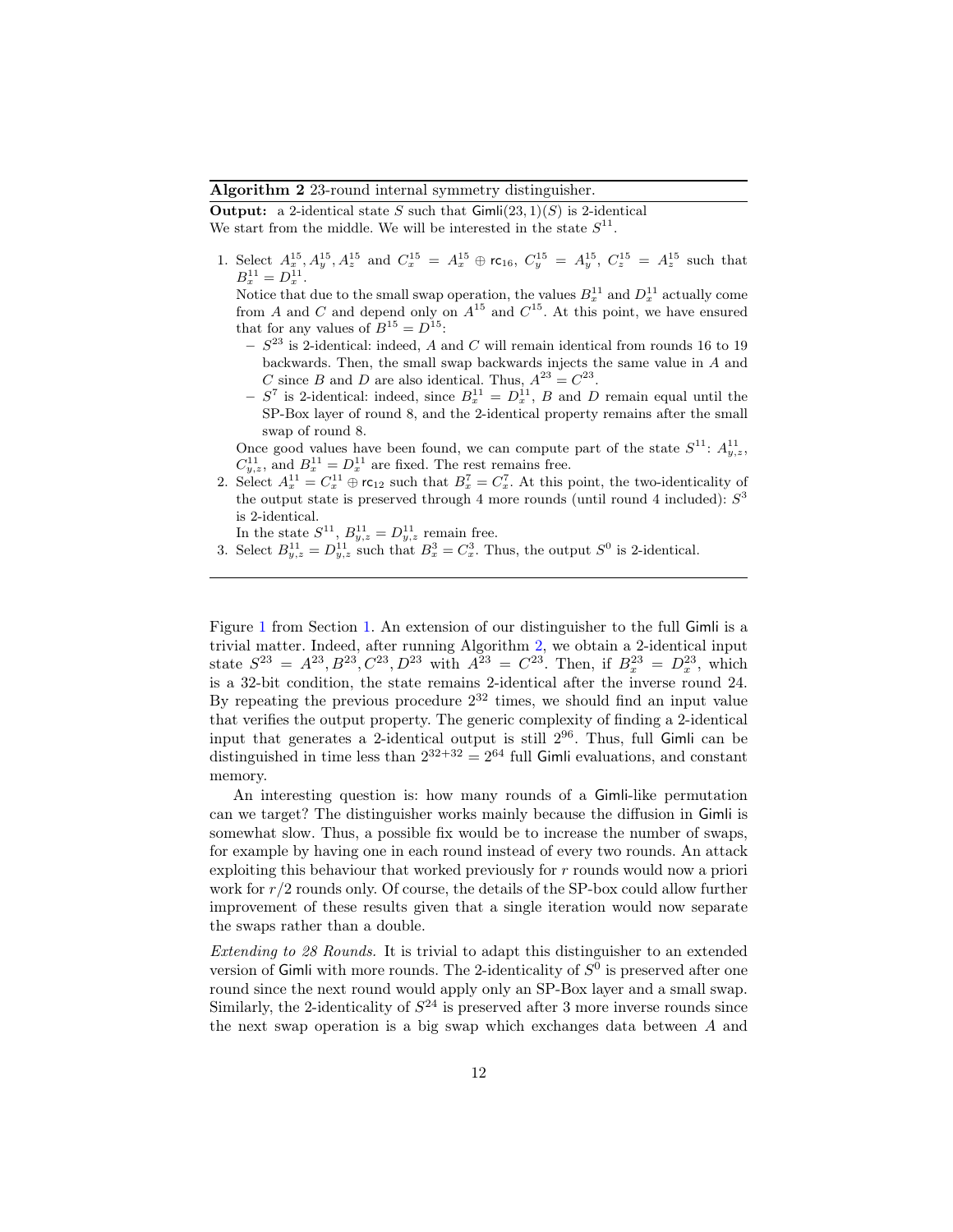<span id="page-12-1"></span>

| Type                        |    | Not of rounds Time complexity                  | Memory complexity |
|-----------------------------|----|------------------------------------------------|-------------------|
| Standard                    | 8  | $8 \times 2^{32} \times t_e$ (practical) negl. |                   |
| Standard                    | 12 | $8 \times 2^{96} \times t_e$                   | negl.             |
| Quantum                     | 14 | $\simeq 8 \times 2^{64} \times t_e$            | negl.             |
| Semi-free start             | 12 | $10 \times 2^{32} \times t_e$                  | negl.             |
| Semi-free start             | 16 | $10 \times 2^{96} \times t_e$                  | negl.             |
| Semi-free start             | 18 | $7 \times 2^{96} \times t_e$                   | $2^{64}$          |
| Semi-free start             | 18 | $2^{96}$                                       | $2^{96}$          |
| Semi-free start, quantum 20 |    | $\simeq 2^{64} \times 10 \times t_e$           | $2^{64}$          |

Table 2. Collision attacks on round-reduced Gimli

C only. Thus, our practical distinguisher works against  $\text{Gimli}(23,0)$  (a 24-round version of Gimli shifted by one round), and our extended distinguisher works against  $Gimli(27,0)$  (a 28-round version of  $Gimli$ ).

## <span id="page-12-0"></span>4 Classical Collisions on Reduced-Round Gimli-Hash

In this section, we describe collision attacks on Gimli-Hash when it is instantiated with a round-reduced variant of Gimli. Table [2](#page-12-1) summarizes our results.

#### 4.1 The Gimli-Hash Function

This function is built using the Gimli permutation in a sponge construction [\[8\]](#page-33-8), represented in Figure [3.](#page-13-0)

Gimli-Hash (Algorithm [5\)](#page-36-0) initializes the Gimli state to the all-zero value. The message is padded and separated into blocks of size  $r = 128$ , which corresponds to the rate  $r$ , introducing message blocks of 128 bits between two permutation applications by XORing them to the first 128 bits of the state. Once all the padded message blocks are processed, a 32-byte hash is generated by outputting 16 bytes of the internal state, applying once more the permutation, and outputting 16 additional ones. In Gimli-Hash, the rate part is formed of the words  $A_x, B_x, C_x, D_x$  and the capacity part of  $A_{y,z}, B_{y,z}, C_{y,z}, D_{y,z}$ .

We will consider two kinds of collision attacks:

- Full-state collision attacks: we will build pairs of two-block messages  $M_0, M_1$ and  $M_0, M'_1$  such that the state after absorbing these pairs becomes again equal. Thus, one can append any sequence of message blocks after this and obtain the same hash.
- Semi-freestart collision attacks: we will build pairs of  $(384$ -bit) states  $S, S'$ such that  $S$  differs from  $S'$  only in a single  $x$ , and after  $r$  rounds of Gimli,  $\pi(S)$  and  $\pi(S')$  differ only in a single x as well. This does not yield a collision on the hash function as we would need to choose the value of the same initial state; however, it represents a vulnerability that may be used in the context of the Gimli modes of operation. For example, in Gimli-cipher, the initial state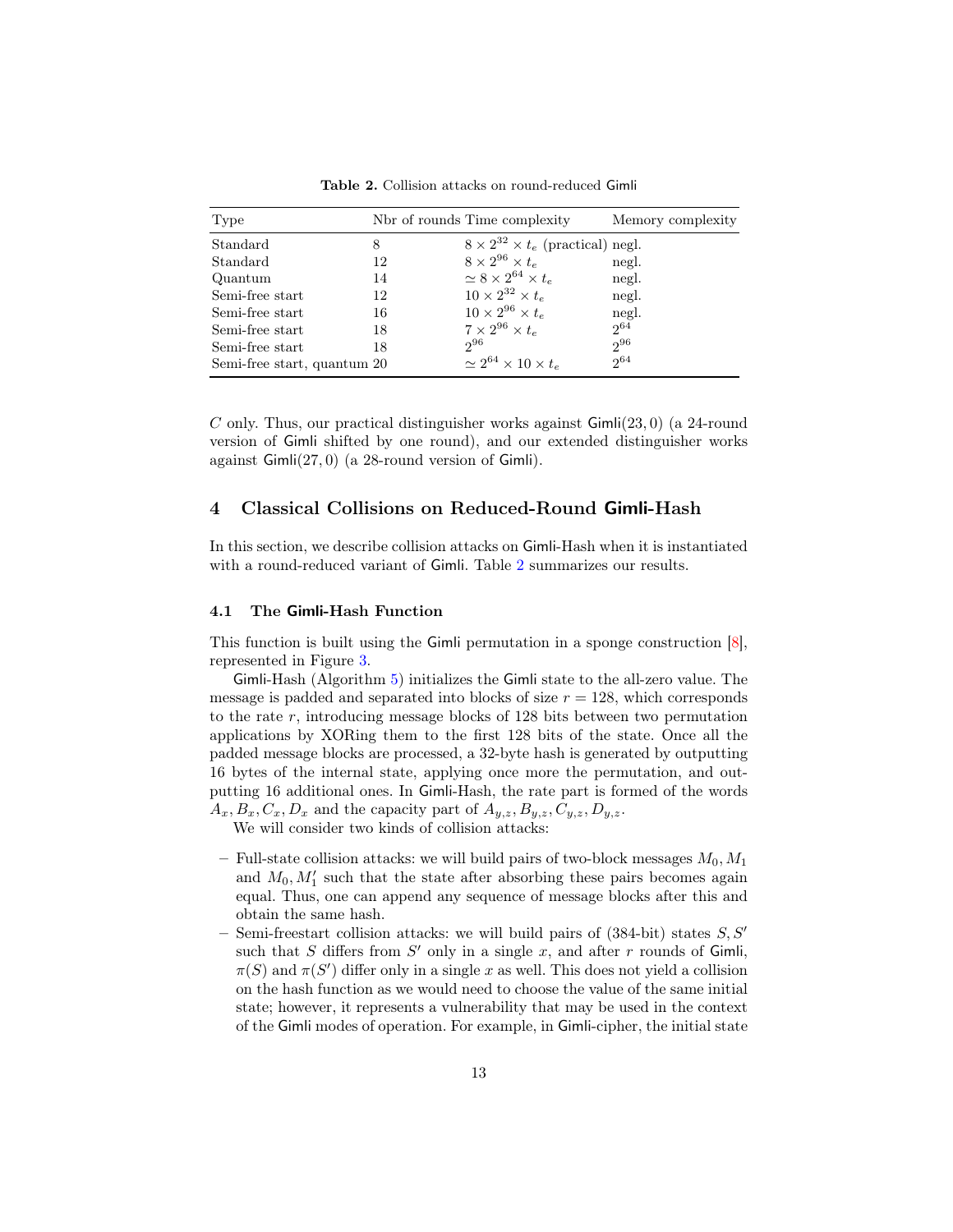

Fig. 3. Gimli-Hash ( $P$  stands for the Gimli permutation). The rate part is formed of the words  $A_x, B_x, C_x, D_x$  and the capacity part of  $A_{y,z}, B_{y,z}, C_{y,z}, D_{y,z}$ .

<span id="page-13-0"></span>contains a key of 256 bits and a nonce of 128 bits which is put in the  $x$  values. Then each block of plaintext is handled in the same way as Gimli-hash. Thus, by XORing the right values before and after  $\pi$ , one can create a key, a nonce and a pair of messages which yield the same tags.

#### 4.2 SP-Box Equations and How to Solve Them

All collision attacks in this section exploit the slow diffusion of Gimli and the simplicity of the SP-Box (contrary to the distinguishers on the permutation, which worked regardless of the SP-Box used). In this section, we describe a series of "double SP-Box equations"; solving them will be the main building block of our attacks. We define the following equations.

<span id="page-13-4"></span><span id="page-13-3"></span><span id="page-13-2"></span><span id="page-13-1"></span>Given  $y, z$ , find  $x \neq x'$  such that  $SP^2(x, y, z)_x = SP^2(x', y, z)_x$  . (7)

Given  $y, z, y', z'$ , find x such that  $SP^2(x, y, z)_x = SP^2(x, y', z')_x$ . (8)

Given  $y, z, y', z'$ , find x such that  $SP^2(x, y, z)_z = SP^2(x, y', z')_z$ . (9)

Given 
$$
y, z, x'
$$
, find x such that  $SP^2(x, y, z)_x = x'$ . (10)

Number of Solutions. Except Equation [\(7\)](#page-13-1), all these equations have on average, when the inputs are drawn uniformly at random, a single solution. However, the variance on the number of solutions depends on the equation considered. For example, only approx. 6.2% of inputs to Equation [\(8\)](#page-13-2) have a solution, and they have on average  $82.4$  solutions each. Equation  $(10)$  gives a little more than 1.5 solutions. This variance is not a problem for us, as long as we can produce efficiently all solutions of the equations, which remains the case. In order to simplify our presentation, we will do as if equations  $(8)$ ,  $(9)$  and  $(10)$  always gave exactly a single solution for each input.

Solving the Equations. We use an off-the-shelf SAT solver [\[38\]](#page-35-4). In some cases, more time seems spent building the SAT instance rather than solving it, and we believe that our current implementation is highly unoptimized.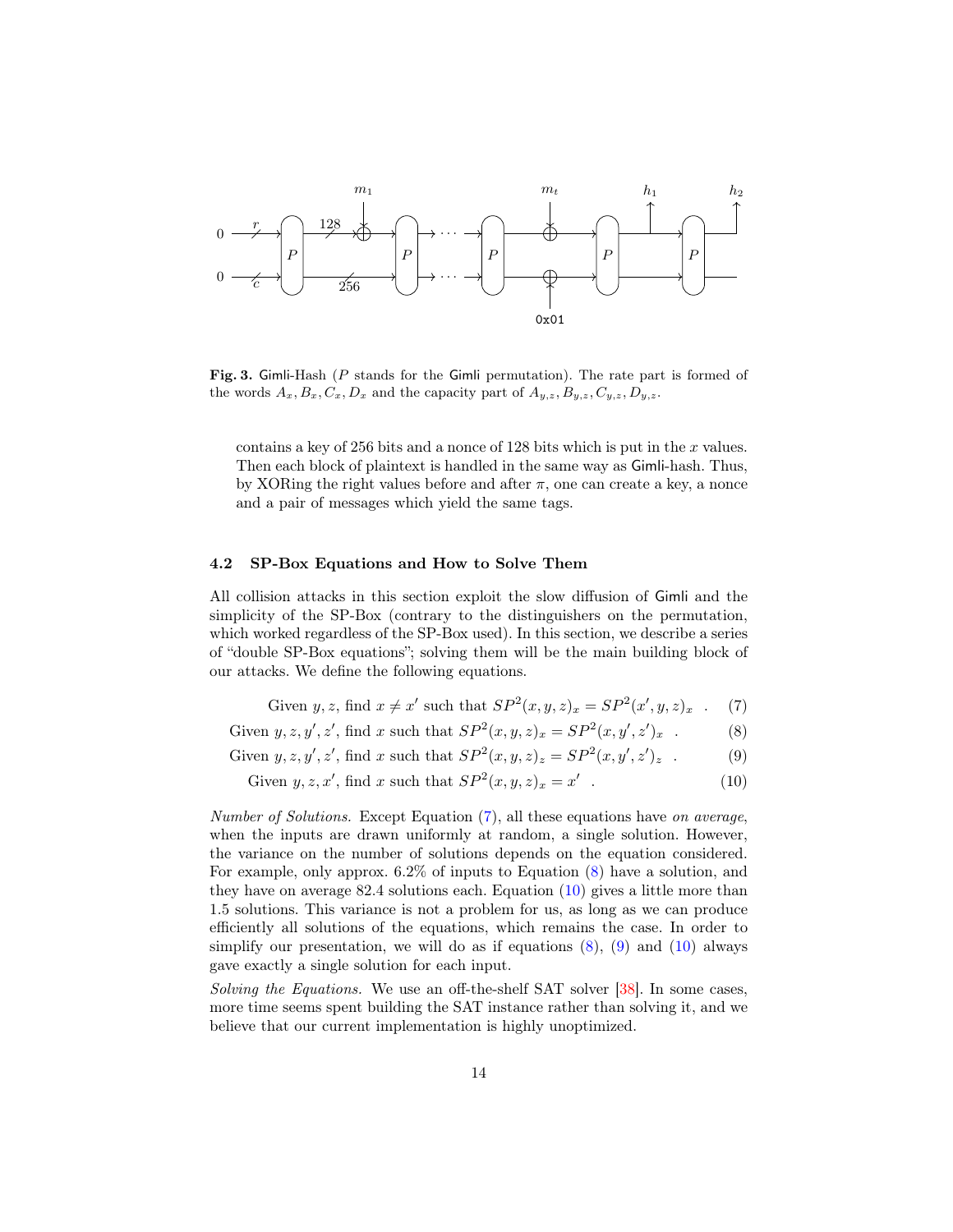The solver allows us to retrieve all solutions of a given equation (we treat Equation  $(7)$  differently because it has on average  $2^{32}$  of them). Let us consider the average time to produce a solution when random inputs are given. On a standard laptop, this time varies between approximately 0.1 milliseconds (Equation [\(8\)](#page-13-2)) and 1 millisecond (Equation [\(10\)](#page-13-3)). This difference mainly stems from the fact that Equation [\(8\)](#page-13-2) often has no solutions, and that the solver quickly finds a counterexample, while Equation [\(10\)](#page-13-3) practically always has solutions that must be found.

On the same computer, an evaluation of the full Gimli permutation (not reduced-round) takes about 1 microsecond, so there is approximately a factor 1000 between computing Gimli and solving a double SP-Box equation.

We consider that all equations have approximately the same complexity and introduce a factor  $t_e$  that expresses the time taken to solve them in number of evaluations of Gimli or a reduced-round version (depending on the studied case).

#### 4.3 Practical 8-round Collision Attack

We consider 8 rounds of Gimli, e.g. rounds 21 to 14 included, and name Gimli(21, 14) this reduced-round permutation. We omit the last swap, because it has no incidence (it only swaps  $x$  values). The situation is represented on Figure [4.](#page-15-0) As before, we name  $S^i$  the partial state immediately before round i.

Algorithm [3](#page-16-0) finds on average a single solution, with any input state. There is some variance on the number of solutions, that is induced by the SP-Box equations, but it is small in practice. Furthermore, we can eliminate the memory requirement by solving Equation [\(7\)](#page-13-1) for many input random states. Starting from a given state, it suffices to apply one more Gimli permutation with a random message block, in order to re-randomize the input.

Remark that if we omit the second step then we already have a semi-free-start collision attack, because we can reconstruct the inputs  $C^{21}$  and  $D^{21}$  immediately from the middle.

Practical Application: first step. In our practical computations, we considered rounds 21 to 14 included. We solved step 1, starting from  $0, 0, 0, 0$  and using a random message  $m_1, 0, 0, 0$  to randomize the first block. We also solved at the same time the two Equations [\(10\)](#page-13-3) that enabled us to go back to  $A_x^{17}, B_x^{17}$ .

We had to produce  $15582838652 \simeq 2^{33.86}$  solutions for Equation [\(7\)](#page-13-1) until we found a solution for Step 1 and for both equations. We verified experimentally that each solution for Equation [\(7\)](#page-13-1) yielded on average a solution for the final equation. We obtained in total 5 solutions (Table [3\)](#page-17-0). There are two different solutions for  $A_x^{15} \oplus \text{rc}_{16}$ , which yield two and three solutions respectively for  $B_x^{17}$ . The total computation ran in less than 5000 core-hours. It was easy to run on many concurrent processes as this algorithm is trivial to parallelize.

*Practical Application: second step.* We solved step 2, that is, looking for  $C_x^{21}$ ,  $D_x^{21}$  that lead to one of the pairs  $A_x^{17}, B_x^{17}$ . This step was much faster than the previous one, although it ought to have the same complexity: this is because we paid in step 1 the probability to find a solution (twice) in Equation  $(10)$ , while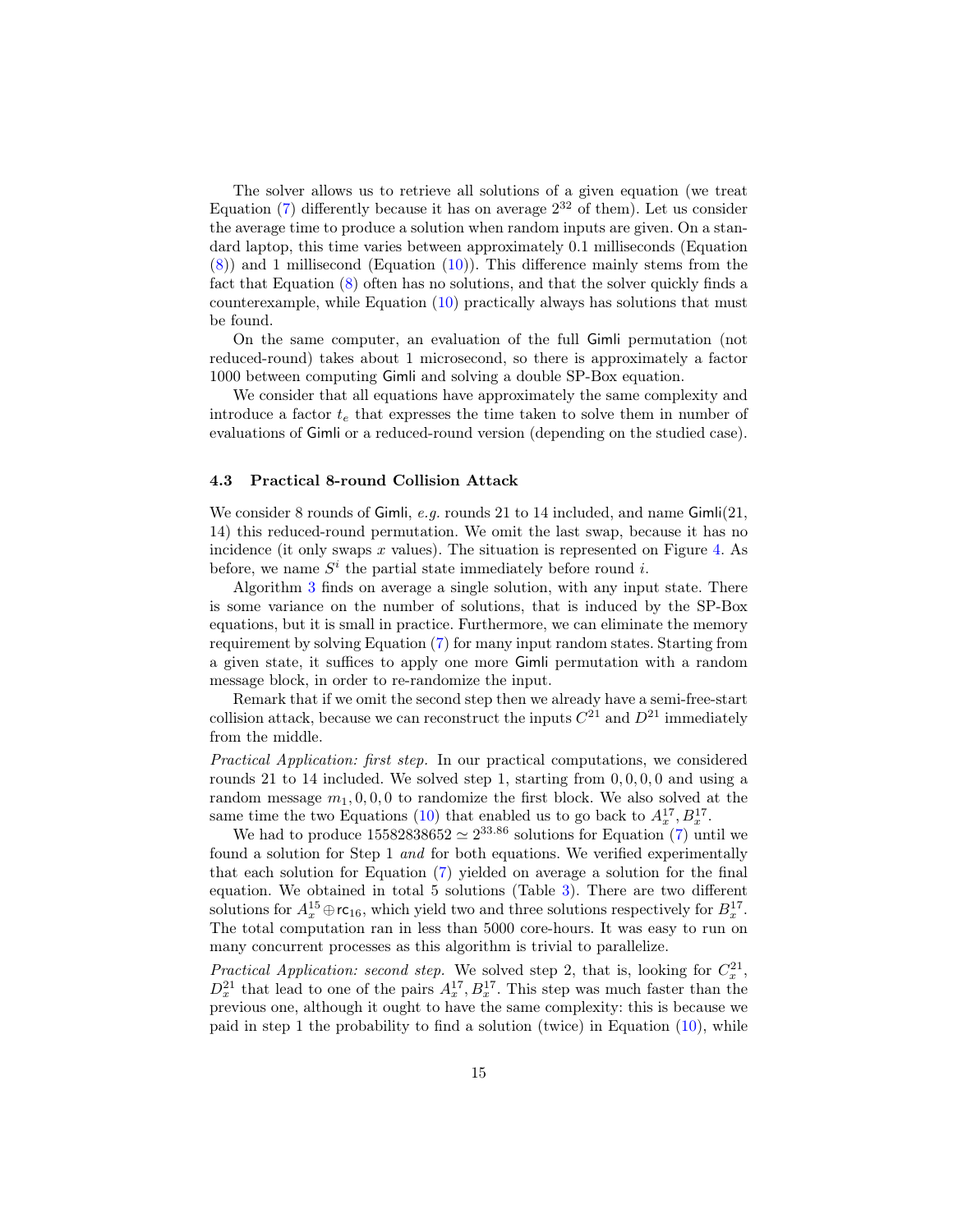

<span id="page-15-0"></span>Fig. 4. Collision attack on 8 rounds of Gimli, extended to 12 rounds. The first step fixes the branches in red, which have equal values for the two inputs  $A_x^{21}$ ,  $A_x^{\prime 21}$ . Then we find values of  $B_x^{21}$ ,  $C_x^{21}$ ,  $D_x^{21}$  that will conform to these branches. Then, the whole states are deduced. The branches  $A_x^{13}$  and  $A_x^{11}$  remain to match.

in step 2 we benefited from having 5 different possible solutions. We found two solutions:  $C_x^{21}, D_x^{21} = 819$ b1392, 9f4d3233 and  $C_x^{21}, D_x^{21} =$  aa9f6f2d, 3a6e613a. Putting both Steps Together. With these solutions, we built two collisions on 8round Gimli(21, 14). We start from  $m_1$ , 0, 0, 0, then after one round, we inject the values  $A_x^{21}, B_x^{21}, C_x^{21}, D_x^{21}$  and  $A_x'^{21}, B_x^{21}, C_x^{21}, D_x^{21}$  respectively in the rate; then we obtain two states that differ only on the  $x$ -coordinate of the third column (not the first, due to a big swap), and we inject two different blocks to cancel out this difference, obtaining the same state. The full state then collides, and we can append any message block that we want. The two collisions are given in Table [4.](#page-17-1)

Extending the Attack. Remark that the first step can be extended to span any number of  $SP<sup>2</sup>$ -boxes. However, each time we add two more rounds, there is one more branch coming from the  $B, C, D$  states which has to match an expected value, so we add a factor  $2^{32}$  in complexity. Since  $t_e \ll 2^{32}$ , we can do that twice before meeting the bound  $2^{128}$ . Thus, a collision on 12-round Gimli-Hash can be built in time  $2^{96} \times 4 \times t_e$ .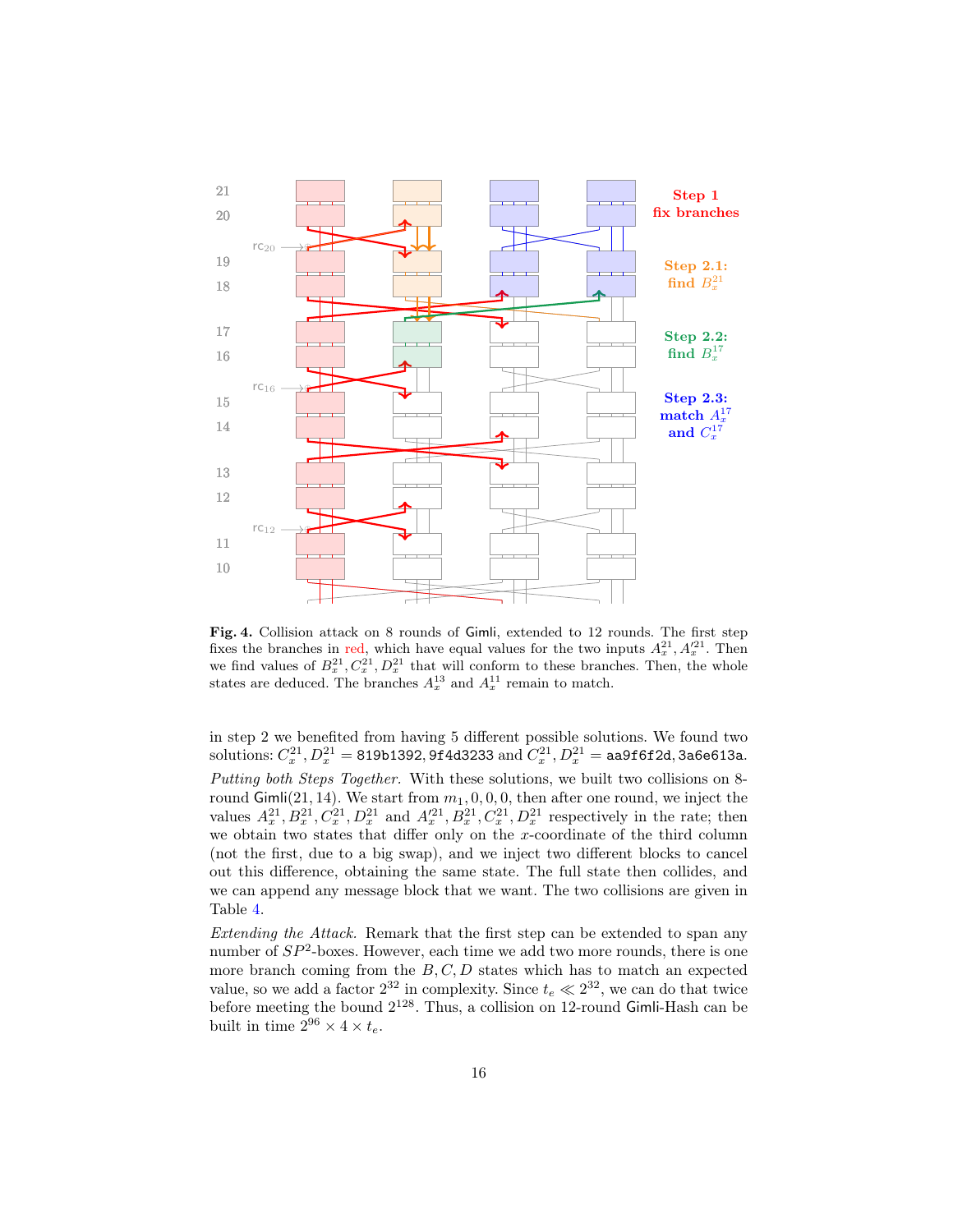### Algorithm 3 8-round collision attack.

**Input:** an input state  $A^{21}, B^{21}, C^{21}, D^{21}$ .

**Output:** values  $A_x^{21}, A_x'^{21}, B_x^{21}, C_x^{21}, D_x^{21}$  such that by putting  $A_x^{21}, B_x^{21}, C_x^{21}, D_x^{21}$  and  $A_x^{\prime 21}, B_x^{21}, C_x^{21}, D_x^{21}$  respectively in the rate, after Gimli(21, 14) (without the last swap), the state differs only on  $A_x$ .

**Complexity:**  $7 \times 2^{32} \times t_e$  time and  $2^{32}$  memory or  $8 \times 2^{32} \times t_e$  and negligible memory.

The attack runs in two main steps, both of which must solve  $2^{32}$  times a sequence of SP-Box equations.

**Step 1:** find good  $A_x^{21}, A_x'^{21}$ .

- 1. Find all pairs  $A_x^{21}$ ,  $A_x'^{21}$  such that the branch  $B_x^{19}$  collides (there are  $2^{32}$  such pairs, that can be found in time  $2^{32}$ ).
- 2. For each pair, compute  $A_y^{19}, A_z^{19}, A_y'^{19}, A_z'^{19}$  and solve the SP-Box equation [\(8\)](#page-13-2): find  $A_x^{19}$  such that the branch  $C_x^{17}$  collides (there is on average one solution)
- 3. Given this value, compute  $A_y^{17}, A_z^{17}, A_y^{117}, A_z^{117}$  and solve the SP-Box equation [\(8\)](#page-13-2) again: find  $A_x^{17}$  such that the branch  $B_x^{15}$  collides (there is on average one solution)
- 4. Given these values, compute  $A_y^{15}$ ,  $A_z^{15}$ ,  $A_y^{\prime 15}$ ,  $A_z^{\prime 15}$  and solve Equation [\(9\)](#page-13-4): find  $A_x^{15}$  such that  $A_z^{13}$  and  $A_z'^{13}$  collide.

Since we do that  $2^{32}$  times, we expect on average a single solution such that  $A_y^{13}$ and  $A_{y}^{\prime 13}$  also collide.

Now that we have found  $A_x^{21}, A_x^{\prime 21}$ , it remains to find  $B_x^{21}, C_x^{21}, D_x^{21}$  that give the wanted  $A_x^{19}, A_x^{17}, A_x^{15}$  (in red on Figure [4\)](#page-15-0). We expect on average a single solution, and little variation on the number of solutions, as only Equation [\(10\)](#page-13-3) is involved. **Step 2:** find  $B_x^{21}, C_x^{21}, D_x^{21}$ .

- 1. Find  $B_x^{21}$  by solving Equation [\(10\)](#page-13-3), given the input y and z, and the output x wanted. Deduce the values of  $B_y^{17}, B_z^{17}$
- wanted. Deduce the values of  $D_y$ ,  $D_z$ <br>2. Given  $B_y^{17}$ ,  $B_z^{17}$ , and  $A_x^{15}$ , solve Equation [\(10\)](#page-13-3) again to get  $B_x^{17}$ .
- 3. Now find  $C_x^{21}$ ,  $D_x^{21}$  that lead to the wanted  $A_x^{17}$ ,  $B_x^{17}$ . First guess the value of  $C_x^{21}$ , deduce  $C_y^{19}$ ,  $C_z^{19}$  and with  $C_y^{19}$ ,  $C_z^{19}$ ,  $A_x^{17}$ , solve Equation [\(10\)](#page-13-3) to obtain  $C_x^{19}$ . Next, given  $D_y^{21}$ ,  $D_z^{21}$  and  $C_x^{19}$ , solve Equation [\(10\)](#page-13-3) to obtain  $D_x^{21}$ . Deduce a value for  $B_x^1$ <sup>7</sup> and check if it matches what we want; we expect to find a match after trying all  $2^{32}$  guesses for  $C_x^{21}$ .

#### <span id="page-16-0"></span>4.4 Semi-free Start Collisions on Reduced-round Gimli

We will now design semi-free start collision attacks based on the same principle. This time, our goal is to obtain two input states  $S, S'$  that differ only in the rate (in practice, only in  $A_x$ ) and such that after applying a reduced-round Gimli, the output states differ only in the rate (the  $x$  values). They can also be seen as finding one state and two pairs of 2-block messages such that after inserting both messages we obtain a collision. The previous "first step" remains the same, with an extension to whichever number of rounds we are targeting. The "second step" is changed, because we can now choose completely the columns  $B, C, D$ , e.g. by starting from the middle instead of having to choose only the input rate.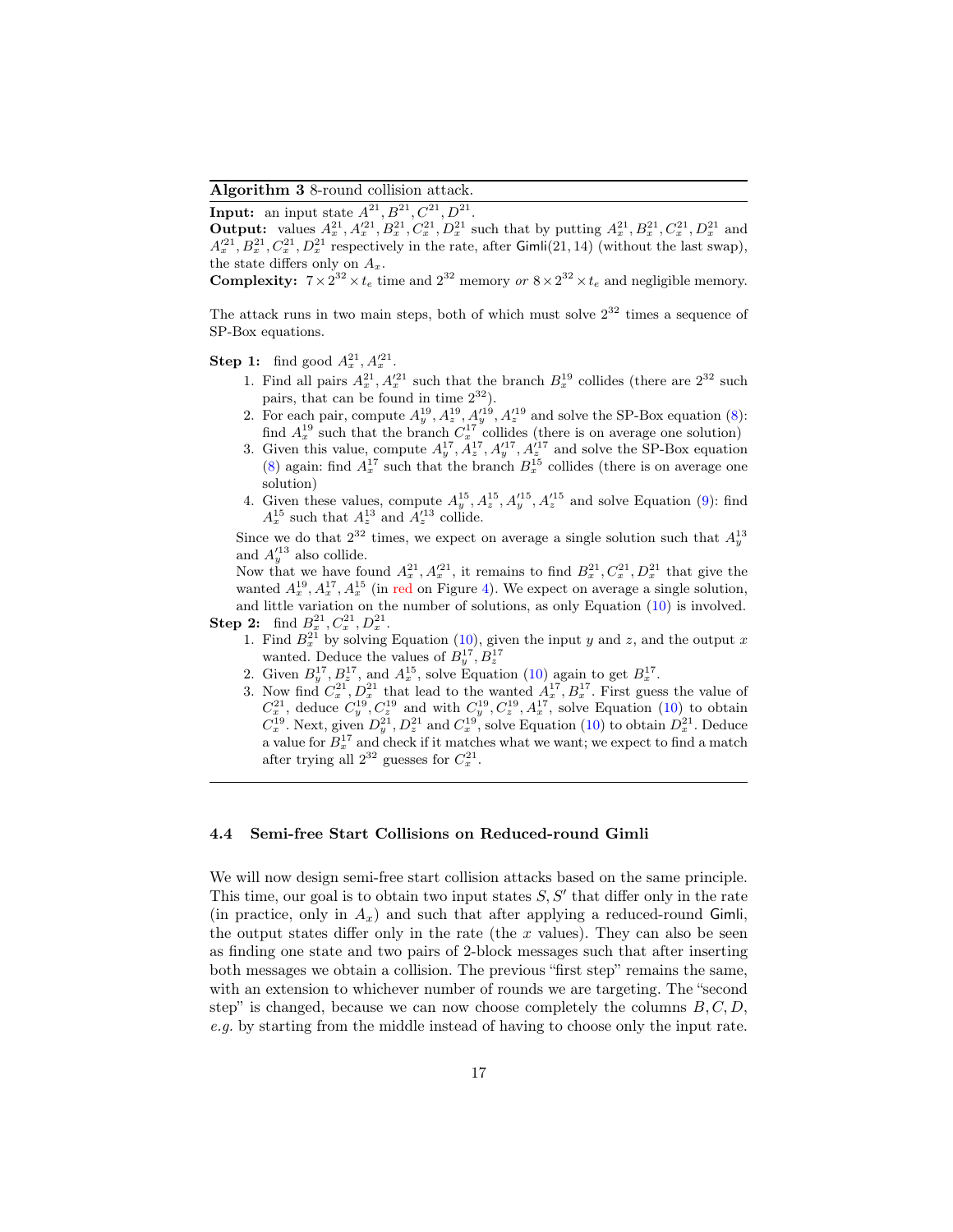Table 3. Results of the first step

<span id="page-17-0"></span>

| $m_1$                                       | $A_r^{21}$        | $A'^{21}_r$ | $A_x^{19} \oplus$ rc <sub>20</sub> $A_x^{17}$          |                  | $B_r^{21}$ |
|---------------------------------------------|-------------------|-------------|--------------------------------------------------------|------------------|------------|
|                                             |                   |             | dc84bf38.bbdb41f3.1b1da6e4.07f25303.f793fb5f.aae48b72. |                  |            |
| $A_x^{15} \oplus \text{rc}_{16}$ $B_x^{17}$ |                   |             | $A_x^{15} \oplus \text{rc}_{16}$ $B_x^{17}$            |                  |            |
|                                             | ddfbc88b 92f536b6 |             | ddfbc803 f72044db                                      |                  |            |
|                                             | ddfbc88b0d9605fe  |             |                                                        | ddfbc803b1c91a60 |            |
|                                             |                   |             | ddfbc803.55d2252a                                      |                  |            |

Table 4. Two 8-round collisions on Gimli-Hash

<span id="page-17-1"></span>

|                                                                           |  |  | Starting state (first message block) |  |  |
|---------------------------------------------------------------------------|--|--|--------------------------------------|--|--|
| dc84bf38 00000000 00000000 00000000  dc84bf38 00000000 00000000 00000000  |  |  |                                      |  |  |
|                                                                           |  |  | Second message block                 |  |  |
| bbdb41f3 4333192c bc17e444 8a9d06c7   1b1da6e4 4333192c bc17e444 8a9d06c7 |  |  |                                      |  |  |
|                                                                           |  |  | Third message block                  |  |  |
|                                                                           |  |  |                                      |  |  |
| Starting state (first message block)                                      |  |  |                                      |  |  |
|                                                                           |  |  |                                      |  |  |
|                                                                           |  |  |                                      |  |  |
| dc84bf38 00000000 00000000 00000000  dc84bf38 00000000 00000000 00000000  |  |  | Second message block                 |  |  |
| bbdb41f3 4333192c 971398fb 2fbe55ce  1b1da6e4 4333192c 971398fb 2fbe55ce  |  |  |                                      |  |  |
|                                                                           |  |  | Third message block                  |  |  |

Doing this allows us to reach 4 rounds more for the same cost as before, as outlined on Figure [5](#page-18-1) and Algorithm [4.](#page-19-0) We can then append new rounds as before, reaching 16 rounds classically in time  $2^{96} \times 10 \times t_e$ .

Another Improvement using Precomputations. We are going to win a factor  $2^{32}$ using  $2^{64} \times t_e$  precomputations and a table of size  $2^{64}$ . This way, we can attack two more rounds. Indeed, once we have computed the first step, the two branches  $C_x^{17}$  and  $A_x^{13}$  contain arbitrary fixed values. Then, when we try to find the right C, we could have a table that for all  $C_y^{15}$ ,  $C_z^{15}$ , gives all input-output values for  $C^{17}$  and  $C^{14}$ , and we could directly use this table to match the values  $C_x^{15}$  and  $D_x^{15}$  that come from D (instead of having to make a guess of  $C_z^{15}$ .

Let us fix  $C_x^{17} = A_x^{13} = 0$ . Thus, we repeat step 1 in Algorithm [4](#page-19-0) a total of  $2^{64}$  times in order to have  $C_x^{17} = A_x^{13} = 0$ . Step 1 now costs  $2^{96} \times t_e$ .

The table that we precompute shall contain: for each  $x', x''$ , all values (on average 1) of  $y', z'$  such that  $SP^2(0, *, *) = x', y', z'$  and  $SP^2(x'', y', z') = 0, *, *$ .

Now, in Algorithm [4,](#page-19-0) for each guess of  $B_{y,z}^{19}$ , and for each guess of  $D_{y,z}^{19}$ , we can find the value of  $C$  that matches all the fixed branches in time 1, using this table. Thus, we can repeat this  $2^{96}$  times, extending the attack by 6 rounds.

- Step 1 costs  $2 \times 2^{96} \times t_e$  (we solve only 2 equations most of the time, before aborting if the wanted "0" do not appear).
- The table costs  $2^{64} \times t_e$ , which is negligible
- Step 2 costs  $2^{96} \times 5 \times t_e$ , since it is the same as before, and we only need forwards computation of SP-Boxes to check if the full path is correct.

Note that we can get rid of the term  $t_e$  if we use a memory of size  $2^{96}$  to store the solutions of the SP-Box equations. In that case, the overall time complexity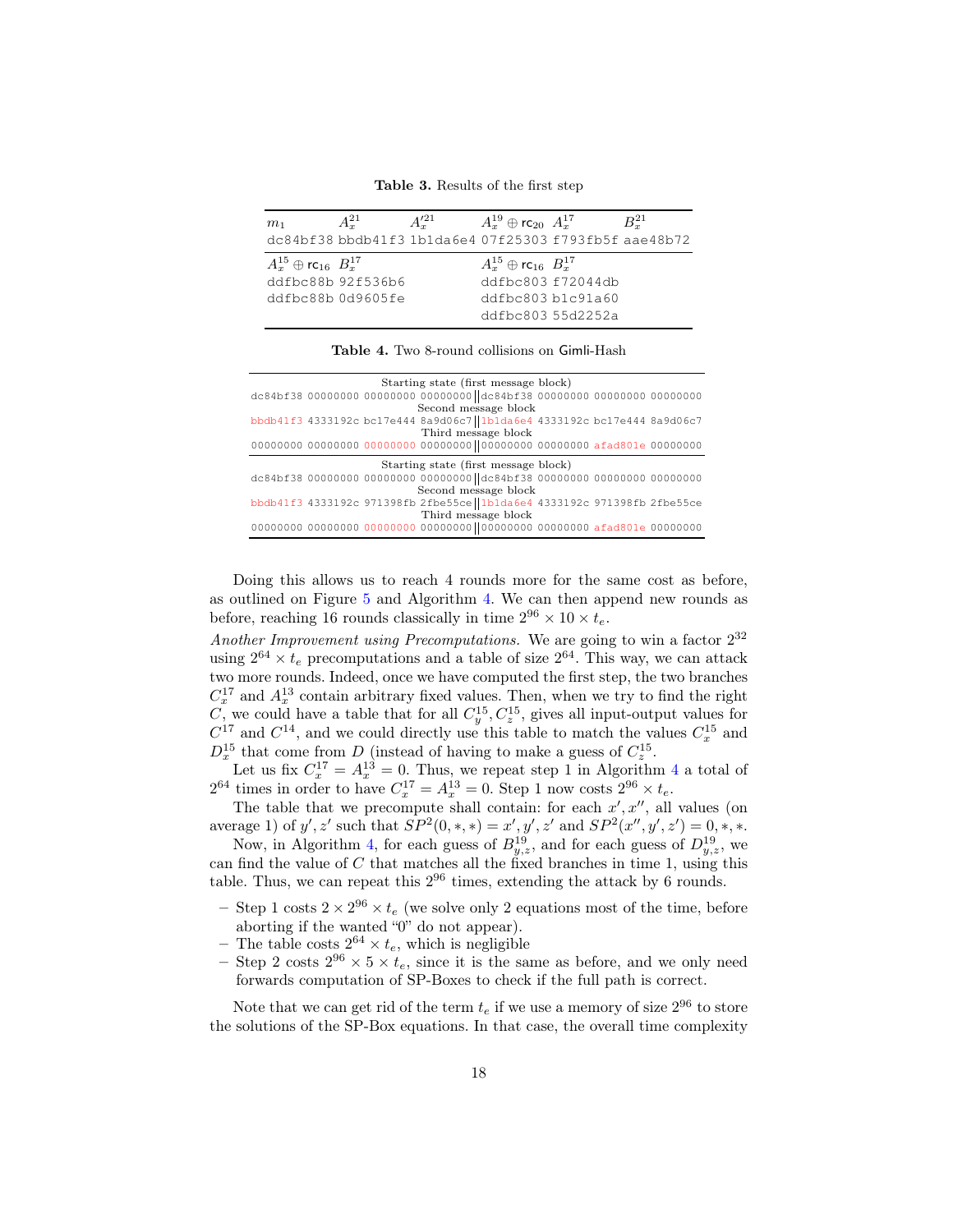

<span id="page-18-1"></span>Fig. 5. Semi-free start collision attack on 12 rounds of Gimli (see Algorithm [4\)](#page-19-0).

is slightly below 2 <sup>96</sup> evaluations of Gimli, since fewer SP-Boxes are evaluated in each step than in the full primitive.

## <span id="page-18-0"></span>5 Better Quantum Collision Attacks

In this section, we explain how our attacks can be extended in the quantum setting, where even more rounds can be broken. We want to emphasize that, as our goal is simply to determine a security margin, we will not go into the details of the implementation of these attacks as quantum algorithms. We will only show how to use well-known building blocks of quantum computing in order to build these new attacks, and show why they perform better than the corresponding generic quantum attacks. At this point, we assume that the reader is familiar with the basics of quantum computing that are covered in textbooks such as  $[36]$ . We define quantum algorithms in the *quantum circuit model*. The circuit starts with a set of qubits (elementary quantum systems) initialized to a basis state and applies quantum operations. The state of the system lies in a Hilbert space of dimension  $2<sup>n</sup>$  if there are *n* qubits. Quantum operations are linear operators of this space, and a quantum circuit is built from such elementary operators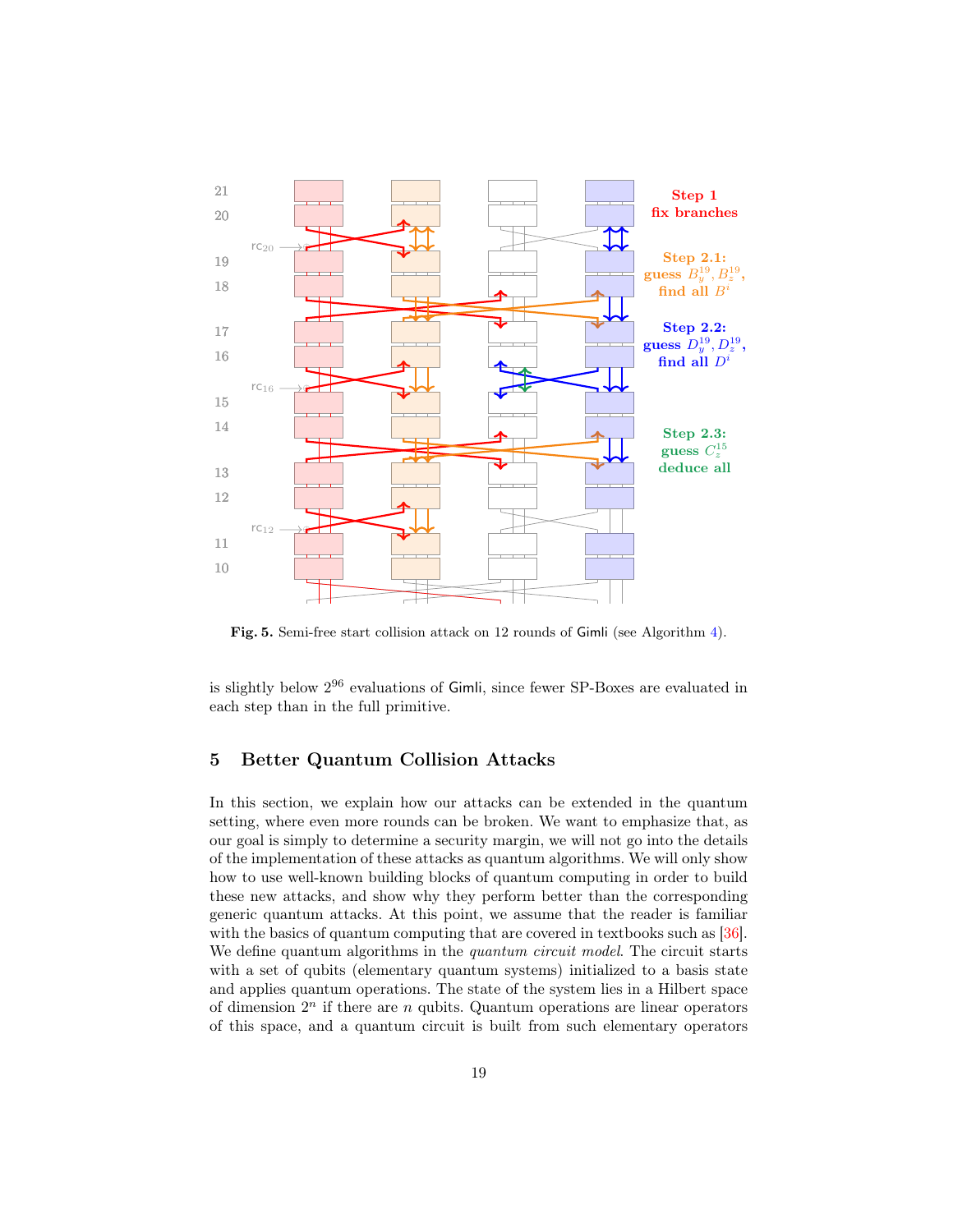Algorithm 4 12-round semi-free start collision attack (see Figure [5\)](#page-18-1).

**Input:** an initial  $A$  (can be given)

Output  $A_x$ ,  $A'_x$ ,  $B$ ,  $C$ ,  $D$  such that after Gimli(21, 10), only the rate differs.

As before, we don't write the last swapping step.

Step 1: Same step as in Algorithm [3,](#page-16-0) extended to 12 rounds. It gives a total of 10 32-bit branches (input values) that are required, that are represented in red on Figure [5.](#page-18-1)

Step 2: we will start from the middle.

- 1. We take an arbitrary value for  $B_{y,z}^{19}$ . This guess enables to deduce all values of the column B, from  $B^{21}$  to  $B^{10}$ , either by simply computing the SP-Box, or by solving Equation [\(10\)](#page-13-3) (given two input branches  $y, z$ , given the output  $x$ , deduce the input  $x$ ). From this, we deduce the value in all branches that go from  $B$  to  $D$  on the figure, hence 4 branches. They are represented in orange on Figure [5.](#page-18-1)
- 2. We take an arbitrary value for  $D_{y,z}^{19}$ . Again, this enables to deduce the whole sequence of states from  $D^{20}$  to  $\tilde{D}^{10}$ , either by computing the SP-Box when possible, or by finding the input  $x$  value corresponding to a given output. We also obtain the values of branches that are transmitted from  $D$  to  $C$ .
- 3. We now guess  $C_z^{15}$ . Given this, and  $C_x^{15}$ , and the output  $A_x^{13}$  that must be met, we obtain the whole state by solving another simple SP-Box equation (which is not Equation  $(10)$ , but has a similar form).
- 4. Having deduced  $C^{15}$ , we have only  $2^{-32}$  chances of obtaining the right  $C_x^{17}$ , so we have to repeat all of this  $2^{32}$  times.

<span id="page-19-0"></span>In total, we have to solve 5 SP-Box equations,  $2^{32}$  times, in both steps, so the time complexity is  $2^{32} \times 10 \times t_e$ .

coined quantum gates. The result of a quantum computation is accessed through measurement of the qubits, which destroys their state.

The cryptanalytic algorithms that we consider in this section do not require any form of query to a black-box, since we want only to build a collision on the hash function. Thus, they do not require any more specific model (e.g. the  $Q2$ model used in some works in quantum cryptanalysis).

#### 5.1 Tools, Model and Complexity Estimates

Most of the collision attacks presented in this section rely on an exhaustive search. For example, consider the 8-round attack of Algorithm [3.](#page-16-0) Both steps are exhaustive searches in spaces of size  $2^{32}$  that contain on average a single solution:

– In the first step, we find  $A_x^{21}$  such that, after solving a sequence of SP-Box equations, a 32-bit condition is met: the first equation finds  $A'^{21}_x$  such that there is a collision in x after two SP-Boxes, the second equation finds  $A_x^{19}$ such that there is a collision in  $x$  after two SP-Boxes, etc., and the final 32-bit condition is that  $A_z^{\prime 13}$  and  $A_z^{\prime 3}$  must collide.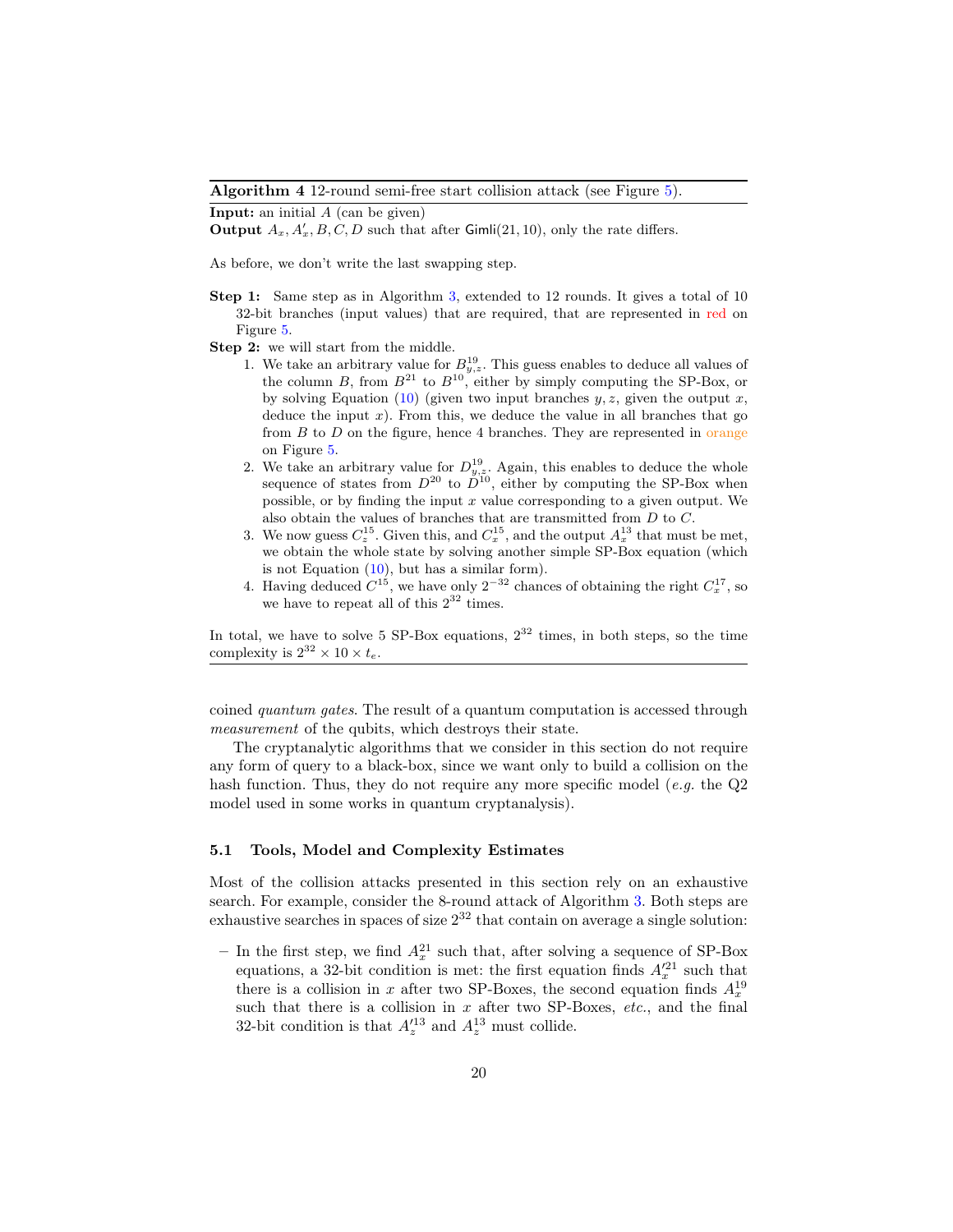– In the second step, we find the good  $C_x^{21}$  by guessing it and trying to match with a 32-bit condition.

Quantumly, Grover's algorithm [\[23\]](#page-34-7) speeds up exhaustive search quadratically. Amplitude Amplification [\[13\]](#page-33-9) is a powerful generalization which applies to any pair  $A, \chi$  such that:

- $-$  A is a quantum algorithm without measurements (a unitary and reversible operation), that takes no input and produces an output  $x \in X$ .
- $-\chi : X \to \{0,1\}$  is a function that decides whether  $x \in X$  is a "good" output of  $A(\chi(x) = 1)$  or a "failure" of A, such that  $\chi$  can also be implemented as a quantum algorithm.

<span id="page-20-0"></span>Theorem 1 (Amplitude Amplification [\[13\]](#page-33-9), informal). Let  $A$  be a quantum algorithm without measurements that succeeds with probability  $p$  and  $O_x$  be a quantum algorithm that tests whether an output of  $A$  is a failure or not. Then there exists a quantum algorithm that finds a good output of A using  $O(\sqrt{1/p})$ calls to A and  $O_{\chi}$ .

Quantum Embeddings. Any classical algorithm admits a quantum embedding, that is, a quantum algorithm that returns the same results. Note that this is not a trivial fact, because a quantum algorithm without measurement is reversible.

**Definition 2.** Let  $A$  be a randomized algorithm with no input. A quantum embedding for  $A$  is a quantum algorithm  $A'$  that has no input, and the distribution over the possible outcomes of  $A'$  (after measurement) is the same as the distribution over possible outcomes of  $A$ .

This quantum embedding admits similar time and space complexities, where classical elementary operations (logic gates) are replaced by quantum gates and classical bits by qubits. Generic time-space trade-offs have been studied in [\[3](#page-33-10)[,31](#page-34-8)[,28\]](#page-34-9), but precise optimizations are required in practice, where the bulk of the work comes from making the computation reversible. As we just want to compare costs with quantum generic attacks, the following fact will be useful.

Remark 1. The ratio in time complexities is approximately preserved when embedding classical algorithms into quantum algorithms.

For example, if a classical algorithm has a time complexity equivalent to 1000 evaluations of Gimli, we can consider that the corresponding quantum embedding has a time complexity equivalent to 1000 quantum evaluations of Gimli. In all quantum attacks, we will give quantum time complexities relatively to quantumly evaluating Gimli. In order to use Amplitude Amplification (Theorem [1](#page-20-0) above), we simply need to define classical randomized algorithms for  $A$  and  $O_{\chi}$ .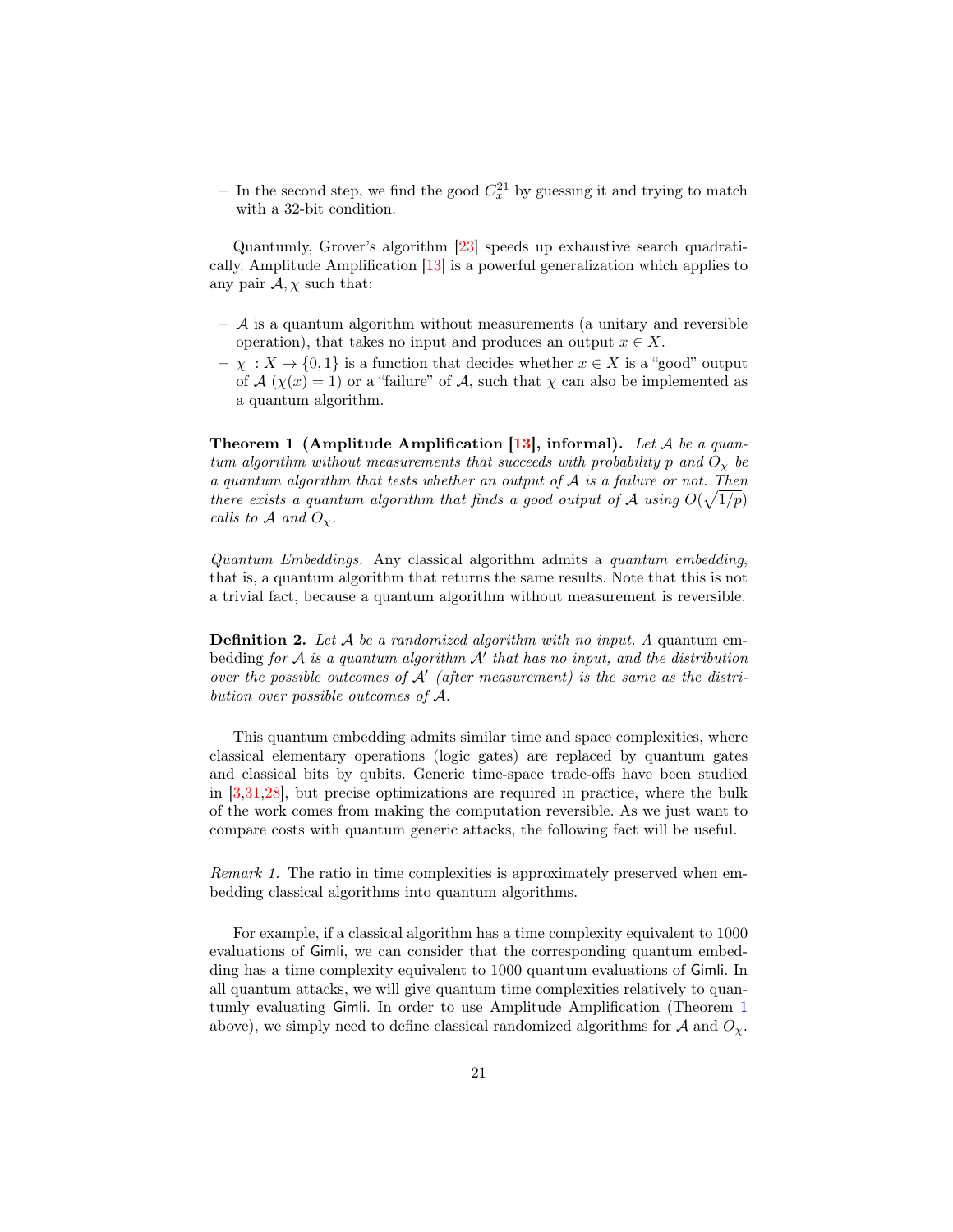#### 5.2 Example

We take the example of the classical 8-round collision attack. Both steps run in classical time  $2^{32} \times 4 \times t_e$  by running  $2^{32}$  iterates of a randomized algorithm of time complexity  $4 \times t_e$ . Using Amplitude Amplification, we obtain a corresponding quantum algorithm with time complexity *approximately*  $2^{16} \times 4 \times t_{qe}$ , where  $t_{qe}$ is the time to solve quantumly an SP-Box equation, relative to the cost of a quantum implementation of Gimli. As we remarked above, we can approximate  $t_{qe} \simeq t_e$ .

This approximation comes from different factors:

- a small constant factor  $\frac{\pi}{2}$  which is inherent to quantum search.
- the trade-offs between time and space in the detailed implementations of the primitive and its components. Let us simply notice that Gimli, compared to other primitives that have been studied in this setting, e.g. AES  $[27]$ , seems fairly easy to implement using basic quantum computing operations. In the example of AES, the most costly component is the S-Box [\[27\]](#page-34-10), and Gimli does not have such.

We are mainly interested in the security margin, and these approximations will be sufficient for us to determine whether a given algorithm runs faster or slower than the corresponding quantum generic attack. Thus, we will write that the quantum 8-round attack on Gimli-Hash runs in time  $\simeq 2^{16} \times 4 \times t_e$ .

#### 5.3 Quantum Collision Bounds and Quantum Attacks

The best quantum generic attack for finding collisions depends on the computational model, more precisely, on the cost assigned to quantum-accessible memory. Different choices are possible, which are detailed  $e.g.$  in [\[25\]](#page-34-2). In short, the overall cost of quantum collision search depends on the cost that is assigned to quantum hardware.

In this paper, we will simply consider the most conservative setting, where quantum memory is free. Note that this actually makes our attacks overall less efficient, since the generic algorithm is the most efficient possible (and they'll also work in the other settings). In this situation, the best collision search algorithm is by Brassard, Høyer and Tapp [\[14\]](#page-33-11). It will find a collision on Gimli-Hash in approximately  $2^{256/3} \simeq 2^{85.3}$  quantum evaluations of Gimli, using a quantumaccessible memory of size  $2^{85.3}$ .

Quantum collision attacks reaching more rounds than classical ones. In [\[25\]](#page-34-2), Hosoyamada and Sasaki initiated the study of dedicated quantum attacks on hash functions. They remarked that quantum collision search does not benefit from a square-root speedup (it goes from roughly  $2^{n/2}$  to  $2^{n/3}$  with the BHT algorithm, and the gain is even smaller in more constrained models of quantum hardware), while some collision-finding procedures may have a better speedup, say, quadratic. Thus:

– there may exist quantum collision attacks such that the corresponding classical algorithm is *not* an attack (it gets worse than the generic bound);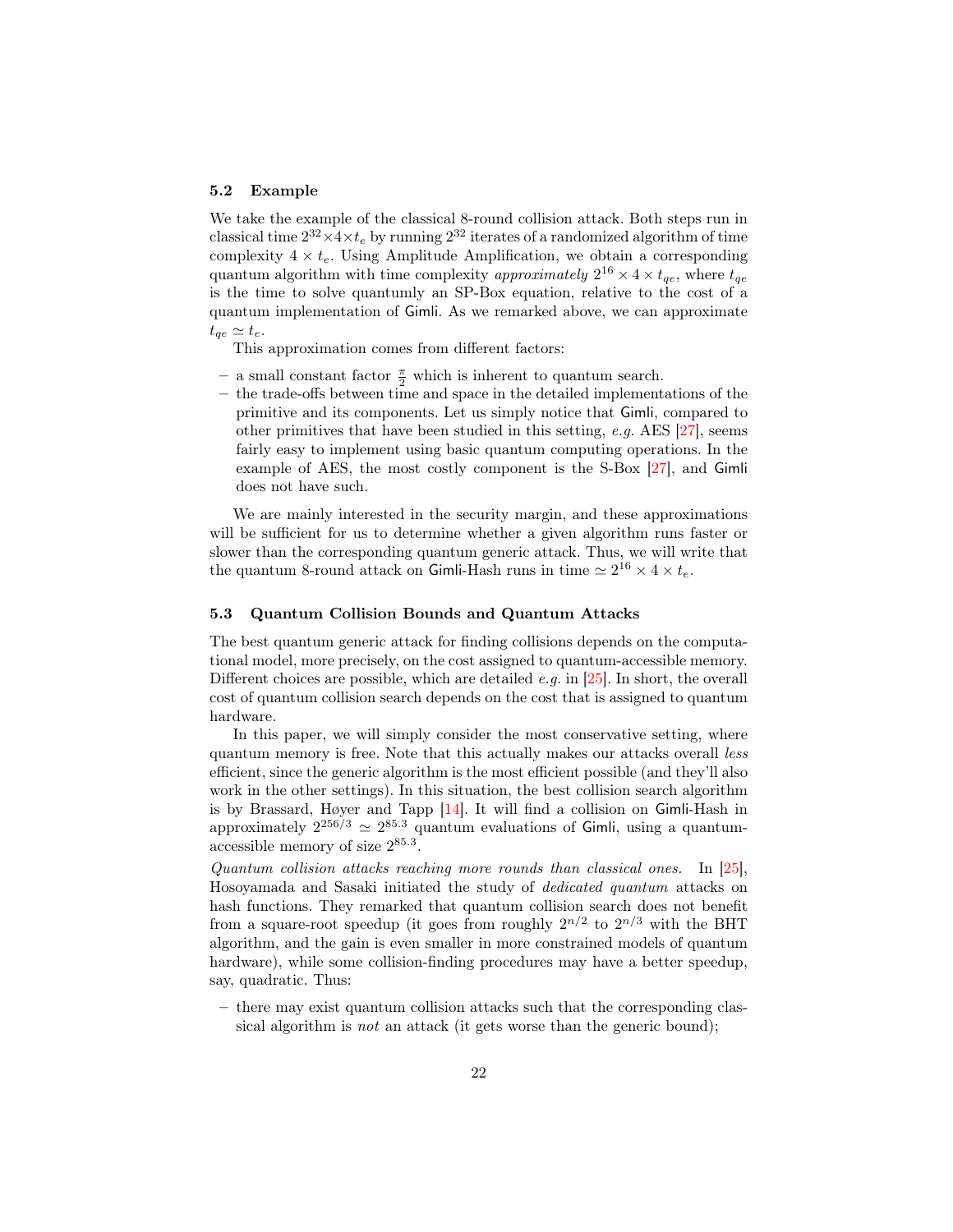– the quantum security margin of hash functions for collision attacks is likely to be smaller than the classical one.

Hosoyamada and Sasaki studied differential trails in the hash functions AES-MMO and Whirlpool. Although our attacks are based on a different framework, we show that similar findings apply for Gimli.

#### 5.4 Quantum Collision Attacks on Gimli

We assume that  $t_e < 2^{20}$ , hence solving an equation costs less than evaluating reduced-round Gimli  $2^{20}$  times, which is suggested by our computations, and should hold in the quantum setting as well.

Full-state collisions. By adding another 32-bit condition in the classical 12 round collision attack, we obtain a procedure which runs classically in time  $4 \times 2^{128} \times t_e$ , which is too high. However, using Amplitude Amplification, we obtain a procedure that runs in quantum time  $\simeq 4 \times 2^{64} \times t_e$  and reaches 14 rounds, with less complexity than the quantum collision bound.

Semi-free start collisions. We can extend the 18-round semi-free start collision attack in the same way. Building the table will still cost a time  $2^{64}$ . This table must be stored in a classical memory with quantum random access. The first step goes from  $2 \times 2^{96} \times t_e$  classically to approximately  $2 \times 2^{48} \times t_e$  quantumly. The second step does as well. Thus, adding a 32-bit condition enables us to attack 20 rounds in quantum time  $2^{64} \times 4 \times t_e$ .

## <span id="page-22-0"></span>6 State-recovery Attacks on Gimli-Cipher

In this section, we study state-recovery attacks on Gimli-Cipher. Gimli-Cipher uses the Duplex mode, where message blocks are XORed in the same place as in Gimli-Hash. The goal of a state-recovery attack is to recover the complete internal state, including the capacity. Once this is done, the Duplex is invertible and the key can also be recovered.

Since there are 256 bits of key in Gimli-Cipher, a meaningful state-recovery attack can have a complexity up to  $2^{256}$ , although it will not necessarily contradict the security claims of [\[5\]](#page-33-1), which go only up to 128 bits of security.

The current best attack is from  $[33]$ , targeting 9 rounds in time  $2^{192}$  and memory  $2^{190}$ .

Generic Principle. We will target reduced-round variants of the permutation, starting, as before, from an intermediate round in order to leverage the rounddependent linear layer. Due to the Duplex mode, the value of the rate (the  $x$ words  $A_x, B_x, C_x, D_x$  is known before and after each call to the permutation. Starting from any nonce, we inject zero messages and observe the results. Let  $S =$  $(A, B, C, D)$  be the current state. Let  $\Pi$  be the reduced-round permutation. Let  $S' = \Pi(S)$  and  $S'' = \Pi(S')$ . This means that we know  $S_x = (A_x, B_x, C_x, D_x)$ ,  $S'_x$  and  $S''_x$ .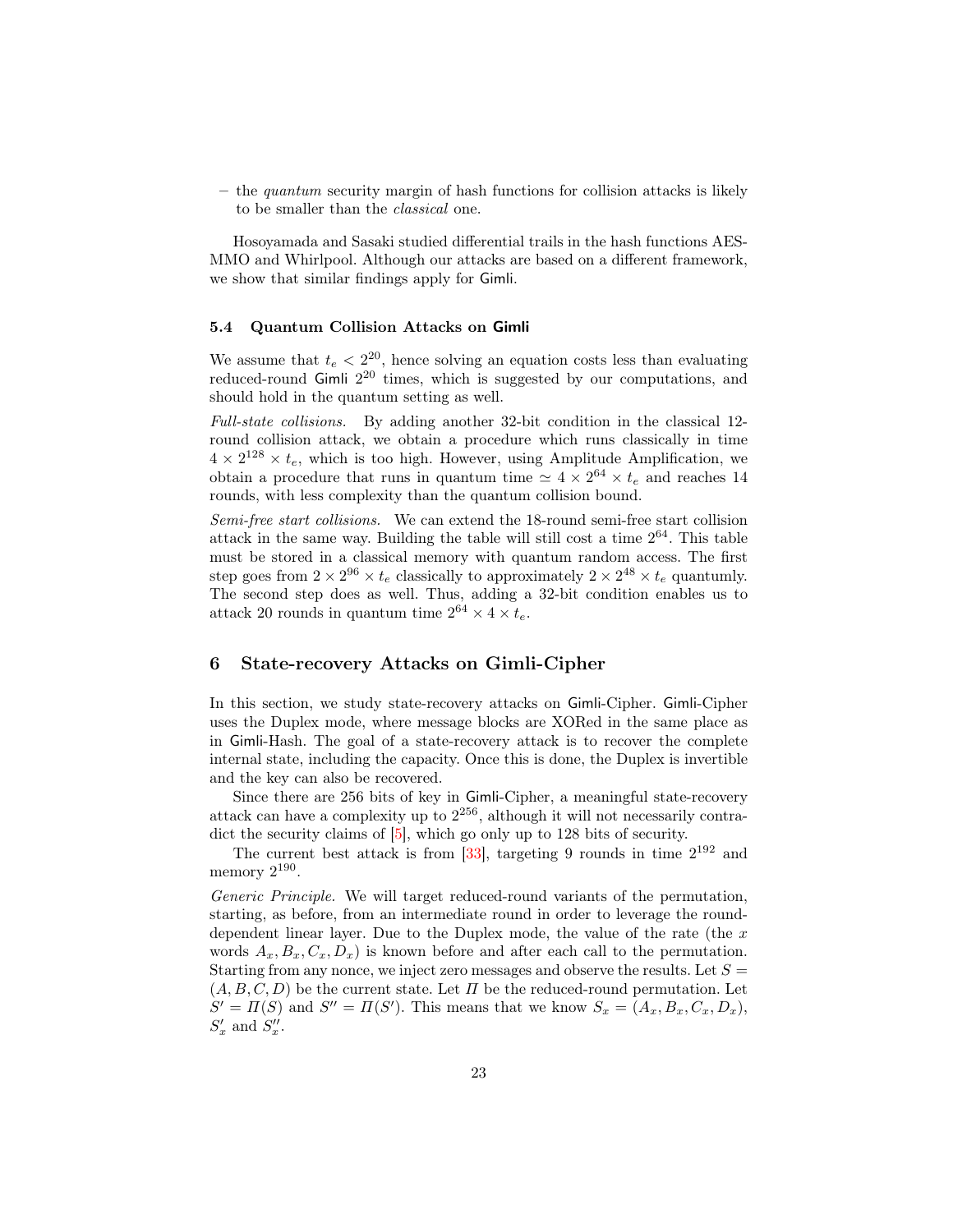Given  $S_x$  and  $S'_x$ , there are on average  $2^{128}$  possibilities for  $S'$ . Given  $S'_x$  and  $S''_x$ , there are also  $2^{128}$  possibilities for  $S''$ . Thus our goal is to produce these two lists of (at least) 2 <sup>128</sup> values and to find a collision between them. We expect a single collision to occur.



<span id="page-23-0"></span>Fig. 6. Synthesis of 8 rounds of Gimli, with 4 double SP-Boxes. We write in each double SP-Box the number of word-degrees of freedom.

Strategy for 8 rounds. As we have seen before, the double SP-Box equations allow to relate the input and outputs of a double SP-Box. Thus, it makes sense to consider each double SP-Box individually, and to focus on the number of values that it can take. Without any constraint, it can take 2 <sup>96</sup> values. If we constrain a word in input or output, it can take  $2^{64}$  values, and so on.

We write 8 rounds of Gimli as on Figure [6,](#page-23-0) where single-word constraints are put on the beginning and the end. Since each double SP-Box takes at most  $2^{96}$  values, we can start by writing down a list of these values for each double SP-Box. We will then merge these lists together progressively. If we merge two lists of size  $2^{\ell}$  and  $2^{\ell'}$ , and if the double SP-Boxes have 2 words in common, then we obtain a list of size  $2^{\ell+\ell'-2\times32}$ .

The goal is to obtain a list of states that will match all the input and output constraints. This is graphically intuitive: on Figure [6,](#page-23-0) we will progressively merge the nodes. When we merge two nodes of labels  $i$  and  $j$ , we obtain a node of label  $\max(i + j - m, 0)$  where m is the number of edges between them. All outgoing edges of  $i$  and  $j$  are copied to the new node. We will end with a single node, that represents a list of possible states. The time and memory complexities of this procedure are roughly equal to the biggest list size encountered, that is, in log<sub>2</sub>, 32 times the biggest label that was put on a node during the process.

Starting from Figure [6,](#page-23-0) our strategy for 8 rounds is to first merge the nodes pairwise, obtaining Figure [7.](#page-24-2)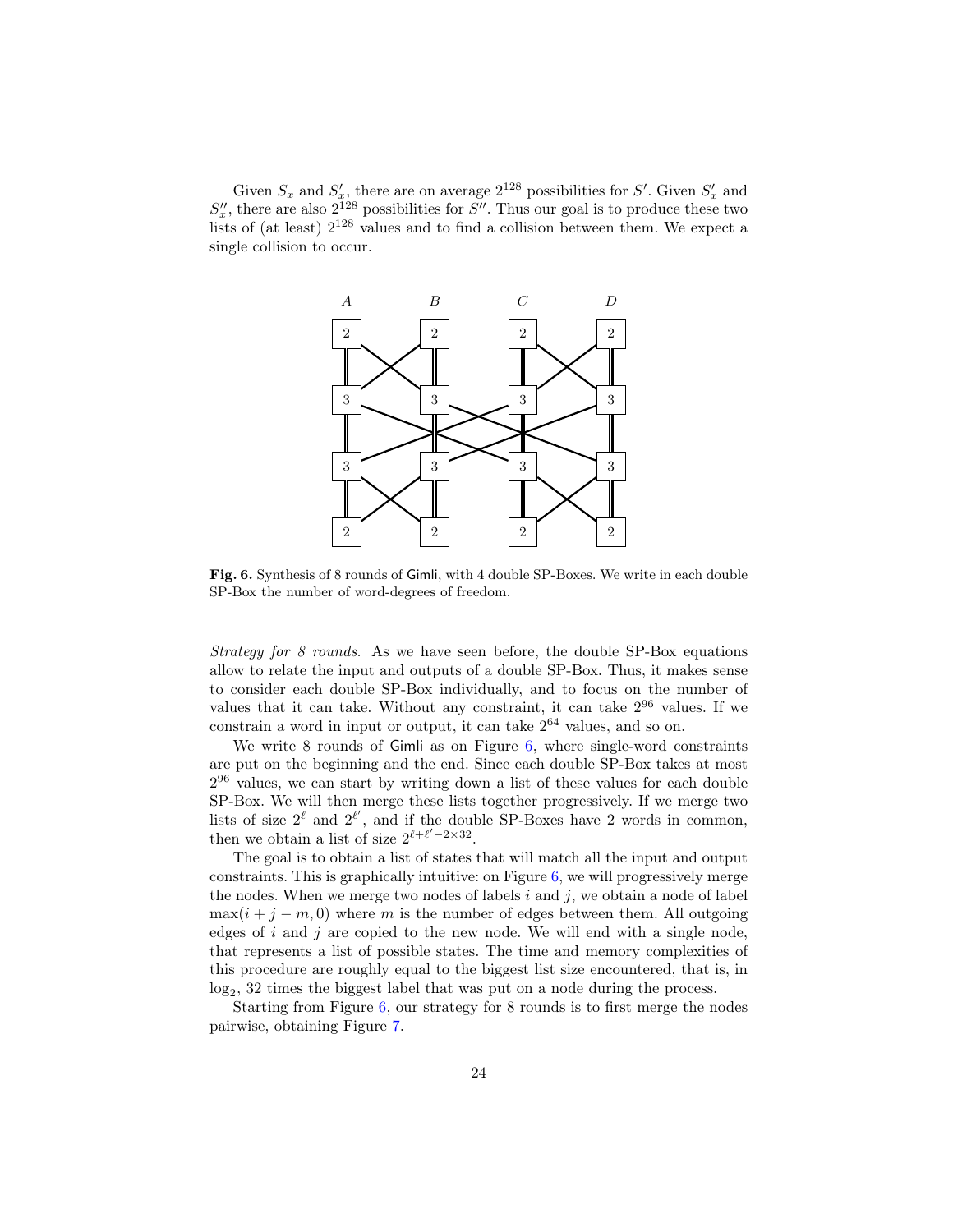

Fig. 7. 8-round merging process, step 2.

<span id="page-24-2"></span>Next, we merge  $A, B, C, D$  into single nodes, and obtain a label 4. That is, thanks to the input and output constraints, we have only  $2^{128}$  choices for each column separately. Next, there are 4 edges between  $A$  abd  $B$ , 4 edges between  $C$ and D, so we merge into  $2^{128}$  choices for A, B and C, D separately. There are 4 edges between the remaining two nodes, so we merge into a list of 2 <sup>128</sup> possible states.

This gives a state-recovery attack of time and memory complexity  $2^{128}$  (up to a small constant factor). Note that at this point, we can assume that the double SP-Box has been tabulated, and so, we don't need to solve equations anymore. More Rounds. The complexity rapidly increases with the number of rounds. Once we represent them as on Figure [6](#page-23-0) and Figure [7,](#page-24-2) we find that our merging strategies are rather limited.

As soon as we move to 10 rounds, the merging process produces nodes of label 6, that is, lists of size  $2^{192}$  (see Figure [8\)](#page-25-0). This seems to correspond to the 9-round attack of [\[33\]](#page-35-2), written differently (note that [\[33\]](#page-35-2) starts from the first round of Gimli, and thus, there is a swap immediately after the first SP-box).

With a minor modification in the merging process, we obtain the same complexity for 12 rounds, where the final step gives Figure [9.](#page-26-0)

With more rounds, that is, adding another layer of double SP-Boxes, all the merging strategies that we tried produced nodes of label at least 8 (that is, a complexity 2 <sup>256</sup>). We conjecture that this method cannot perform better.

## <span id="page-24-0"></span>7 Statistical Analyses of Gimli

#### <span id="page-24-1"></span>7.1 Linear cryptanalysis

This section aims to provide the first analysis of the linear properties of the Gimli permutation and its components. For this purpose, we used a bit-oriented Mixed Integer Linear Programming (MILP) modelization of the state transformations of Gimli constructed according to [\[1\]](#page-32-0). The resulting optimization problems were then solved with the SCIP solver [\[21,](#page-34-11)[22\]](#page-34-12) to search for linear trails with optimal correlation.

Using this tool, we provide a rudimentary analysis of the linear approximation table of the double Gimli SP-box, as well as constructing effective linear distinguishers for up to the full 24 rounds of the Gimli permutation.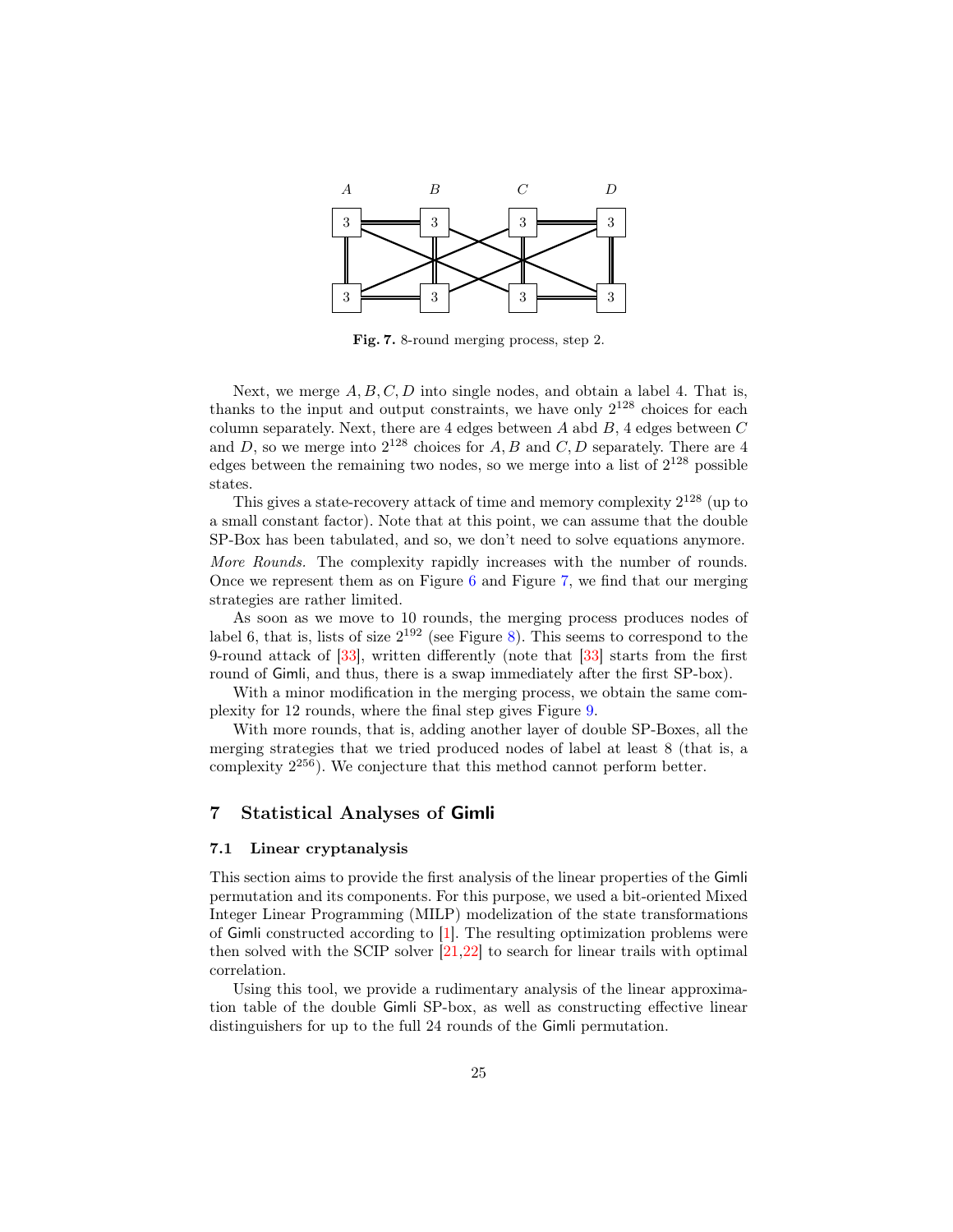

<span id="page-25-0"></span>Fig. 8. 10-round merging process. Nodes merged at the next step are displayed with the same colors.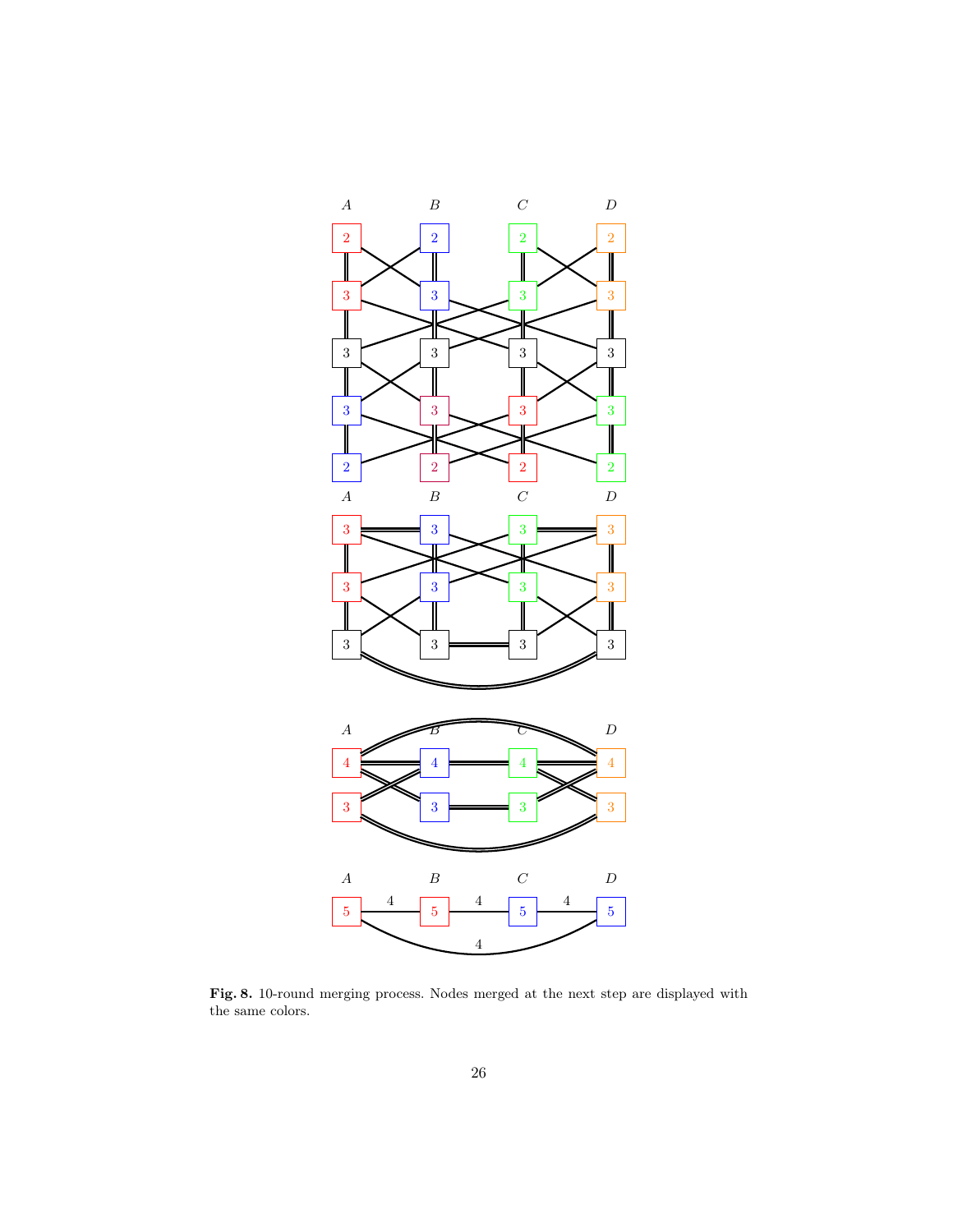

Fig. 9. Merging with 12 rounds, final step.

<span id="page-26-0"></span>Linear trails of the (double) SP-box We begin by studying the linear trails of the SP-Box. Since the Gimli permutation mainly uses the composition of the SP-Box with itself, we focus on the "double" SP-Box  $SP<sup>2</sup>$ .

Let us consider that we apply the double SP-box to  $A = (x, y, z)$  to obtain  $A'' = (x'', y'', z'') = SP^2(x, y, z)$ . We are interested in correlated linear approximations, that is, masks  $\alpha = (\alpha_x, \alpha_y, \alpha_z)$  and  $\beta = (\beta_x, \beta_y, \beta_z)$  for which

$$
c(SP^2, \alpha, \beta) = 2^{-96} \Big( \big| \left\{ A : \alpha \cdot A \oplus \beta \cdot A'' = 0 \right\} \big| - \big| \left\{ A : \alpha \cdot A \oplus \beta \cdot A'' = 1 \right\} \big| \Big)
$$

is as large (in absolute value) as possible. From Section [2.1](#page-5-3) we already know that the relationship  $x_8 + x''_0 + y''_0 + z''_0 = 0$  always holds. This is a linear trail of the double SP-box with correlation 1, and it is the only one.

An automated MILP-based search for linear trails of correlation  $2^{-1}$  and  $2^{-2}$ shows that there exist at least 41 trails of the former kind and 572 of the latter, but this is not an exhaustive count. Although these approximations probably only account for a very small fraction of the possible ones, a more thorough study of the distribution of the different correlation values among all the trails would be of interest.

We have found no signs of significant linear-hull effects (that is, of different highly-biased linear trails with the same input and output masks, as shown in [\[37\]](#page-35-6)) within these linear approximations of the double SP-box, although since we have not considered every interesting linear trail, they might still exist for trails of lower correlation.

Some linear trails of round-reduced Gimli. In order to provide some linear trails for reduced-round Gimli, we first focus on trails with only one active SP-Box in each round, or more specifically, with masks which only cover one column in each round. They do not provide an upper bound on the correlation of more general trails, but we still think they could be of interest, and this restriction greatly limits the search space.

More specifically, we consider linear trails on powers of the SP-box such that the mask for the  $x$  word is zero every two rounds. This means that the mask is unaffected by the big and small swaps, and these trails easily translate into trails for the reduced-round Gimli construction with the same correlation.

We first look at iterative linear trails for the double SP-box so that both the input and output masks have the  $x$  word set to zero, which means they can be easily extended and the correlation is computed using the piling-up lemma from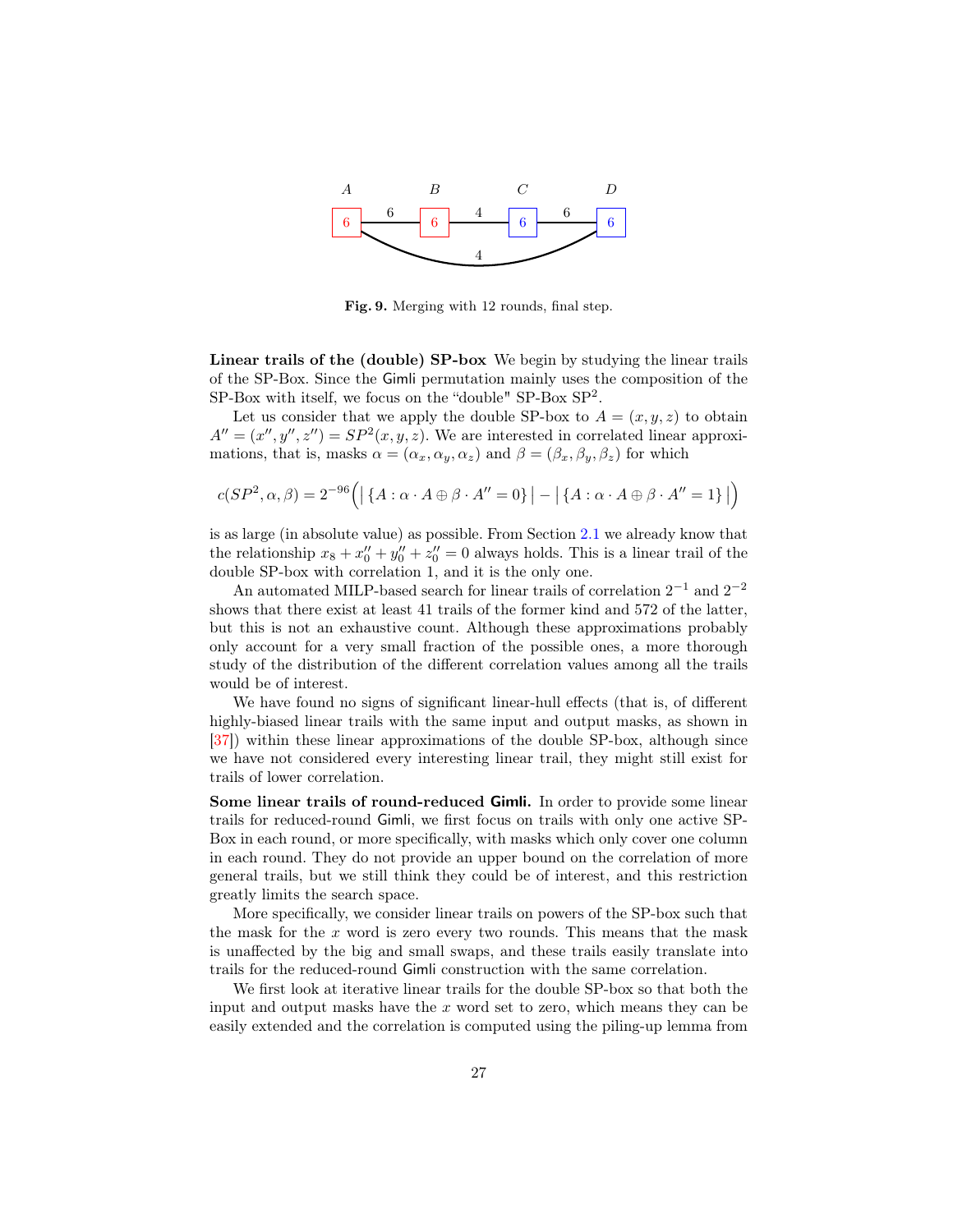[\[35\]](#page-35-7). We find that the optimal correlation is  $2^{-26}$ , and this is the (maybe not unique) associated trail:

> $\Gamma_1$ : 0a064e03 00000000 SP 0c8b0507 SP 00000000 0c08e406 −→ → 01040322<br> $2^{-14}$  00054302 00054302 −→  $\longrightarrow$  0a064e03<br>2<sup>−12</sup> 0c08e406 0c08e406 .

As this trail is iterative, we can construct 2l-round trails with correlation  $2^{-26l}$ .

Next, we provide a similar iterative trail for four rounds with correlation  $2^{-47}$ , though we were unable to check optimality and other trails with larger correlation might exist within the same restrictions:

 $\varGamma_2:$  02060000  $\longrightarrow$  088a8131  $\longrightarrow$  15024215  $\longrightarrow$  00010280  $\longrightarrow$  02060000 . 00000000 SP 06422511 SP 00000000 SP 04054102 SP 00000000 00020541  $2^{-19}$  08828111  $2^{-11}$  0405003a  $2^{-10}$  000182a0  $2$   $^{-7}$  00020541

With this, we can construct trails of 4l rounds with correlation  $2^{-47l}$ .

We have also been able to construct an eight-round iterative trail with correlation  $2^{-67}$ , which allows to construct trails of 8l rounds with correlation  $2^{-67}$ :

```
\varGamma_3: 20202020 \longrightarrow 40404040 \longrightarrow 80{\rm c}08080 \longrightarrow 01810101 \longrightarrow 03020203 \longrightarrow00000000
SP
00000000
SP
00000000
SP
80000000
SP
00000000
SP
     20202020 2 ^{-8} 40404040 2^{-10} 80e08080 2 ^{-9} 01c10101 2 ^{-8} 03020203 2 ^{-8}00000000
SP
00000000
SP
00000000
SP
00000000
     04040404 \longrightarrow 08080808 \longrightarrow 10101010 \longrightarrow 20202020.
     04040404 2^{-8} 08080808 2^{-8} 10101010 2^{-8} 20202020
```
We also performed some additional experiments to see whether there linear hull of the linear approximation based on these input and output masks has a larger linear potential than the one suggested by this single linear trail. We found that, in fact, there are 8 trails with correlation  $2^{-67}$ , 32 trails with correlation  $2^{-68}$ , 128 trails with correlation  $2^{-69}$ , 466 trails with correlation  $2^{-70}$ , and 1527 trails with correlation  $2^{-71}$ . This gives the linear approximation an Estimated Linear Potential (ELP, see [\[37\]](#page-35-6)) of at least

 $8 \cdot 2^{-67 \cdot 2} + 32 \cdot 2^{-68 \cdot 2} + 128 \cdot 2^{-69 \cdot 2} + 466 \cdot 2^{-70 \cdot 2} + 1527 \cdot 2^{-71 \cdot 2} \simeq 2^{-128.8}$ .

For comparison, the ELP if we consider a single trail would be  $2^{-67.2} = 2^{-134}$ . Additionally, when we consider iterations of this approximation, it is possible that even more trails appear.

For a small number of rounds, iterative trails are far from optimal. We now construct some nice trails for up to six rounds. We start with an optimal fourround trail with correlation  $2^{-16}$ :

 $\Gamma_4$ : 90002000 00000000 SP 00400100 SP 00000000 SP 00000001 SP 00000000 00400110 −→ → 00000020<br> $2^{-3}$  00000000 00000000 −→ → 00004000<br>2<sup>-1</sup> 00000001 00000001 −→  $\longrightarrow 00800001$ <br>2<sup>-2</sup> 00800001 00800001 −→  $→ 000002$ aa<br> $2^{-10}$ 010002aa 010002aa

.

We attempt to extend this trail at the top. There are no approximations for the double SP-box for which the output mask is the input mask of  $\Gamma_4$  and so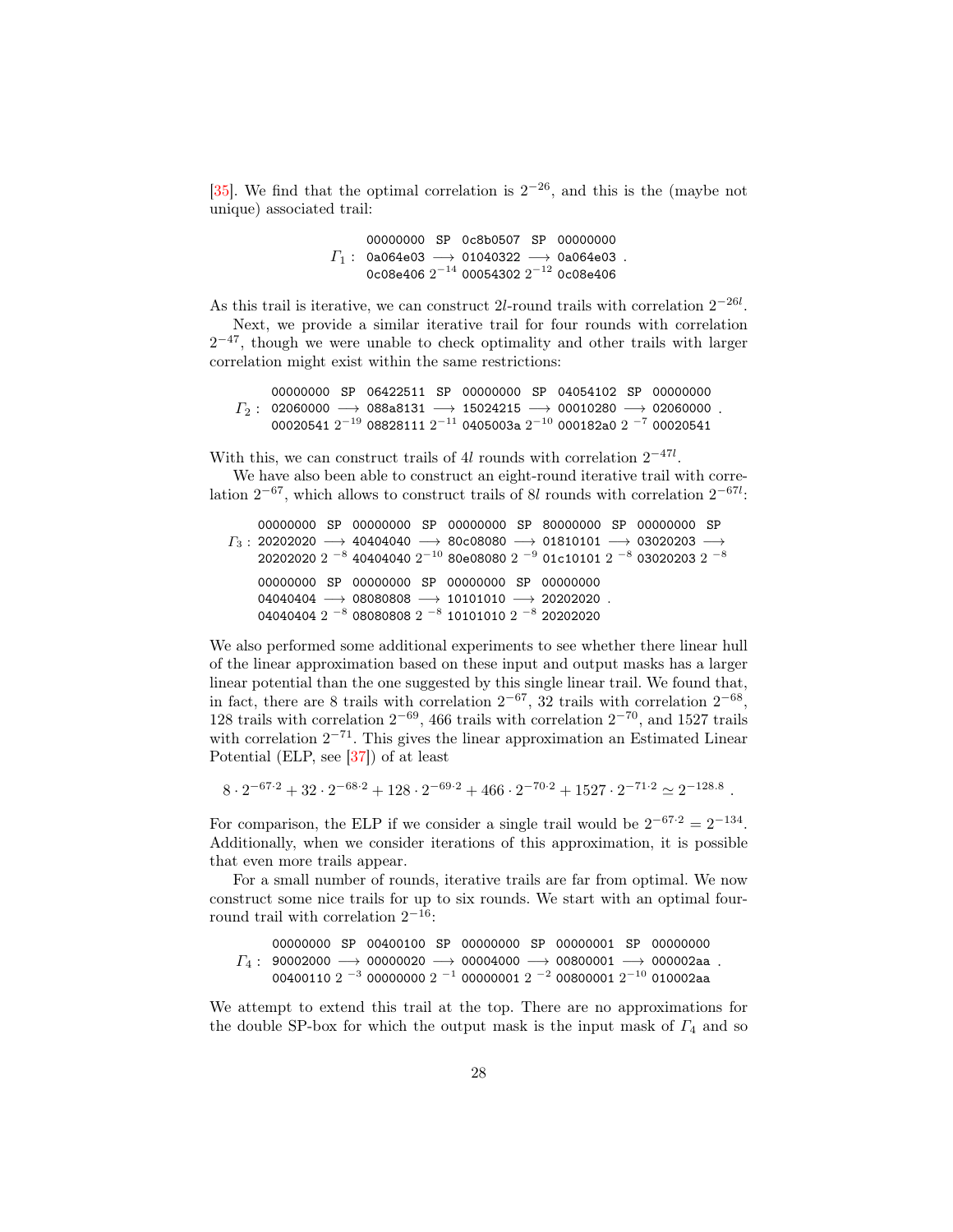|    |            | $#$ Rounds Correlation Construction | <b>Shift</b> |
|----|------------|-------------------------------------|--------------|
| 2  |            | Probability 1 trail from 2.1 Yes    |              |
| 6  | $2^{-32}$  | $\Gamma_5, \Gamma_4$                | Yes          |
| 8  | $2^{-55}$  | Rounds 24 to 17 of $\Gamma_6$       | No           |
| 16 | $2^{-122}$ | Rounds 24 to 9 of $\Gamma_6$        | No           |
| 24 | $2^{-189}$ | $\Gamma_6$ (ELP > $2^{-367.6}$ )    | Nο           |

<span id="page-28-0"></span>Table 5. Linear trails for Gimli. Some of them apply to shifted versions of the algorithm starting with two consective SP-box substitutions instead of one.

that the input mask has the  $x$  word set to zero. However, by removing the last condition we can add two rounds with a  $2^{-16}$  correlation:

> $\varGamma_5:$  40202088  $\longrightarrow$  00480010  $\longrightarrow$  90002000 . 68009800 SP 40211090 SP 00000000  $403510d4$   $2^{-10}$  00200088  $2^{-6}$  00400110

This gives us a six round linear trail with correlation  $2^{-32}$ .

We now aim to construct an effective 24-round distinguisher for the full permutation based on the 8-round iterative linear trail. To this end, we find a prolongation of this linear trail by seven rounds at the top, which includes a swap. We obtain a 24-round linear trail with correlation  $2^{-189}$ . Furthermore, because of the linear hull properties of the iterative linear trail, we know that the ELP of the linear approximation using the same input and output linear masks is at least  $2^{-367.6}$ .

```
\Gamma_6:
     80860280
SP
00000000
     01404060 \longrightarrow 80808003 Swap
     00000200 2 ^{-6} 00000601 \searrow00004000
SP
00000201
↗
     00800001 \longrightarrow 00000000000000201 2^{-1} 00000000
                                        00000201
SP
00000600
SP
                                        80808003
−→
01000101
−→
                                        00000601 2^{-3} 00000103 2^{-5}00000000
SP
00000006
SP
00000000
SP
00000000
SP
     00020203 \longrightarrow 04040404 \longrightarrow 0c080808 \longrightarrow 10101010 \longrightarrow00020205 2 ^{-8} 04040404 2 ^{-8} 08080808 2 ^{-8} 10101010 2 ^{-8}00000000 \Gamma_3 0000000 \Gamma_3 00000000 SP 00000000
     20202020 \longrightarrow 20202020 \longrightarrow 20202020 \longrightarrow 4040404020202020\ 2^{-67} 20202020\ 2^{-67} 20202020\ 2^{-8} 40404040
                                                                      .
```
In general, we provide the linear trails for up to 24 rounds of Gimli shown in Table [5.](#page-28-0) We should note that we have not proven the optimality of these trails (in fact we consider it quite likely that they are not), as we have focused on a very specific subfamily of trails and we haven't even shown optimality within that family for more than four rounds.

Our 24-round linear approximation can be used to mount a distinguishing attack on the Gimli permutation, which also works for the block cipher built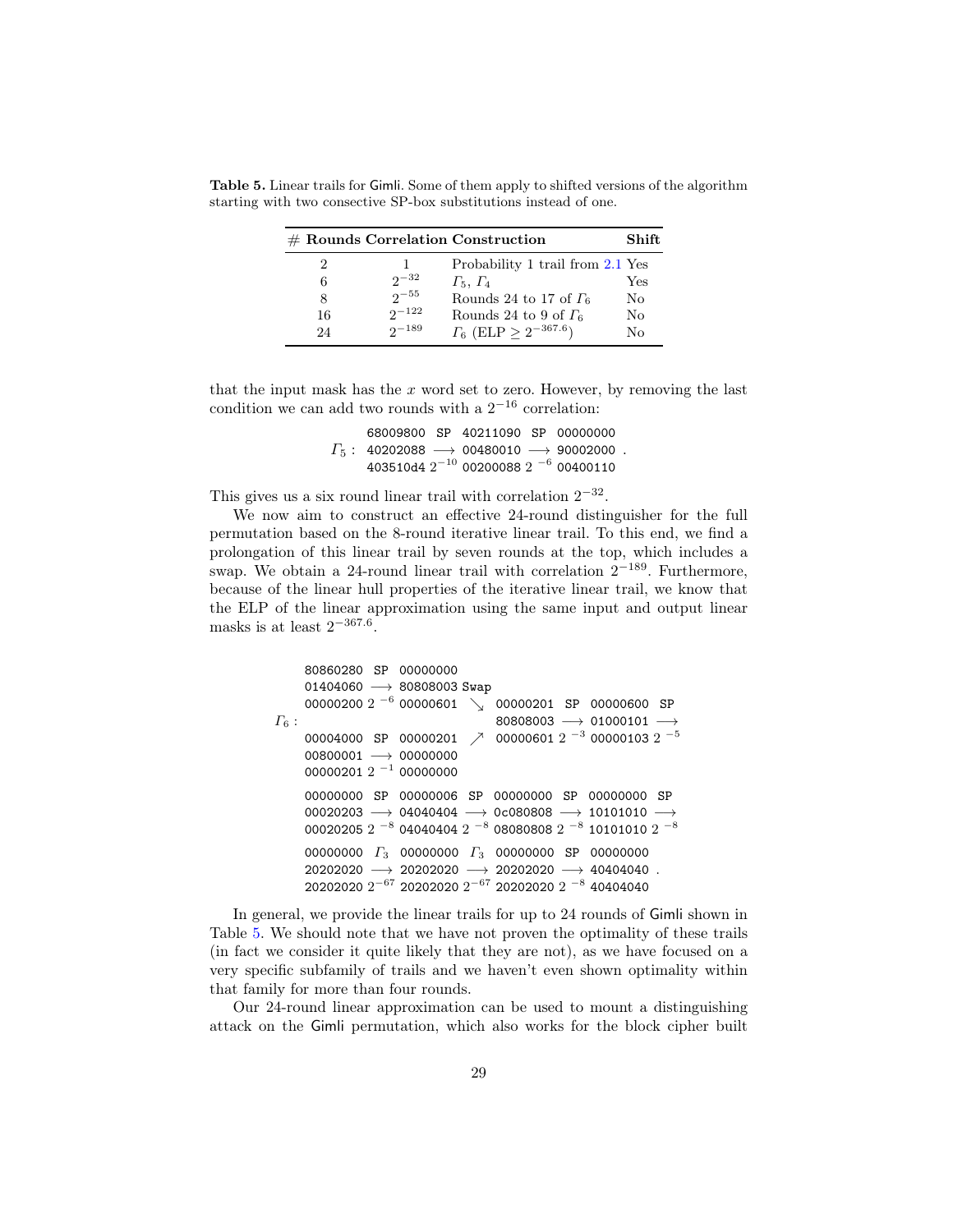with the Even-Mansour construction. It is possible to reduce the complexity slightly by using multiple linear cryptanalysis, as in [\[12\]](#page-33-12). The time complexity is equal to the data complexity, which is a number of known plaintext-ciphertext pairs inversely proportional to the ELP of  $2^{-367.6}$ . By considering the same approximation but in the four columns we can mount a multiple attack with an increase in the capacity by a factor of four.

The problem of finding a linear approximation whose input and output masks lie on the  $x$  lane (that is, on the rate of the Gimli-Hash and Gimli-Cipher constructions) remains open.

#### <span id="page-29-0"></span>7.2 Differential-Linear Cryptanalysis

We now consider differential-linear cryptanalysis, a technique that combines a differential trail and a linear trail built independently. The differential-linear distinguishers of this section have the advantage of smaller complexities than the linear distinguishers presented above.

We use the approach of Leurent  $[30]$  where we actually split the cipher in three parts  $E = E_{\perp} \circ E_{\perp} \circ E_{\top}$ , with a differential trail in  $E_{\perp}$ , a linear trail in  $E_{\perp}$ , and an experimental evaluation of the bias in  $E$ <sub>⊥</sub>. This gives a more accurate evaluation of the complexity. More precisely, we consider

- a differential trail  $\delta_{\text{in}} \to \delta_{\text{out}}$  for  $E_{\top}$  with probability  $p = \Pr_X(E_{\top}(X) \oplus$  $E_{\top}(X \oplus \delta_{\text{in}}) = \delta_{\text{out}}).$
- an experimental bias *b* from  $\delta_{\text{out}}$  to  $\beta$  for  $E_{\text{T}}$ :

$$
b = c(\alpha \cdot E_{\mathcal{I}}(W), \alpha \cdot E_{\mathcal{I}}(W \oplus \delta_{\text{out}}))
$$
  
= 2 Pr( $\alpha \cdot E_{\mathcal{I}}(W) = \alpha \cdot E_{\mathcal{I}}(W \oplus \delta_{\text{out}})) - 1$ 

– a linear trail  $\alpha \to \beta$  for  $E_{\perp}$  with correlation  $c = 2 Pr_Y(\alpha \cdot Y = \beta \cdot E_{\perp}(Y)) - 1$ .

If the three parts are independent then we can estimate the bias of the differentiallinear distinguisher as:

$$
c(\beta \cdot E(X), \beta \cdot E(X \oplus \delta_{\text{in}})) = 2 \Pr_X(\beta \cdot E(X) = \beta \cdot E(X \oplus \delta_{\text{in}})) - 1 \approx pbc^2
$$

Therefore, the complexity of the distinguisher is about  $2/p^2b^2c^4$ .

In Gimli, there are no keys, so the assumption of independence does not hold, but experiments show that the computed bias is close to the reality. In practice, the best results are obtained when  $\delta_{\text{out}}$  and  $\alpha$  have a low hamming weight [\[30\]](#page-34-13).

Differential Trail. We start by picking a trail that mainly follows the one given by the designers [\[4\]](#page-33-0) with slight changes to optimize it for for our number of rounds. We chose a trail with a difference pattern  $\delta_{\text{out}}$  with two active bits. A differential trail over 5 rounds with probability  $p = 2^{-28}$  is given in Table [6.](#page-30-0) We considered trade-offs between the different phases, and it never seems to be worth it to propagate the trail any further.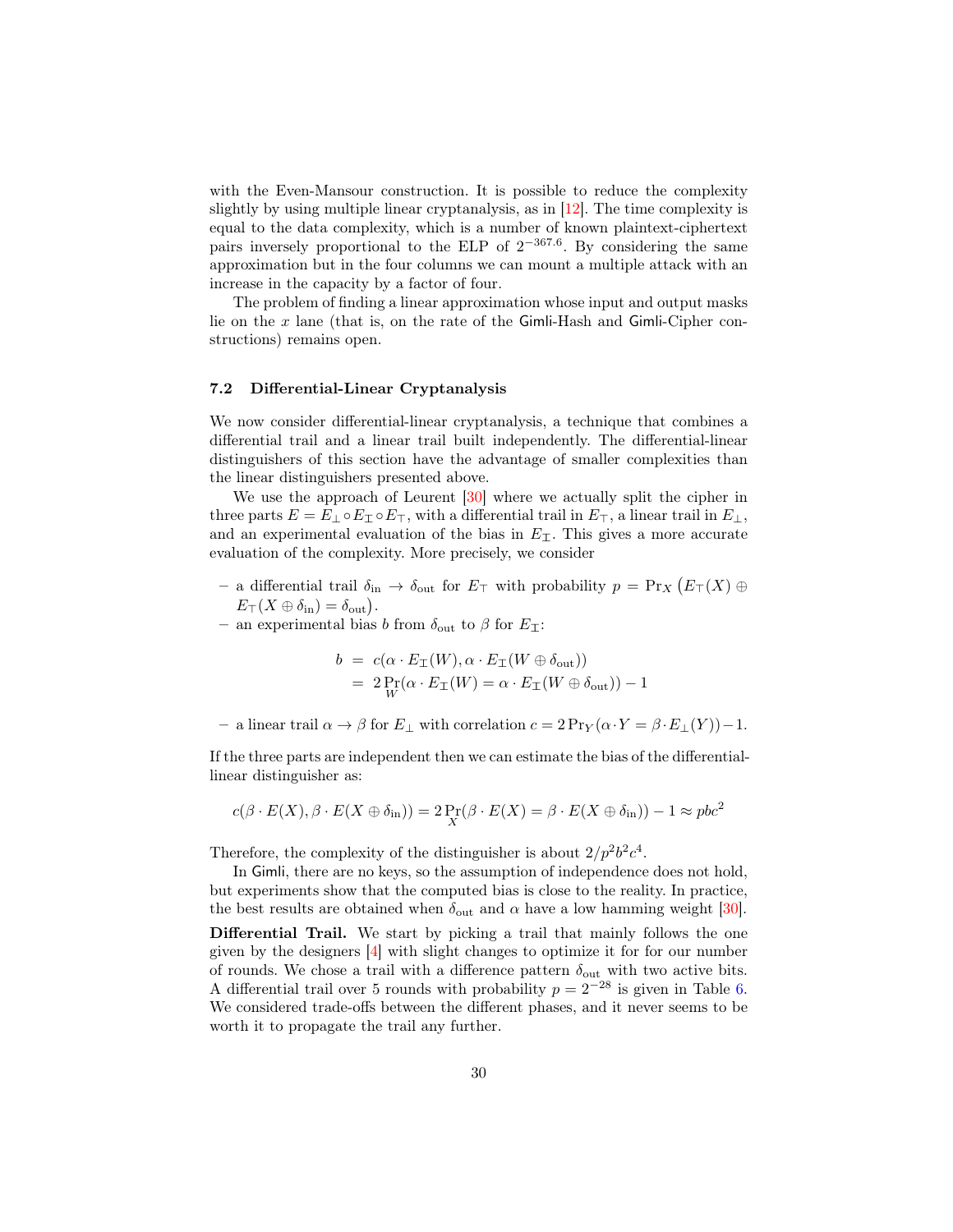Table 6. A 5-round differential trail.

<span id="page-30-0"></span>

|                    | 40418080 | 02010000 | 00000000 | 00000000 |
|--------------------|----------|----------|----------|----------|
| $\delta_{\rm in}$  | 40400010 | 00000000 | 00000000 | 00000000 |
|                    | 80002080 | 80010080 | 00000000 | 00000000 |
|                    | 80010080 | 00000000 | 00000000 | 00000000 |
| Round 24           | 00402000 | 00000000 | 00000000 | 00000000 |
| $p = 2^{-18}$      | 80400080 | 00000000 | 00000000 | 00000000 |
|                    | 00000080 | 00000000 | 00000000 | 00000000 |
| Round 23           | 00400000 | 00000000 | 00000000 | 00000000 |
| $p = 2^{-8}$       | 80000000 | 00000000 | 00000000 | 00000000 |
|                    | 00000000 | 00000000 | 00000000 | 00000000 |
| Round 22           | 00000000 | 00000000 | 00000000 | 00000000 |
| $p=1$              | 80000000 | 00000000 | 00000000 | 00000000 |
|                    | 80000000 | 00000000 | 00000000 | 00000000 |
| Round 21           | 00000000 | 00000000 | 00000000 | 00000000 |
| $p=1$              | 00000000 | 00000000 | 00000000 | 00000000 |
| $\delta_{\rm out}$ | 00000000 | 00000000 | 00000000 | 00000000 |
| Round 20           | 00800000 | 00000000 | 00000000 | 00000000 |
| $p = 2^{-2}$       | 00800000 | 00000000 | 00000000 | 00000000 |

**Experimental Bias.** Starting from the target difference pattern  $\delta_{\text{out}}$  at round 19, we experimentally evaluate the bias after a few rounds with all possible masks  $\alpha$  with a single active bit. Concretely, we choose the state at random, build the second state by adding  $\delta_{\text{out}}$  and observe the bias a few rounds later.

The most useful results are on the least significant bit  $z_0$  of the last word, where the probability of having a difference is smaller than  $1/2$ . After computing 8 round, the probability of having an active difference on this bit in round 12 is  $\frac{1}{2} - 2^{-6.2}$ , a correlation of  $b = -2^{-5.2}$ . After 9 rounds, at the end of round 11, there is a correlation of  $b = -2^{-16.9}$ . These probabilities are large enough to be experimentally significant after the  $2^{40}$  trials we have made.

Linear Trail. We use assisted tools to find good linear trails, starting from the mask corresponding to  $z_0$ . The diffusion is not the same depending whether we start after round 12 or 11 so we show the best 3 rounds linear approximation for both case. We find a correlation  $c$  of  $2^{-17}$  and  $2^{-16}$  respectively, see Table [7.](#page-31-1)

Complexity of the distinguishers. We can combine the trails in different way to obtain distinguishers on 15, 16 or 17 rounds (starting from round 24).

- **15 rounds** We use 5 rounds for  $E_{\top}$ , 8 rounds for  $E_{\top}$ , 2 rounds for  $E_{\bot}$ . The corresponding complexity is  $2/pbc^2 = 2 \times 2^{2 \times 28} \times 2^{2 \times 5.2} \times 2^{4 \times 5} = 2^{87.4}$ .
- **16 rounds** We use 5 rounds for  $E_{\top}$ , 9 rounds for  $E_{\top}$ , 2 rounds for  $E_{\bot}$ . The corresponding complexity is  $2/pbc^2 = 2 \times 2^{2 \times 28} \times 2^{2 \times 16.9} \times 2^{4 \times 5} = 2^{110.8}$ .
- 17 rounds We use 5 rounds for  $E_{\top}$ , 9 rounds for  $E_{\bot}$ , 3 rounds for  $E_{\bot}$ . The corresponding complexity is  $2/pbc^2 = 2 \times 2^{2 \times 28} \times 2^{2 \times 16.9} \times 2^{4 \times 16} = 2^{154.8}$ .

Those distinguishers can be used when the Gimli permutation is used to build a block cipher with the Even-Mansour construction. Such a cipher should ensure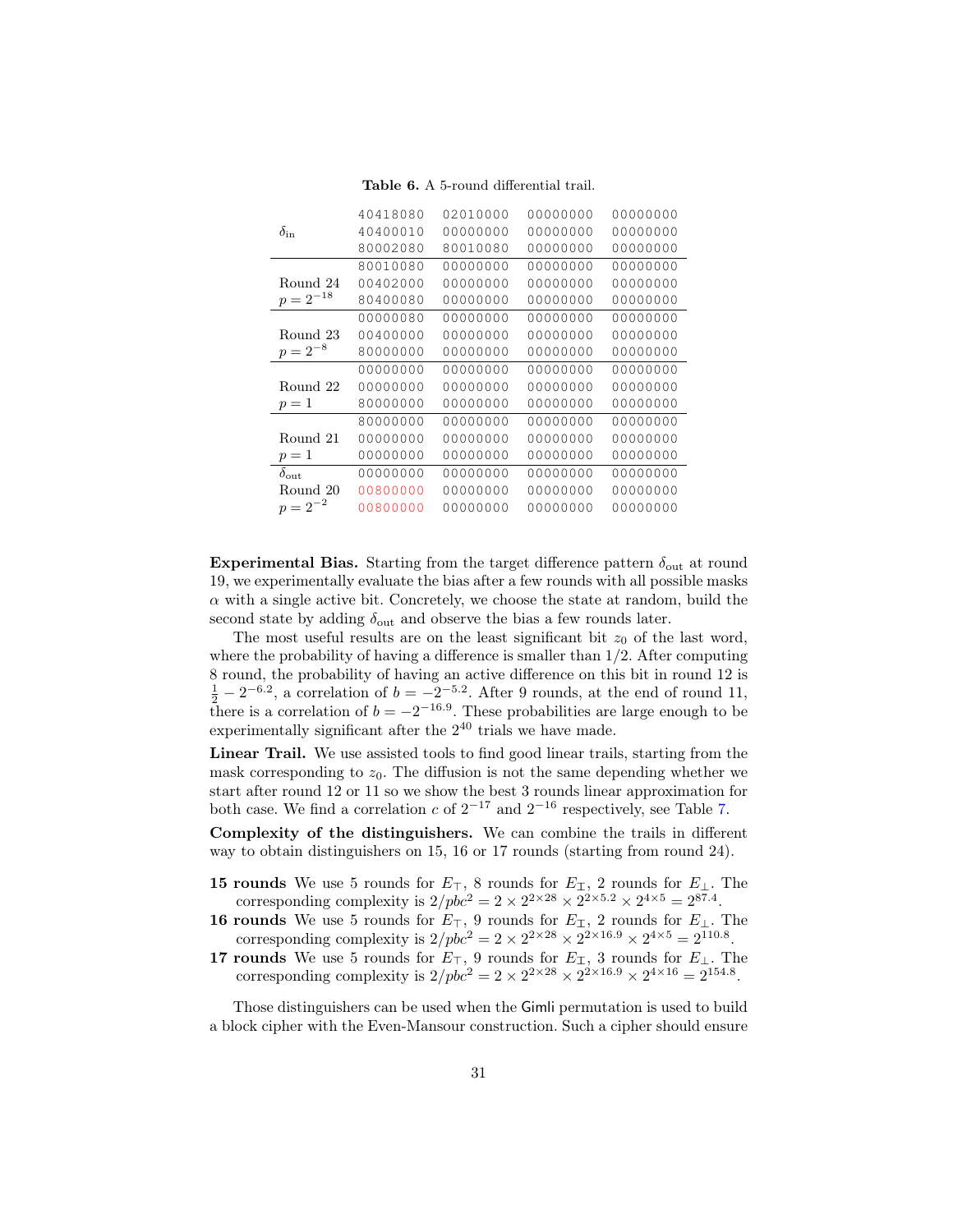**Table 7.** Diffusion of  $z_0$  starting at the end of round 12.

<span id="page-31-1"></span>

| Round 12         | 00000000 | 00000000 | 00000000 | 00000000 |
|------------------|----------|----------|----------|----------|
|                  | 00000000 | 00000000 | 00000000 | 00000000 |
|                  | 00000000 | 00000000 | 00000000 | 00000001 |
| Round 11         | 00000000 | 00000000 | 00000000 | 00000001 |
| $corr = 2^{-0}$  | 00000000 | 00000000 | 00000000 | 00000001 |
|                  | 00000000 | 00000000 | 00000000 | 00000001 |
| Round 10         | 00000000 | 00800001 | 00000000 | 00000000 |
| $corr = 2^{-5}$  | 00000000 | 00000000 | 00000000 | 00800201 |
|                  | 00000000 | 00000000 | 00000000 | 01c00201 |
| Round 9          | 00000000 | 00880000 | 00000000 | 01000201 |
| $corr = 2^{-12}$ | 00000000 | 00f10000 | 00000000 | 01040000 |
|                  | 00000000 | 01e00000 | 00000000 | 01840000 |

**Table 8.** Diffusion of  $z_0$  starting at the end of round 11.

| Round 11         | 00000000 | 00000000 | 00000000 | 00000000 |
|------------------|----------|----------|----------|----------|
|                  | 00000000 | 00000000 | 00000000 | 00000000 |
|                  | 00000001 | 00000000 | 00000000 | 00000000 |
| Round 10         | 00000000 | 00000000 | 00000001 | 00000000 |
| $corr = 2^{-0}$  | 00000001 | 00000000 | 00000000 | 00000000 |
|                  | 00000001 | 00000000 | 00000000 | 00000000 |
| Round 9          | 00000001 | 00000000 | 00800000 | 00000000 |
| $corr = 2^{-5}$  | 00000201 | 00000000 | 00800000 | 00000000 |
|                  | 00000201 | 00000000 | 01c00000 | 00000000 |
| Round 8          | 00000000 | 00200201 | 00000000 | 01004000 |
| $corr = 2^{-11}$ | 00000001 | 00000000 | 01004001 | 00000000 |
|                  | 01000001 | 00000000 | 0180e001 | 00000000 |
|                  |          |          |          |          |

a birthday bound security of up to  $2^{192}$  query, which is less efficient than our differential-linear distinguisher if the number of rounds Gimli is reduced to 17 (or fewer). Further improvement should be possible with the partitioning technique of [\[30\]](#page-34-13), but we leave this to future work.

## <span id="page-31-0"></span>8 Conclusion

A common point of the results presented in this paper is that they exploit the relatively slow diffusion between the columns of the Gimli state. This issue has trivial causes: swaps are effectively the identity for 256 out of the 384 bits of the internal state, and occur only every second round. Thus, the Gimli SP-Box is always applied twice, except at the first and last rounds. This means that the permutation can be viewed as an SPN with only 12 rounds, and with very simple linear layers. Meanwhile, the double SP-Box is a rather simple function, and some of our attacks rely crucially on solving efficiently equations that relate its inputs and outputs.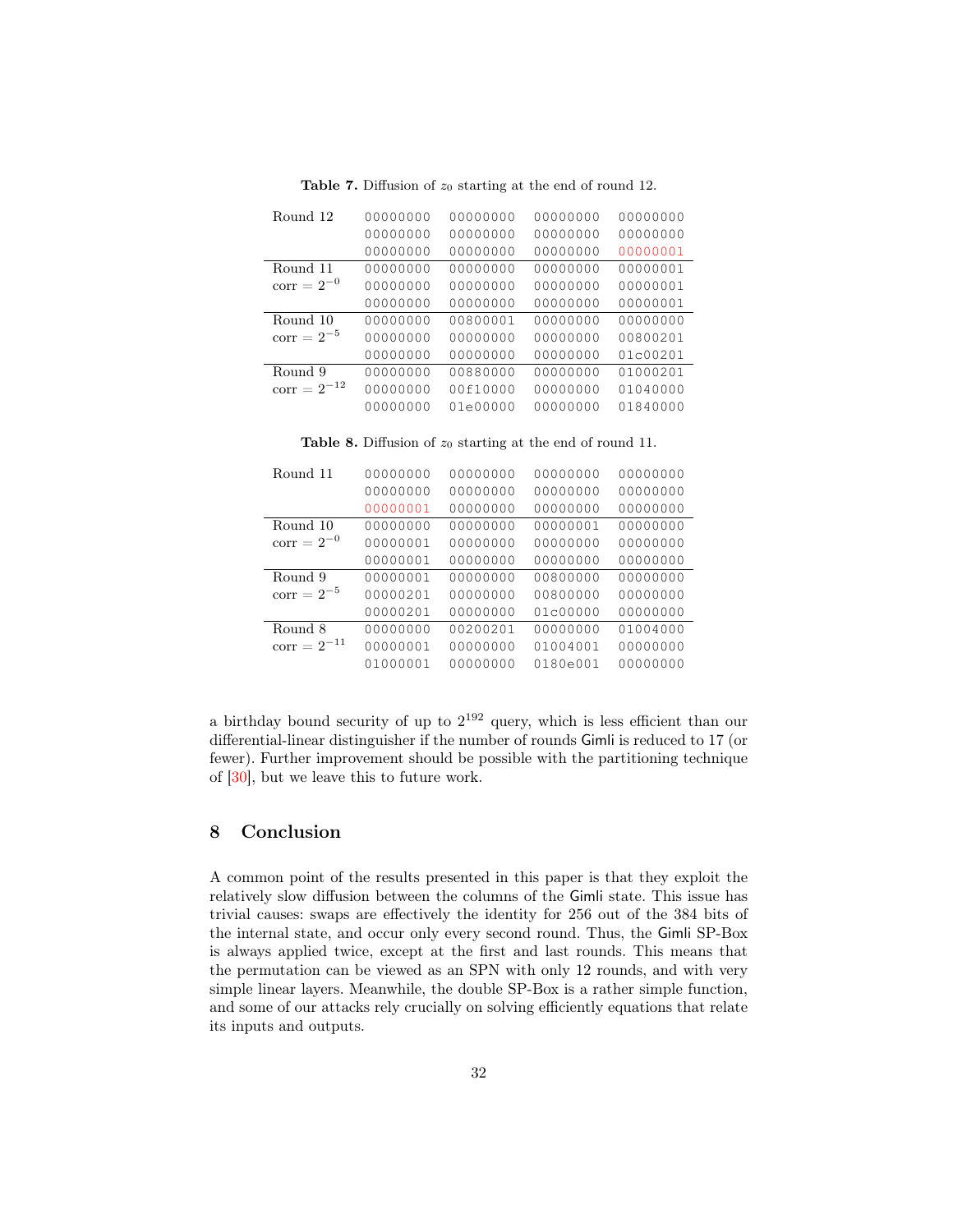Though our results do not pose a direct threat to the Gimli NIST candidate, low-complexity full-round distinguishers on the permutation or reduced-round attacks for a high proportion of the rounds (specially when not predicted by the designers) have been considered in some cases as an issue worth countering by proposing a tweak, as can be seen for instance in the modification proposed by the Spook team [\[2\]](#page-32-1) to protect against the cryptanalysis results from [\[16\]](#page-33-7). In September 2020, after the results of [\[18\]](#page-34-0) were made public, the NIST offered the submitters of second-round algorithms to propose status updates. In their document [\[6\]](#page-33-13), the designers of Gimli acknowledged the collision attacks of Section [4](#page-12-0) but dismissed the distinguishers of Section [3,](#page-8-0) and did not introduce any change to their specification. Later on, Gimli was not accepted among the finalists of the competition.

The Gimli designers studied other linear layers instead of the swaps, like using an MDS or the linear transformation from SPARX [\[17\]](#page-33-14), and they found some advantages in proving security against various types of attacks. On the other hand, they also found it unclear whether these advantages would outweight the costs. We believe our results show some light in this direction: the other variants that were considered seem a priori to be stronger regarding our analysis, though an extensive study should be performed.

We believe the symmetry distinguishers might still be improved by exploiting the properties of the SP-Box, which we have not done yet.

In order to mitigate the attacks based on internal symmetries and guess-anddetermine methods (including our distinguishers on the permutation) a simple fix would be to perform a swap at each round instead of every second round. This would however imply a renewed cryptanalysis effort.

Acknowledgments. The authors would like to thank all the members of the cryptanalysis party meetings, for many useful comments and discussions, in particular many thanks to Anne Canteaut, Virginie Lallemand and Thomas Fuhr for many interesting discussions over previous versions of this work. Thanks to Donghoon Chang for finding some mistakes and inaccuracies, including an error in a 32-round version of our distinguisher. This project has received funding from the European Research Council (ERC) under the European Union's Horizon 2020 research and innovation programme (grant agreement no. 714294 acronym QUASYModo).

## References

- <span id="page-32-0"></span>1. Abdelkhalek, A., Sasaki, Y., Todo, Y., Tolba, M., Youssef, A.M.: MILP modeling for (large) s-boxes to optimize probability of differential characteristics. IACR Trans. Symm. Cryptol. 2017(4), 99–129 (2017)
- <span id="page-32-1"></span>2. Bellizia, D., Berti, F., Bronchain, O., Cassiers, G., Duval, S., Guo, C., Leander, G., Leurent, G., Levi, I., Momin, C., Pereira, O., Peters, T., Standaert, F.X., Udvarhelyi, B., Wiemer, F.: Spook: Sponge-based leakage-resistant authenticated encryption with a masked tweakable block cipher. IACR Trans. Symm. Cryptol. 2020(S1), 295–349 (2020)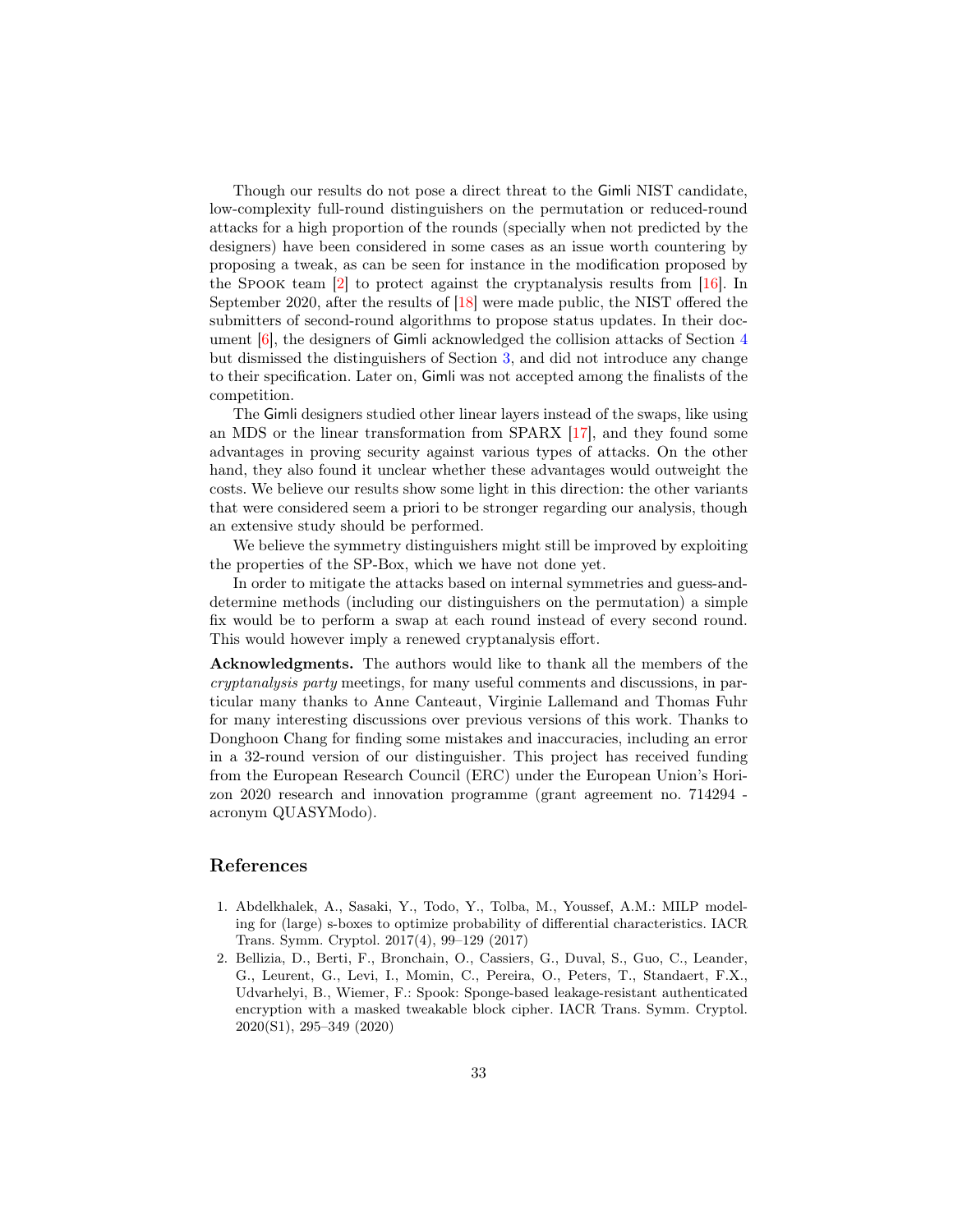- <span id="page-33-10"></span>3. Bennett, C.H.: Time/space trade-offs for reversible computation. SIAM J. Comput. 18(4), 766–776 (1989)
- <span id="page-33-0"></span>4. Bernstein, D.J., Kölbl, S., Lucks, S., Massolino, P.M.C., Mendel, F., Nawaz, K., Schneider, T., Schwabe, P., Standaert, F.X., Todo, Y., Viguier, B.: Gimli : A crossplatform permutation. In: Fischer, W., Homma, N. (eds.) CHES 2017. LNCS, vol. 10529, pp. 299–320. Springer, Heidelberg (Sep 2017)
- <span id="page-33-1"></span>5. Bernstein, D.J., Kölbl, S., Lucks, S., Massolino, P.M.C., Mendel, F., Nawaz, K., Schneider, T., Schwabe, P., Standaert, F.X., Todo, Y., Viguier, B.: Gimli. Submission to the NIST Lightweight Cryptography project. Available online [https:](https://csrc.nist.gov/CSRC/media/Projects/Lightweight-Cryptography/documents/round-1/spec-doc/gimli-spec.pdf) [//csrc.nist.gov/CSRC/media/Projects/Lightweight-Cryptography/](https://csrc.nist.gov/CSRC/media/Projects/Lightweight-Cryptography/documents/round-1/spec-doc/gimli-spec.pdf) [documents/round-1/spec-doc/gimli-spec.pdf](https://csrc.nist.gov/CSRC/media/Projects/Lightweight-Cryptography/documents/round-1/spec-doc/gimli-spec.pdf). (2019)
- <span id="page-33-13"></span>6. Bernstein, D.J., Kölbl, S., Lucks, S., Massolino, P.M.C., Mendel, F., Nawaz, K., Schneider, T., Schwabe, P., Standaert, F.X., Todo, Y., Viguier, B.: Gimli: NIST LWC second-round candidate status update. Available online [https:](https://csrc.nist.gov/CSRC/media/Projects/lightweight-cryptography/documents/round-2/status-update-sep2020/gimli_update.pdf) [//csrc.nist.gov/CSRC/media/Projects/lightweight-cryptography/](https://csrc.nist.gov/CSRC/media/Projects/lightweight-cryptography/documents/round-2/status-update-sep2020/gimli_update.pdf) [documents/round-2/status-update-sep2020/gimli\\_update.pdf](https://csrc.nist.gov/CSRC/media/Projects/lightweight-cryptography/documents/round-2/status-update-sep2020/gimli_update.pdf). (2020)
- <span id="page-33-2"></span>7. Bertoni, G., Daemen, J., Peeters, M., Van Assche, G.: Sponge functions. In: ECRYPT hash workshop (2007)
- <span id="page-33-8"></span>8. Bertoni, G., Daemen, J., Peeters, M., Van Assche, G.: On the indifferentiability of the sponge construction. In: Smart, N.P. (ed.) EUROCRYPT 2008. LNCS, vol. 4965, pp. 181–197. Springer, Heidelberg (Apr 2008)
- <span id="page-33-4"></span>9. Bertoni, G., Daemen, J., Peeters, M., Van Assche, G.: Sponge-based pseudorandom number generators. In: Mangard, S., Standaert, F.X. (eds.) CHES 2010. LNCS, vol. 6225, pp. 33–47. Springer, Heidelberg (Aug 2010)
- <span id="page-33-3"></span>10. Bertoni, G., Daemen, J., Peeters, M., Van Assche, G.: Duplexing the sponge: Singlepass authenticated encryption and other applications. In: Miri, A., Vaudenay, S. (eds.) SAC 2011. LNCS, vol. 7118, pp. 320–337. Springer, Heidelberg (Aug 2012)
- <span id="page-33-5"></span>11. Biham, E., Shamir, A.: Differential cryptanalysis of DES-like cryptosystems. Journal of Cryptology 4(1), 3–72 (Jan 1991)
- <span id="page-33-12"></span>12. Biryukov, A., De Cannière, C., Quisquater, M.: On multiple linear approximations. In: Franklin, M. (ed.) CRYPTO 2004. LNCS, vol. 3152, pp. 1–22. Springer, Heidelberg (Aug 2004)
- <span id="page-33-9"></span>13. Brassard, G., Hoyer, P., Mosca, M., Tapp, A.: Quantum amplitude amplification and estimation. Contemporary Mathematics 305, 53–74 (2002)
- <span id="page-33-11"></span>14. Brassard, G., Høyer, P., Tapp, A.: Quantum cryptanalysis of hash and claw-free functions. In: Lucchesi, C.L., Moura, A.V. (eds.) LATIN 1998. LNCS, vol. 1380, pp. 163–169. Springer, Heidelberg (Apr 1998)
- <span id="page-33-6"></span>15. Cai, J., Wei, Z., Zhang, Y., Sun, S., Hu, L.: Zero-sum distinguishers for roundreduced Gimli permutation. In: Mori, P., Furnell, S., Camp, O. (eds.) Proceedings of the 5th International Conference on Information Systems Security and Privacy, ICISSP 2019, Prague, Czech Republic, February 23-25, 2019. pp. 38–43. SciTePress (2019)
- <span id="page-33-7"></span>16. Derbez, P., Huynh, P., Lallemand, V., Naya-Plasencia, M., Perrin, L., Schrottenloher, A.: Cryptanalysis results on Spook - bringing full-round Shadow-512 to the light. In: Micciancio, D., Ristenpart, T. (eds.) CRYPTO 2020, Part III. LNCS, vol. 12172, pp. 359–388. Springer, Heidelberg (Aug 2020)
- <span id="page-33-14"></span>17. Dinu, D., Perrin, L., Udovenko, A., Velichkov, V., Großschädl, J., Biryukov, A.: Design strategies for ARX with provable bounds: Sparx and LAX. In: Cheon, J.H., Takagi, T. (eds.) ASIACRYPT 2016, Part I. LNCS, vol. 10031, pp. 484–513. Springer, Heidelberg (Dec 2016)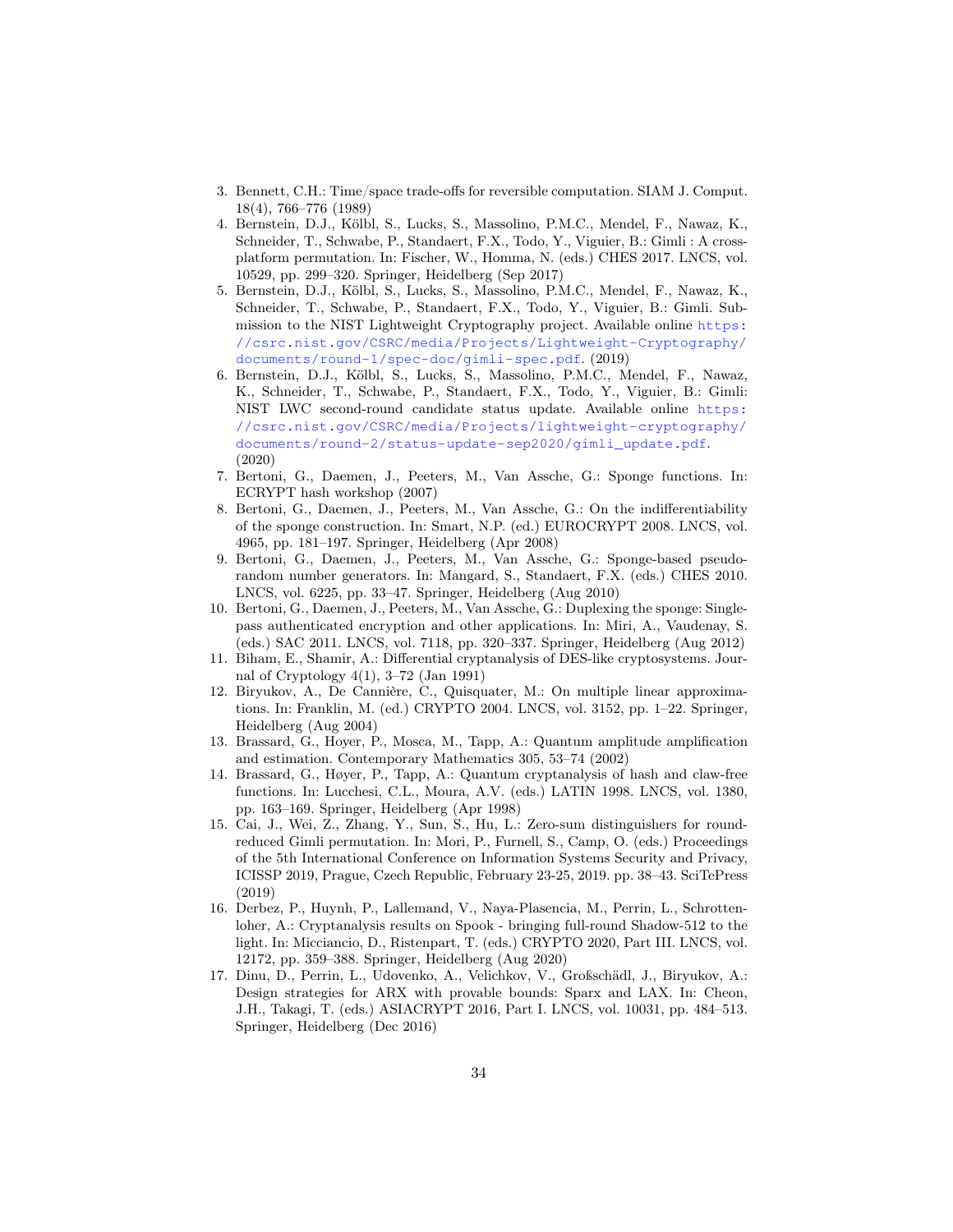- <span id="page-34-0"></span>18. Flórez-Gutiérrez, A., Leurent, G., Naya-Plasencia, M., Perrin, L., Schrottenloher, A., Sibleyras, F.: New results on Gimli: full-permutation distinguishers and improved collisions. In: Moriai, S., Wang, H. (eds.) ASIACRYPT 2020, Part I. LNCS, vol. 12491, pp. 33–63. Springer, Heidelberg (Dec 2020)
- <span id="page-34-4"></span>19. Gilbert, H.: A simplified representation of AES. In: Sarkar, P., Iwata, T. (eds.) ASIACRYPT 2014, Part I. LNCS, vol. 8873, pp. 200–222. Springer, Heidelberg (Dec 2014)
- <span id="page-34-5"></span>20. Gilbert, H., Peyrin, T.: Super-sbox cryptanalysis: Improved attacks for AES-like permutations. In: Hong, S., Iwata, T. (eds.) FSE 2010. LNCS, vol. 6147, pp. 365– 383. Springer, Heidelberg (Feb 2010)
- <span id="page-34-11"></span>21. Gleixner, A., Bastubbe, M., Eifler, L., Gally, T., Gamrath, G., Gottwald, R.L., Hendel, G., Hojny, C., Koch, T., Lübbecke, M.E., Maher, S.J., Miltenberger, M., Müller, B., Pfetsch, M.E., Puchert, C., Rehfeldt, D., Schlösser, F., Schubert, C., Serrano, F., Shinano, Y., Viernickel, J.M., Walter, M., Wegscheider, F., Witt, J.T., Witzig, J.: The SCIP Optimization Suite 6.0. Technical report, Optimization Online (July 2018), [http://www.optimization-online.org/DB\\_HTML/2018/](http://www.optimization-online.org/DB_HTML/2018/07/6692.html) [07/6692.html](http://www.optimization-online.org/DB_HTML/2018/07/6692.html)
- <span id="page-34-12"></span>22. Gleixner, A., Bastubbe, M., Eifler, L., Gally, T., Gamrath, G., Gottwald, R.L., Hendel, G., Hojny, C., Koch, T., Lübbecke, M.E., Maher, S.J., Miltenberger, M., Müller, B., Pfetsch, M.E., Puchert, C., Rehfeldt, D., Schlösser, F., Schubert, C., Serrano, F., Shinano, Y., Viernickel, J.M., Walter, M., Wegscheider, F., Witt, J.T., Witzig, J.: The SCIP Optimization Suite 6.0. ZIB-Report 18-26, Zuse Institute Berlin (July 2018), [http://nbn-resolving.de/urn:nbn:de:](http://nbn-resolving.de/urn:nbn:de:0297-zib-69361) [0297-zib-69361](http://nbn-resolving.de/urn:nbn:de:0297-zib-69361)
- <span id="page-34-7"></span>23. Grover, L.K.: A fast quantum mechanical algorithm for database search. In: 28th ACM STOC. pp. 212–219. ACM Press (May 1996)
- <span id="page-34-3"></span>24. Hamburg, M.: Cryptanalysis of 22 1/2 rounds of Gimli. Cryptology ePrint Archive, Report 2017/743 (2017), <https://eprint.iacr.org/2017/743>
- <span id="page-34-2"></span>25. Hosoyamada, A., Sasaki, Y.: Finding hash collisions with quantum computers by using differential trails with smaller probability than birthday bound. In: Canteaut, A., Ishai, Y. (eds.) EUROCRYPT 2020, Part II. LNCS, vol. 12106, pp. 249–279. Springer, Heidelberg (May 2020)
- <span id="page-34-6"></span>26. Iwamoto, M., Peyrin, T., Sasaki, Y.: Limited-birthday distinguishers for hash functions - collisions beyond the birthday bound can be meaningful. In: Sako, K., Sarkar, P. (eds.) ASIACRYPT 2013, Part II. LNCS, vol. 8270, pp. 504–523. Springer, Heidelberg (Dec 2013)
- <span id="page-34-10"></span>27. Jaques, S., Naehrig, M., Roetteler, M., Virdia, F.: Implementing grover oracles for quantum key search on AES and LowMC. In: Canteaut, A., Ishai, Y. (eds.) EUROCRYPT 2020, Part II. LNCS, vol. 12106, pp. 280–310. Springer, Heidelberg (May 2020)
- <span id="page-34-9"></span>28. Knill, E.: An analysis of Bennett's pebble game. CoRR abs/math/9508218 (1995)
- <span id="page-34-1"></span>29. Lamberger, M., Mendel, F., Schläffer, M., Rechberger, C., Rijmen, V.: The rebound attack and subspace distinguishers: Application to Whirlpool. Journal of Cryptology 28(2), 257–296 (Apr 2015)
- <span id="page-34-13"></span>30. Leurent, G.: Improved differential-linear cryptanalysis of 7-round Chaskey with partitioning. In: Fischlin, M., Coron, J.S. (eds.) EUROCRYPT 2016, Part I. LNCS, vol. 9665, pp. 344–371. Springer, Heidelberg (May 2016)
- <span id="page-34-8"></span>31. Levin, R.Y., Sherman, A.T.: A note on Bennett's time-space tradeoff for reversible computation. SIAM J. Comput. 19(4), 673–677 (1990)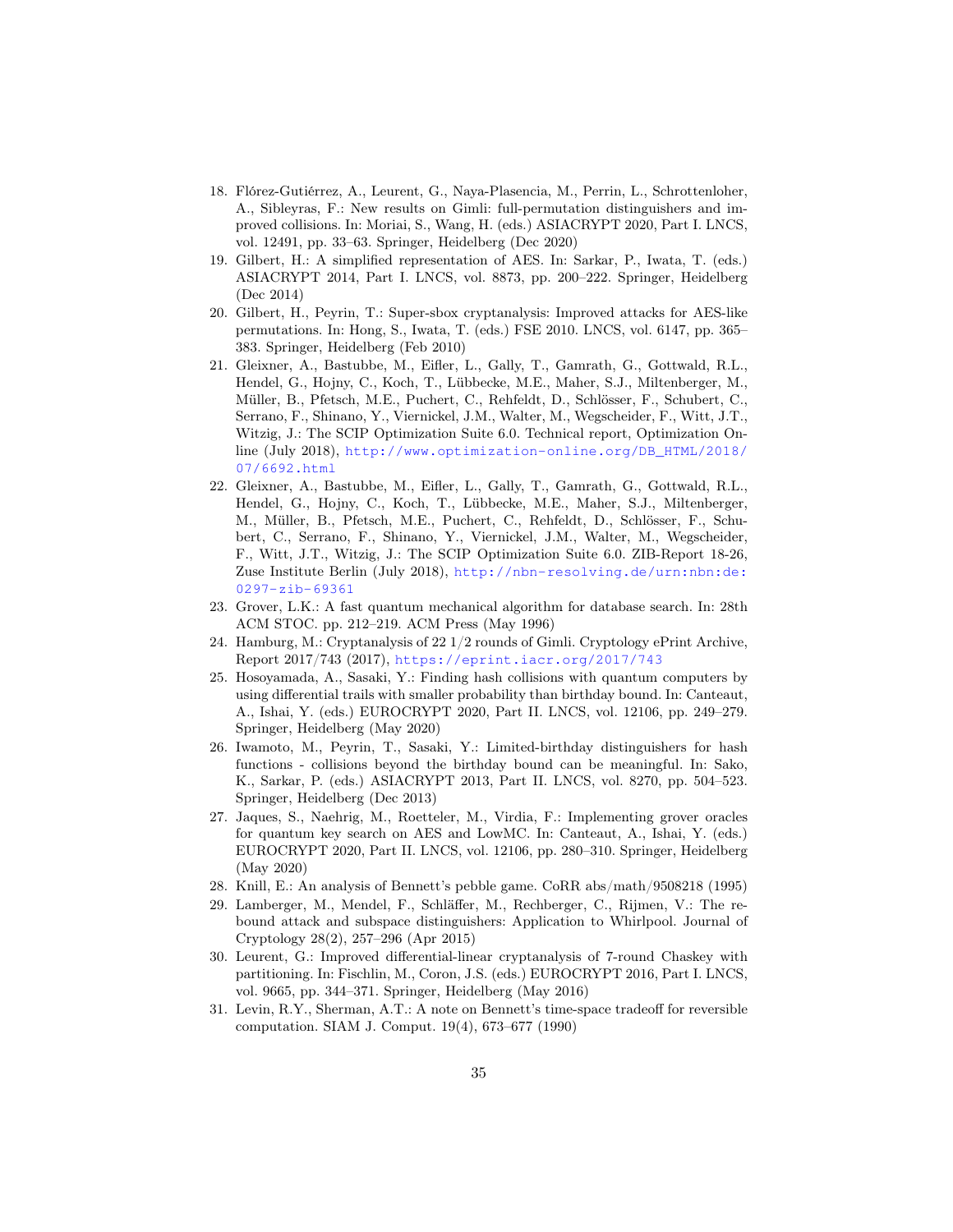- <span id="page-35-1"></span>32. Liu, F., Isobe, T., Meier, W.: Preimages and collisions for up to 5-round Gimli-Hash using divide-and-conquer methods. Cryptology ePrint Archive, Report 2019/1080 (2019), <https://eprint.iacr.org/2019/1080>
- <span id="page-35-2"></span>33. Liu, F., Isobe, T., Meier, W.: Automatic verification of differential characteristics: Application to reduced Gimli. In: Micciancio, D., Ristenpart, T. (eds.) CRYPTO 2020, Part III. LNCS, vol. 12172, pp. 219–248. Springer, Heidelberg (Aug 2020)
- <span id="page-35-0"></span>34. Liu, F., Isobe, T., Meier, W.: Exploiting weak diffusion of Gimli: A full-round distinguisher and reduced-round preimage attacks. Cryptology ePrint Archive, Report 2020/561 (2020), <https://eprint.iacr.org/2020/561>
- <span id="page-35-7"></span>35. Matsui, M.: Linear cryptanalysis method for DES cipher. In: Helleseth, T. (ed.) EUROCRYPT'93. LNCS, vol. 765, pp. 386–397. Springer, Heidelberg (May 1994)
- <span id="page-35-5"></span>36. Nielsen, M.A., Chuang, I.L.: Quantum information and quantum computation. Cambridge: Cambridge University Press 2(8), 23 (2000)
- <span id="page-35-6"></span>37. Nyberg, K.: Linear approximation of block ciphers (rump session). In: Santis, A.D. (ed.) EUROCRYPT'94. LNCS, vol. 950, pp. 439–444. Springer, Heidelberg (May 1995)
- <span id="page-35-4"></span>38. Soos, M., Nohl, K., Castelluccia, C.: Extending SAT solvers to cryptographic problems. In: Kullmann, O. (ed.) Theory and Applications of Satisfiability Testing - SAT 2009, 12th International Conference, SAT 2009, Swansea, UK, June 30 - July 3, 2009. Proceedings. Lecture Notes in Computer Science, vol. 5584, pp. 244–257. Springer (2009)
- <span id="page-35-3"></span>39. Zong, R., Dong, X., Wang, X.: Collision attacks on round-reduced Gimli-Hash/Ascon-Xof/Ascon-Hash. Cryptology ePrint Archive, Report 2019/1115 (2019), <https://eprint.iacr.org/2019/1115>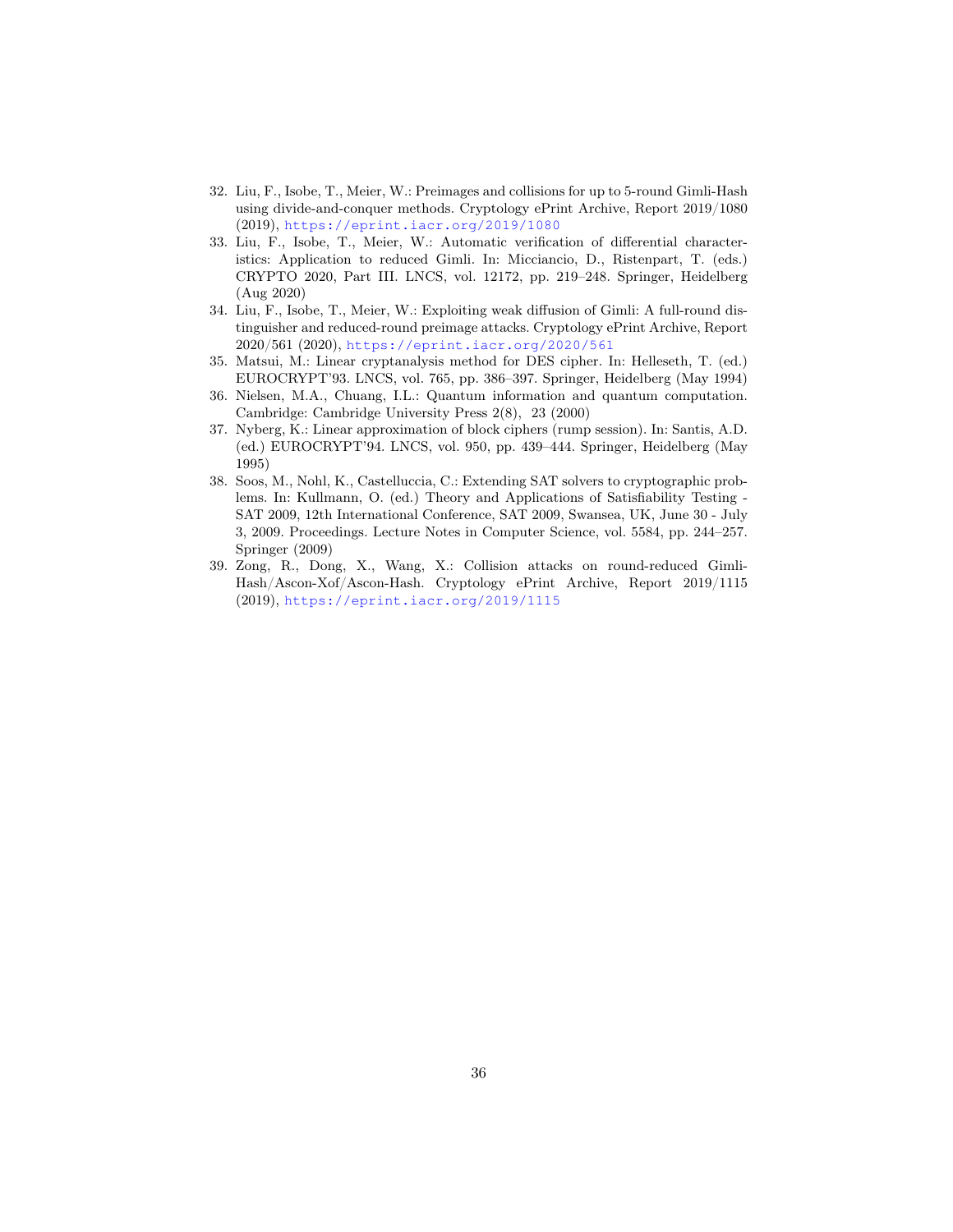## A Appendix

## A.1 SP-Box Inverse

The SP-Box is a bijective operation, but its inverse is difficult to write (and it is never used).

1. Swap $\boldsymbol{x}$  and  $\boldsymbol{z}$ 

2. Perform:[5](#page-36-1)

$$
x_0 \leftarrow x'_0
$$
  
\n
$$
y_0 \leftarrow y'_0 + x'_0
$$
  
\n
$$
z_0 \leftarrow z'_0 + x'_0 + y'_0
$$
  
\n
$$
x_1 \leftarrow x'_1 + z_0
$$
  
\n
$$
y_1 \leftarrow y'_1 + x'_1 + z_0 + (x_0 \vee z_0)
$$
  
\n
$$
z_1 \leftarrow z'_1 + y'_1 + x'_1 + z_0 + (x_0 \vee z_0)
$$
  
\n
$$
x_2 \leftarrow x'_2 + z_1 + (y_0 \wedge z_0)
$$
  
\n
$$
y_2 \leftarrow y'_2 + x'_2 + z_1 + (y_0 \wedge z_0) + (x_1 \vee z_1)
$$
  
\n
$$
z_2 \leftarrow z'_2 + y'_2 + x'_2 + z_1 + (y_0 \wedge z_0) + (x_1 \vee z_1)
$$
  
\n
$$
\forall 3 \leq i \leq 32, x_i \leftarrow x'_i + z_{i-1} + (y_{i-2} \wedge z_{i-2})
$$
  
\n
$$
y_i \leftarrow y'_i + x_i + (x_{i-1} \vee z_{i-1})
$$
  
\n
$$
z_i \leftarrow z'_i + y_i + (x_{i-3} \wedge y_{i-3})
$$

3. Rotate  $x$  and  $y: x_i = x_{i+24 \mod 32}$  and  $y_i = y_{i+9 \mod 32}$ 

#### A.2 Gimli-Hash

|    | Algorithm 5 Gimli-Hash (from $ 5 $ )           |                                                                            |
|----|------------------------------------------------|----------------------------------------------------------------------------|
|    | <b>Input:</b> $M \in \{0,1\}^*$                |                                                                            |
|    | <b>Output:</b> $h \in \{0, 1\}^{256}$          |                                                                            |
|    | 1: $S \leftarrow 0$                            | $\triangleright$ Initialize state to 0                                     |
|    | 2: $m_1, \ldots, m_t \leftarrow \text{pad}(M)$ |                                                                            |
|    | 3: for $i$ from 1 to $t$ do                    |                                                                            |
| 4: | if $i=t$ then                                  |                                                                            |
| 5: | $D_* \leftarrow D_* \oplus$ 0x01000000         |                                                                            |
| 6: | end if                                         |                                                                            |
|    | 7: $S \leftarrow \text{absorb}(S, m_i)$        | $\triangleright$ XOR $m_i$ in the rate: $A_x, B_x, C_x, D_x$ , apply Gimli |
|    | $8:$ end for                                   |                                                                            |
|    | 9: $h \leftarrow A_x   B_x   C_x   D_x$        |                                                                            |
|    | 10: $S \leftarrow$ Gimli $(S)$                 |                                                                            |
|    | 11: $h \leftarrow h  A_x  B_x  C_x  D_x$       |                                                                            |
|    | Return h                                       |                                                                            |

<span id="page-36-1"></span><span id="page-36-0"></span><sup>&</sup>lt;sup>5</sup> Note that the formulas given page 15 of the specification of Gimli are erroneous. In the line  $z'_n \leftarrow z_n + y_n + (x_{n-3} \wedge z_{n-3})$ ,  $z_{n-3}$  should be replaced by  $y_{n-3}$  and  $x_j \wedge z_j$ must be replaced by  $x_j \wedge y_j$  in the subsequent formulas.